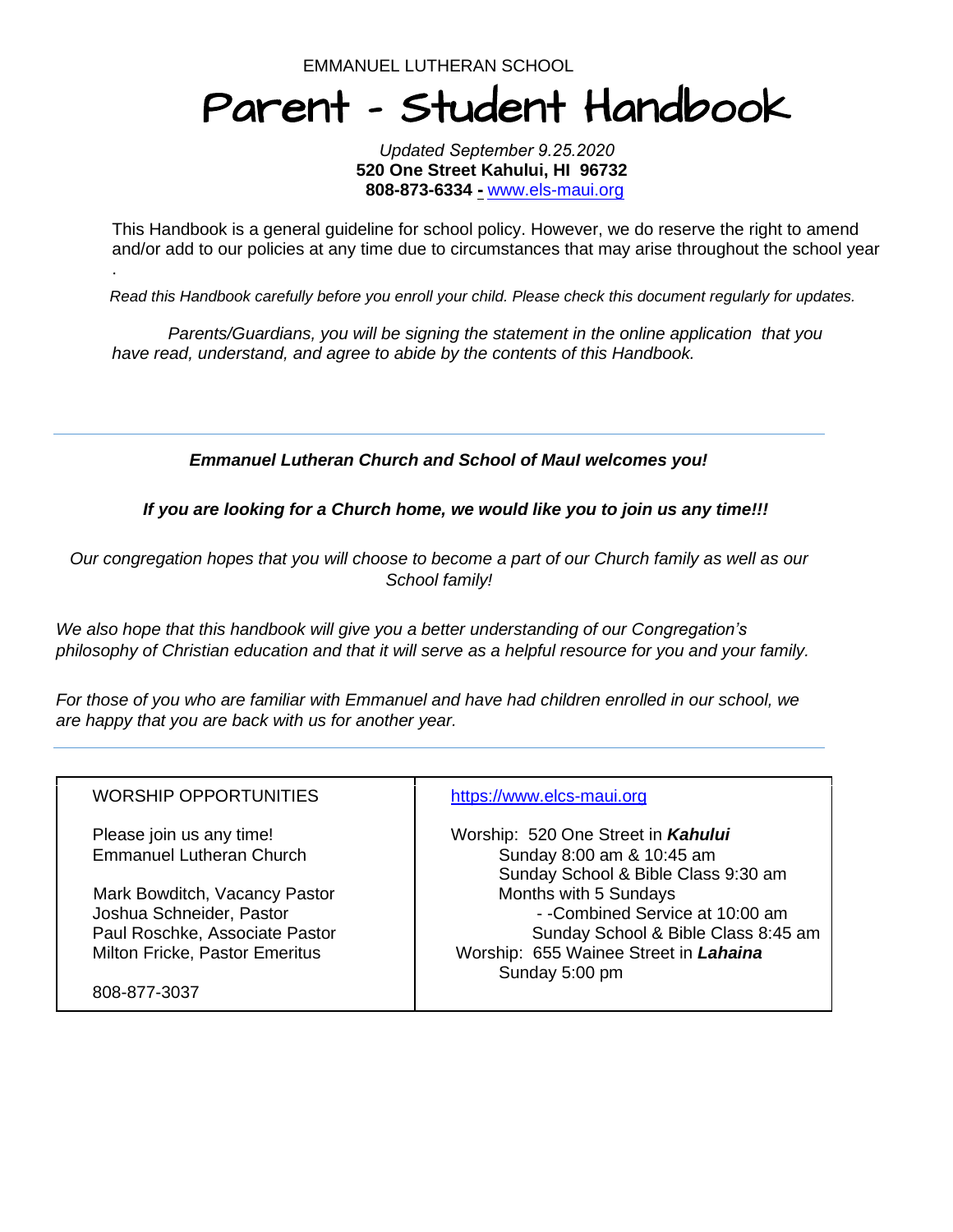# Aloha,

### Welcome to Emmanuel Lutheran School!

We are thrilled that you have chosen to be part of our school 'Ohana (family).

We are proud of the excellent academic curriculum Emmanuel offers our students.

Our teachers all hold a minimum of a Bachelor's degree in Education with many of them also having earned advanced degrees.

They are eager to share their expertise with your children!

- We pray your family will be blessed by the Christian education that your children will receive here.
- It is our hope that as you and your children read our Handbook that you gain insight into Emmanuel's philosophy as well as our purpose, mission, values, and vision.
- The most important part of the education your child will receive here is knowing the love of Jesus Christ which is woven throughout the curricula.
- It is our hope that through these teachings, and seeing this love modeled by our faculty and staff, students will reflect Christian living through a positive and loving attitude toward others in the classroom and in their daily lives.
- Proverbs 22:6 reads, "Train up a child in the way he should go, so that when he is old he will not depart from it."
- Being a part of Emmanuel Lutheran School is part of building a strong foundation for your children and their future as they interact with their local and global communities.
- Our focus is to provide all our children with the support and encouragement needed to develop a lifetime love of learning.
- The best way for us to help your child develop the blessings God has given is through an active partnership with you.
- Please do not hesitate to get in touch with me, the school office, or your teachers if we can help you in any way.

Sincerely,

# David Hobus, MEd

Emmanuel Lutheran Elementary School Principal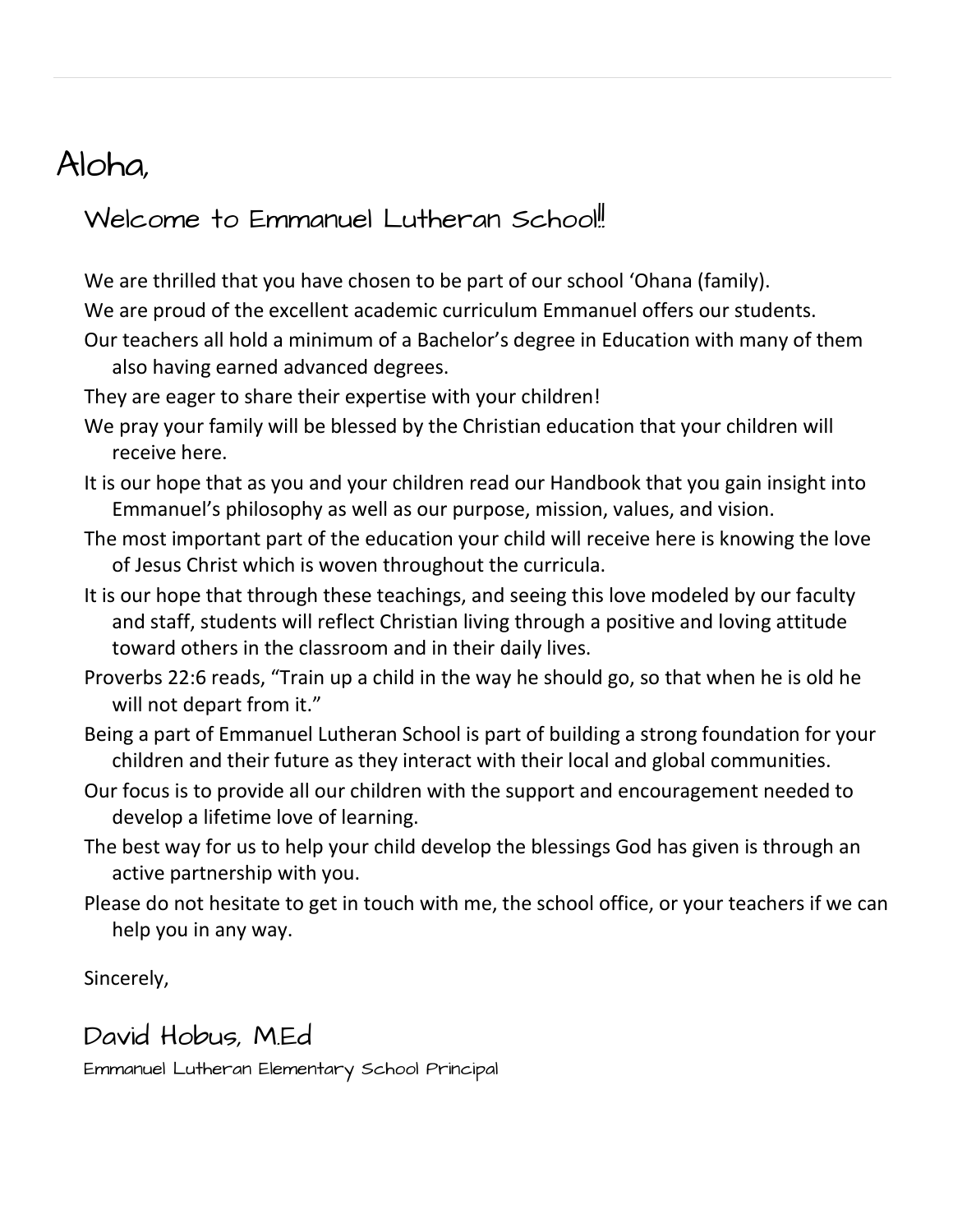# Table of Contents

| A TRADITION OF EDUCATION               | 4              |
|----------------------------------------|----------------|
| <b>WHAT WE BELIEVE</b>                 | 5              |
| <b>VISION STATEMENT</b>                | 6              |
| <b>MISSION STATEMENT</b>               | 6              |
| <b>CORE VALUES</b>                     | 6              |
| <b>PURPOSE</b>                         | 6              |
| <b>STUDENT LEARNING OUTCOMES</b>       | $\overline{7}$ |
| <b>TEACHER EXPECTATIONS</b>            | 8              |
| <b>PARENT EXPECTATIONS</b>             | 9              |
| <b>ACADEMICS</b>                       | 9              |
| <b>CURRICULUM</b>                      | 9              |
| <b>ENRICHMENT CURRICULUM</b>           | 11             |
| <b>NON-DISCRIMINATION POLICY</b>       | 11             |
| <b>ADMISSION POLICY</b>                | 12             |
| <b>ANTI-BULLYING/HARASSMENT POLICY</b> | 16             |
| <b>ASSEMBLY</b>                        | 17             |
| <b>ATTENDANCE POLICY</b>               | 17             |
| <b>BEHAVIORAL PROBATION</b>            | 19             |
| <b>CALENDAR</b>                        | 19             |
| <b>CHAPEL</b>                          | 19             |
| <b>CHEATING/PLAGIARISM</b>             | 19             |
| <b>CHILD ABUSE-NEGLECT</b>             | 19             |
| <b>COMMUNICATION</b>                   | 20             |
| <b>CONFLICT RESOLUTION</b>             | 20             |
| <b>CORPORAL PUNISHMENT</b>             | 21             |
| DAMAGED AND LOST PROPERTY              | 21             |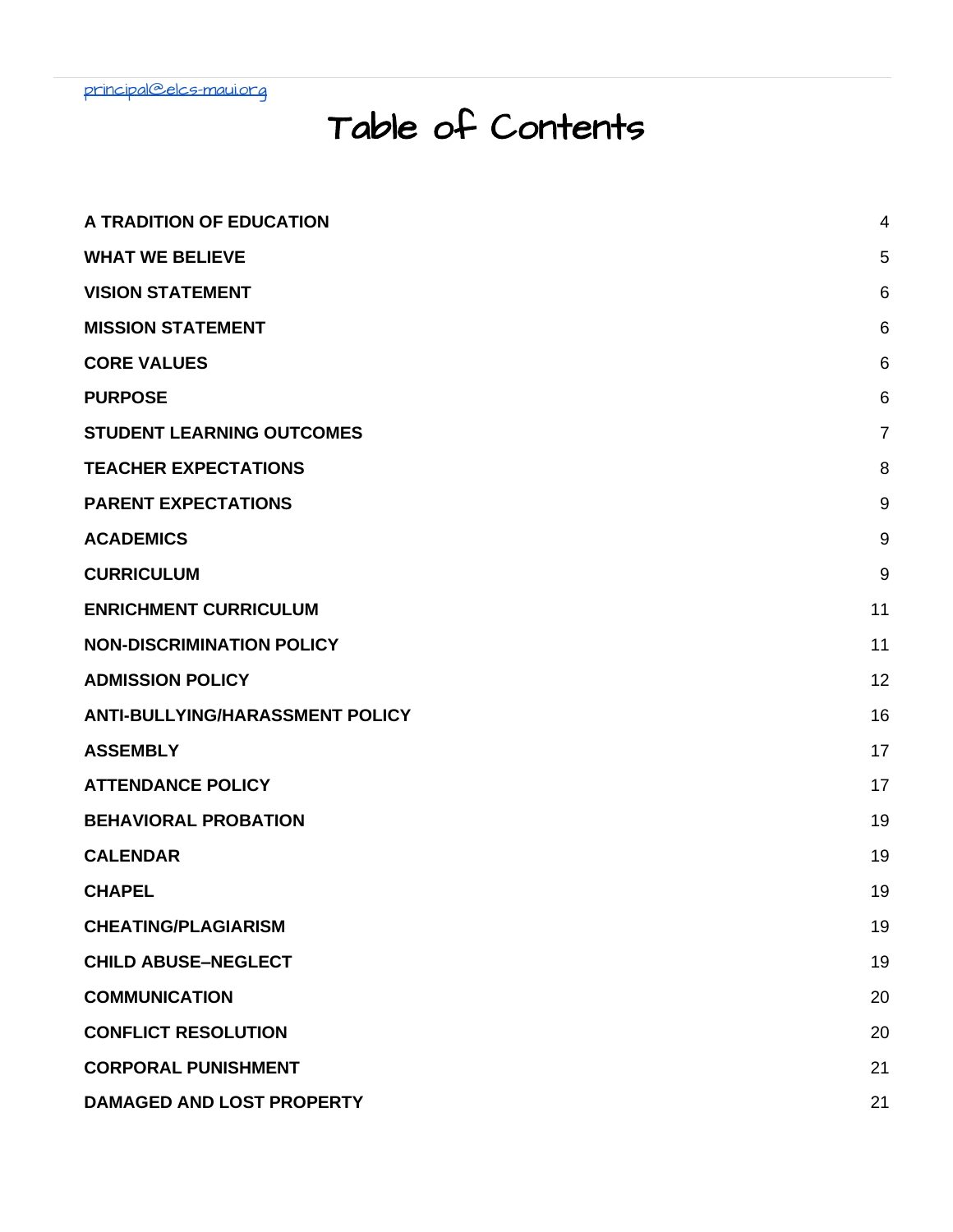| <b>CODE OF CONDUCT/DISCIPLINE POLICY</b>                                          | 22 |
|-----------------------------------------------------------------------------------|----|
| <b>DRESS CODE POLICY</b>                                                          | 26 |
| <b>DROP-OFF &amp; PICK-UP PROCEDURE</b>                                           | 28 |
| <b>DRUG USE POLICY</b>                                                            | 29 |
| <b>EARLY DROP-OFF CHILD CARE</b>                                                  | 29 |
| <b>ELECTRONIC DEVICE POLICY</b>                                                   | 29 |
| <b>E-PLUS &amp; INTERSESSION (DAY CAMP) PROGRAMS</b>                              | 30 |
| <b>FACILITY USE POLICY</b>                                                        | 32 |
| <b>FACULTY</b>                                                                    | 32 |
| FIELD TRIPS (also refer to the Volunteer section)                                 | 33 |
| <b>FORGOTTEN ITEMS</b>                                                            | 33 |
| <b>GIVING</b>                                                                     | 34 |
| <b>GOVERNANCE</b>                                                                 | 35 |
| <b>GRADING POLICY</b>                                                             | 35 |
| <b>Report Cards</b>                                                               | 35 |
| <b>GRADUATION REQUIREMENTS</b>                                                    | 36 |
| <b>HEALTH POLICY (includes a Symptom Checker)</b>                                 | 36 |
| <b>HOMEWORK</b>                                                                   | 39 |
| <b>INSTRUCTIONAL MATERIALS (refer to the Academics &amp; Curriculum sections)</b> | 40 |
| LEAVING THE SCHOOL GROUNDS (also refer to Attendance)                             | 40 |
| <b>LUNCH &amp; SNACKS</b>                                                         | 40 |
| <b>MOVIE POLICY</b>                                                               | 41 |
| <b>PARENT NOTICE OF ACBM</b>                                                      | 41 |
| <b>PARENT – TEACHER CONFERENCES</b>                                               | 41 |
| <b>PARTIES &amp; BIRTHDAY TREATS</b>                                              | 41 |
| <b>PHOTO/VIDEO POLICY</b>                                                         | 41 |
| <b>PRAXISchool</b>                                                                | 41 |
| <b>PRAYER PARTNERS</b>                                                            | 42 |
| <b>SAFETY</b>                                                                     | 42 |
| <b>SCHOOL HOURS</b>                                                               | 44 |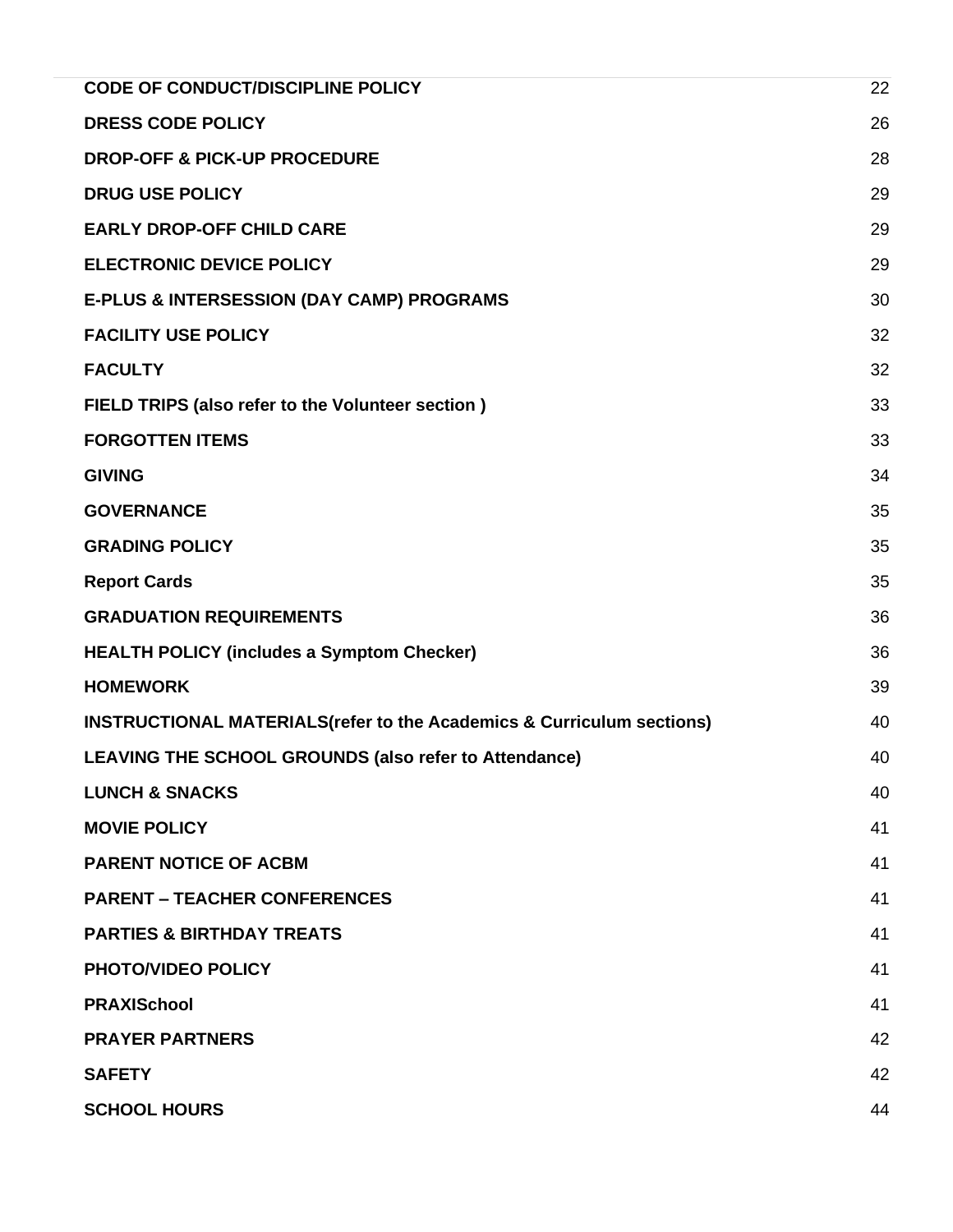| <b>SCHOOL OFFICE HOURS</b>                                          | 44                           |
|---------------------------------------------------------------------|------------------------------|
| <b>SCHOOL OFFICE STUDENT PHONE USAGE</b>                            | Error! Bookmark not defined. |
| <b>SCHOOL SUPPLIES</b>                                              | 45                           |
| <b>SPECIAL EVENTS</b>                                               | 45                           |
| <b>ASSESSMENT TESTING</b>                                           | 47                           |
| <b>STUDENT RECORDS</b>                                              | 47                           |
| <b>VALUABLES &amp; PETS FROM HOME</b>                               | 48                           |
| <b>VISITING CLASSROOMS</b>                                          | 48                           |
| <b>VOLUNTEERS (also refer to Field Trip and Field Trip Drivers)</b> | 48                           |
| <b>MEDICATION TO BE TAKEN DURING SCHOOL HOURS</b>                   | 49                           |

# **A TRADITION OF EDUCATION**

- <span id="page-4-0"></span>● Emmanuel Lutheran School (ELS) – Preschool through Grade 8 is comprised of a Preschool/Day Care Center, Kindergarten & Elementary/Middle School.
- We also operate the after-school E-Plus and Intersession (Day Camp) Program.
- ELS is owned and operated by Emmanuel Lutheran Church and shares a common vision.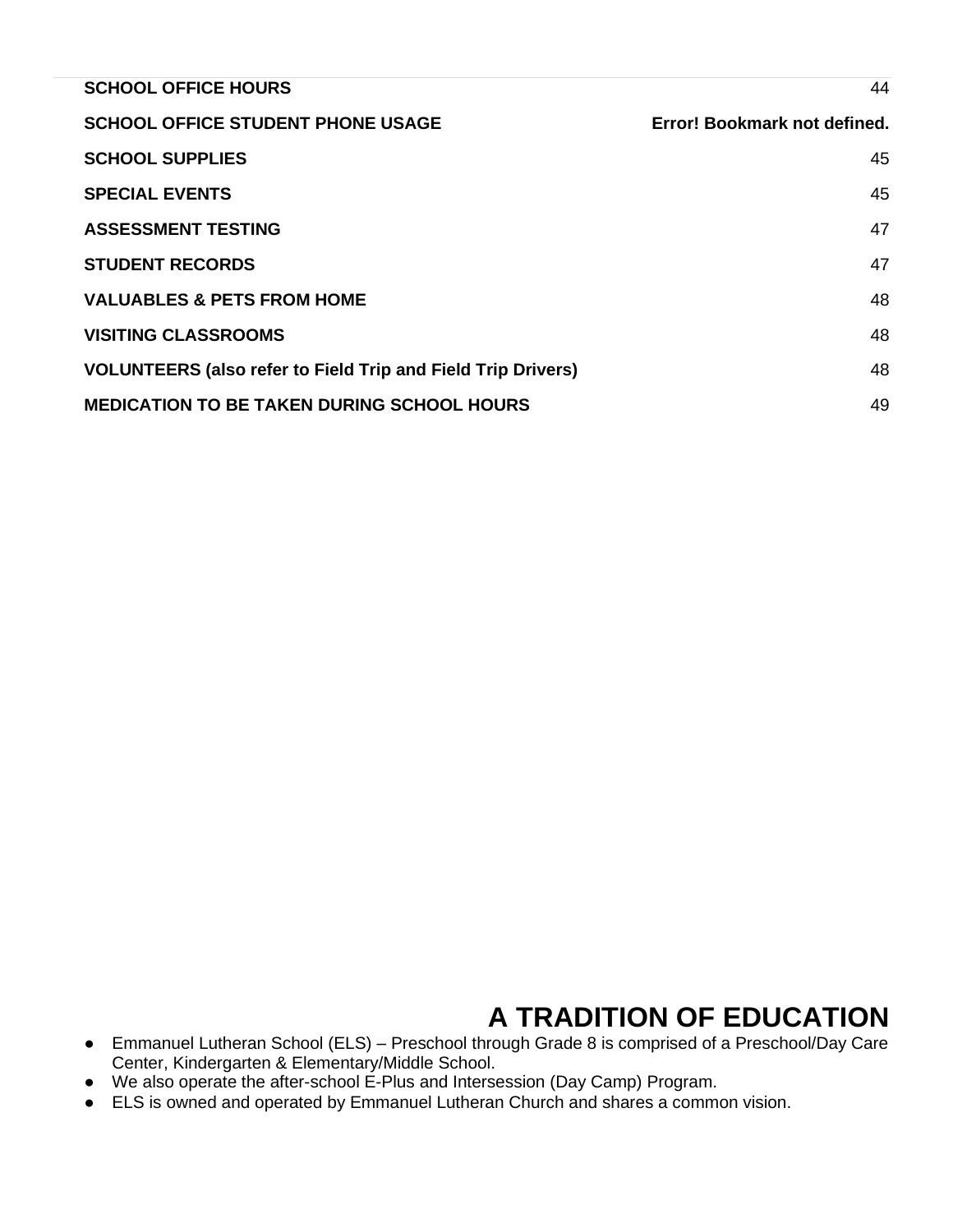- We are licensed by the Hawaii Independent Schools Association (HAIS).
- We are also part of the Lutheran Church Missouri Synod(LCMS).
- Emmanuel Lutheran School is a partner school with several other LCMS schools in Hawaii.
- ELS is affiliated with other Lutheran schools in the California Nevada Hawaii District of the LCMS.
- Emmanuel Lutheran is also part of the Lutheran Church Missouri Synod (LCMS) school system, which is the largest Protestant Christian school system in the nation; a proven program of education for almost 200 years currently serving 235,000 students nationwide in over 2,300 Preschool, Elementary, and High Schools, and 11 Universities and Seminaries.
- Emmanuel Lutheran Church has been serving Maui since 1967.
- The congregation added the preschool program in 1972 and the grade school program in 1978.
- Our present campus started in 1985.
- The name "Emmanuel," which our congregation has chosen for itself, means "God is with us."
- We believe that He is with us and that He will bless the labors of our hands and hearts.
- Emmanuel Lutheran School reflects the ethnic diversity that is found in Hawaii.
- We welcome students from all cultural, religious, and socioeconomic backgrounds who agree to support the philosophy, mission, values, and beliefs of Emmanuel Lutheran School as set forth in this Handbook.
- We fully subscribe to the teachings of the Lutheran Church Missouri Synod(LCMS) regarding the inerrancy of scripture, human sexuality, marriage, and consider these and all other teachings of the LCMS to be the norm and guide of our practices, enrollment, and employment.
- Our staff teaches and supports the doctrine of the Lutheran Church Missouri Synod.
- Emmanuel faculty are all committed Christians who possess a minimum of a Bachelor's Degree in Education from an accredited college.
- Our teachers take advantage of professional development and advanced educational classes with many faculty having completed or in the process of completing a Master's degree.
- Emmanuel Lutheran School has a Board of Education to oversee the implementation of school policies and procedures.

# **WHAT WE BELIEVE**

- <span id="page-5-0"></span>We believe that the Bible is God's Word.
- It is accurate and applicable to our lives today.
- We believe in the inerrancy of the Holy Bible.
- We claim the promises written in the Holy Bible.
- We believe there is one God in three persons: The Father, The Son (Jesus Christ), and The Holy Spirit.
- God is loving, gracious, and without sin.
- When sin entered the world, it separated us from Him.
- God sent His Son, Jesus Christ, to reconcile humanity to Him.
- "For God so loved the world that he gave his one and only Son, that whoever believes in him shall not perish but have eternal life. For God did not send his Son into the world to condemn the world, but to save the world through him." John 3:16-17
- Jesus lived on earth without sin, died on the cross, and rose again in victory over death for each of us.
- Because of this, all of humanity can be freed from sin through God's grace.
- Those who receive the promises of the Holy Bible have a mission to be part of God's restoration plan.
- We believe that there is life after death, both Heaven and Hell.
- We believe that Jesus is coming back to earth to make all things new again and to judge the world.
- For more information: *<https://www.lcms.org/about/beliefs>*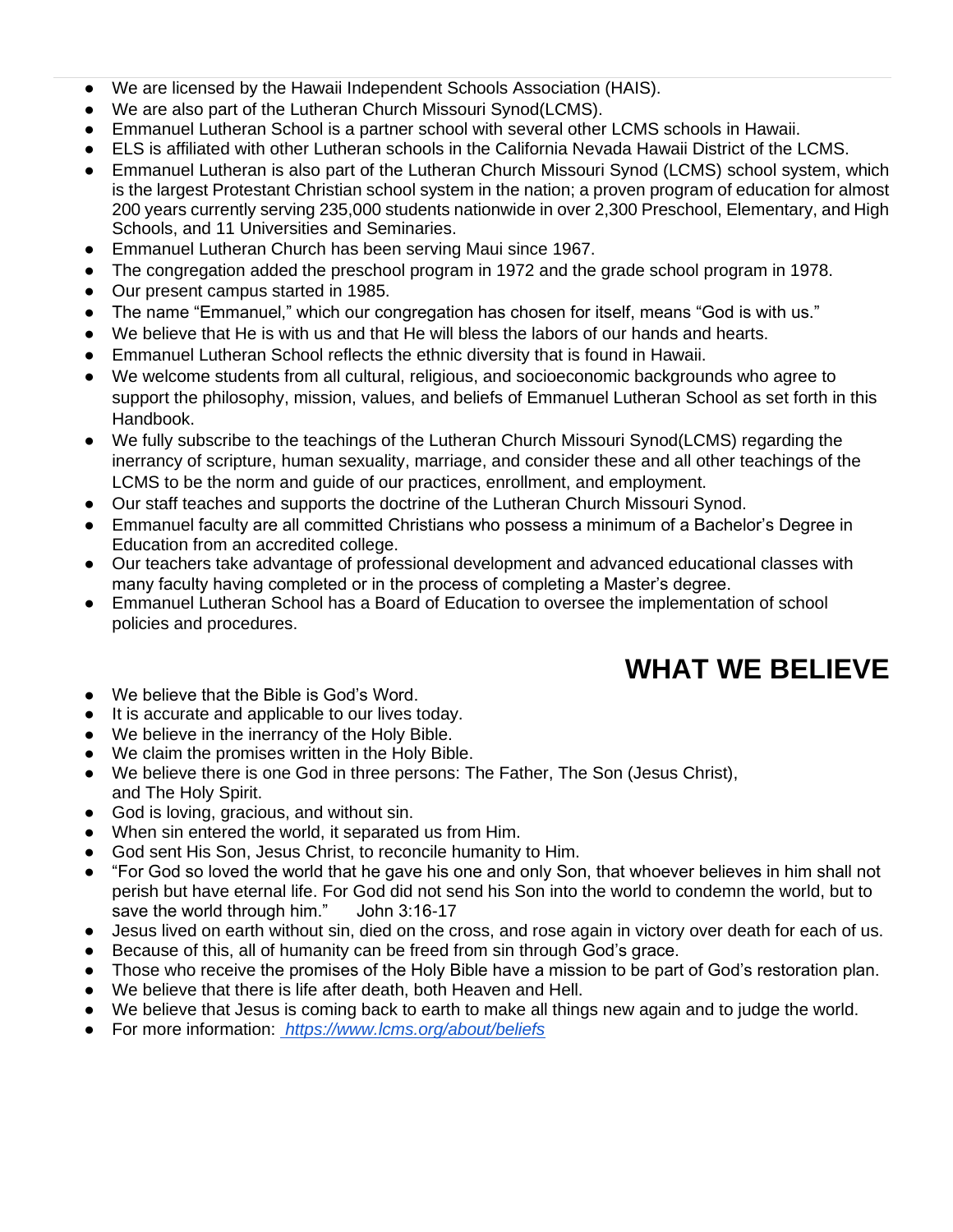*Adults or children who disagree, in whole or in part, with the fundamental beliefs of Emmanuel Lutheran School (ELS) and the teachings of the LCMS (Lutheran Church Missouri Synod) agree not to behave and/or promote behavior or doctrinal positions contrary to these beliefs and practices on campus, at ELS-sponsored events, or in any media form identified with ELS. Individuals who violate these conditions are subject to expulsion from our school or termination of employment.*

### **VISION STATEMENT**

<span id="page-6-1"></span><span id="page-6-0"></span>*To Inspire Hearts & Equip Minds to Serve God and others for His Glory*

# **MISSION STATEMENT**

*Providing Academic Excellence in a Caring Christian Community* 

# **CORE VALUES**

- <span id="page-6-2"></span>Salvation by grace through faith in Jesus Christ (Ephesians 2:8, John 3:16)
- *Collaborating with the family, church, and school to train up our children (Proverbs 22:6)*
- Proclaiming the Bible as the ultimate and final authority in all matters (2 Timothy 3:16)

#### **VALUES**

- We value relationships with our students and their families.
- We value collaborating with parents.
- We value a sense of community in our school.
- We value a strong connection to a Christian Church & regular worship.
- We value a diversity of backgrounds.
- We value active and meaningful learning experiences in our classrooms and school.
- We value learning, collaboration, and teamwork as a staff.
- We value instilling God's Word in our students through sharing weekly memory verses.

*Emmanuel Lutheran Church and School is part of the Lutheran Church – Missouri Synod (LCMS) and as such, teaches, and confesses the unchanging truth of Holy Scripture as described in the Lutheran Confessions and the belief and practice of the LCMS.* 

*Please refer t[o](https://www.lcms.org/about/beliefs) <https://www.lcms.org/about/beliefs>*

# **PURPOSE**

<span id="page-6-3"></span>It is the purpose of Emmanuel Lutheran School to present a well-rounded program, which addresses our whole life: the spiritual, the intellectual, the physical, the social, & the emotional child.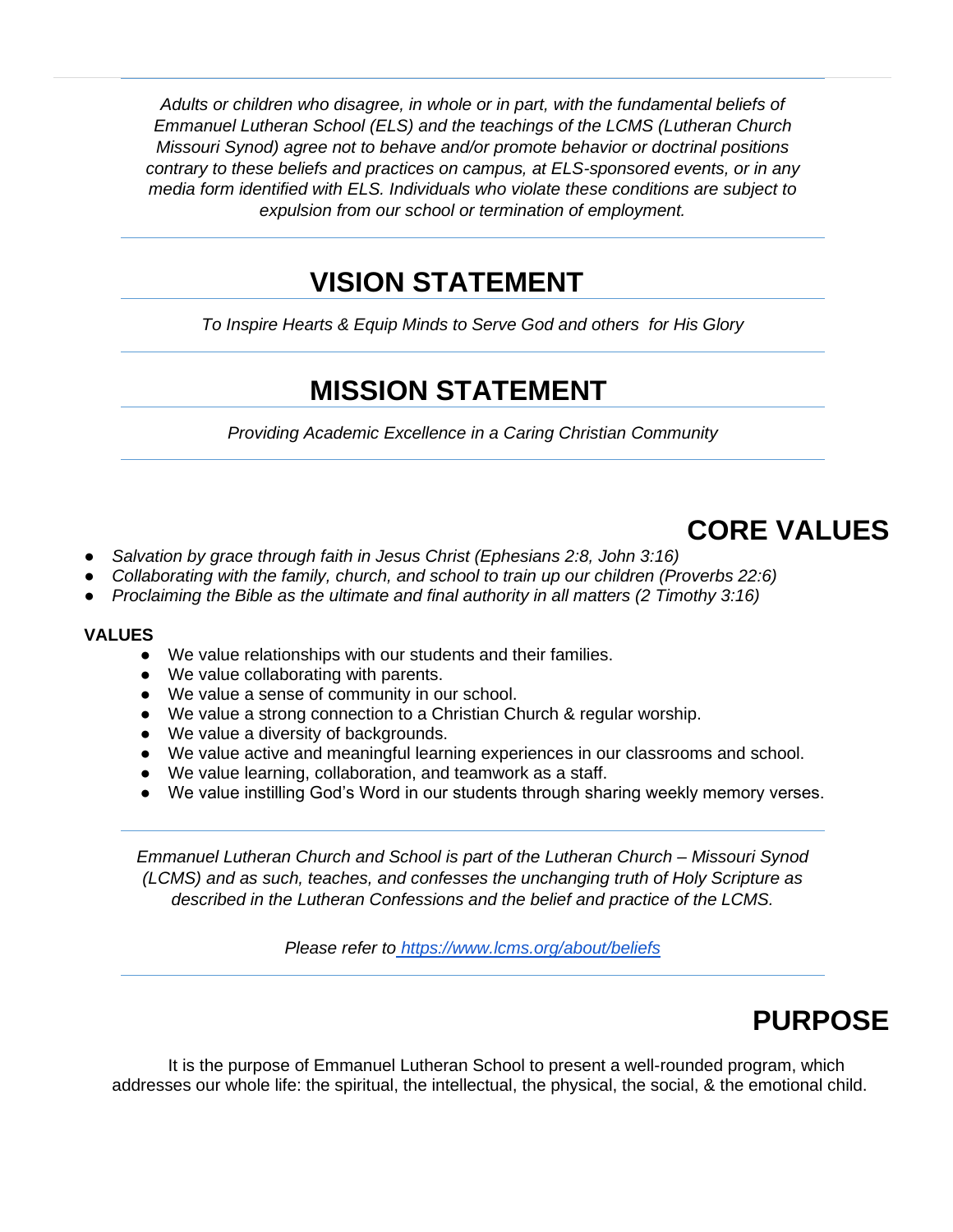This educational wholeness grows from the spiritual wholeness offered all of us through Jesus Christ.

### **The Spiritual Child**

Emmanuel Lutheran School will provide spiritual experiences to enable children:

- to know God as Creator and loving Father and to live a life which reflects His Lordship
- to know Jesus Christ as our Savior and Lord and to share this knowledge of His redemption of all people
- to know the Holy Spirit as active in our earthly lives and share His sanctifying work in the church on earth
- to grow in Biblical knowledge through continual study
- to use Christian principles based on the Ten Commandments to deal with moral dilemmas.

#### **The Intellectual Child**

Emmanuel Lutheran School will provide intellectual growth experiences to enable children:

- to acquire the knowledge, skills, and mastery in basic academic areas of language arts, mathematics, science, technology, social studies, religion, physical education, and health
- to communicate in and develop an appreciation for the arts through increased knowledge and skill in areas such as music, drama, dance, visual arts, literature, and writing
- to work and study, both cooperatively and independently, at an appropriate level and pace
- to develop critical thinking and problem-solving skills.

#### **The Physical Child**

Emmanuel Lutheran School will provide physical growth experiences to enable children:

- to develop and maintain sound health habits
- to learn and eventually master the basic body movements of sports and activities
- to develop lifelong fitness
- to develop Christian attitudes of self-control, sportsmanship, and competition
- to learn basic safety measures.

#### **The Social Child**

- Emmanuel Lutheran School will provide social growth experiences to enable children:
- to develop personal responsibility
- to respect authority of home, church, school, and government
- to recognize and appreciate the individual differences of others
- to develop Christian, caring relationships.

#### **The Emotional Child**

Emmanuel Lutheran School will provide emotional growth support to enable children:

- to develop a healthy self-concept
- to experience success, but also to learn from mistakes and disappointments
- to respond to situations and experiences in an appropriate and Christian manner.

# **STUDENT LEARNING OUTCOMES**

<span id="page-7-0"></span>Students graduating from Emmanuel Lutheran School should be able to:

#### **Spiritually**

- Profess Jesus who saves them by grace through faith alone
- Use the Bible as their primary guide for life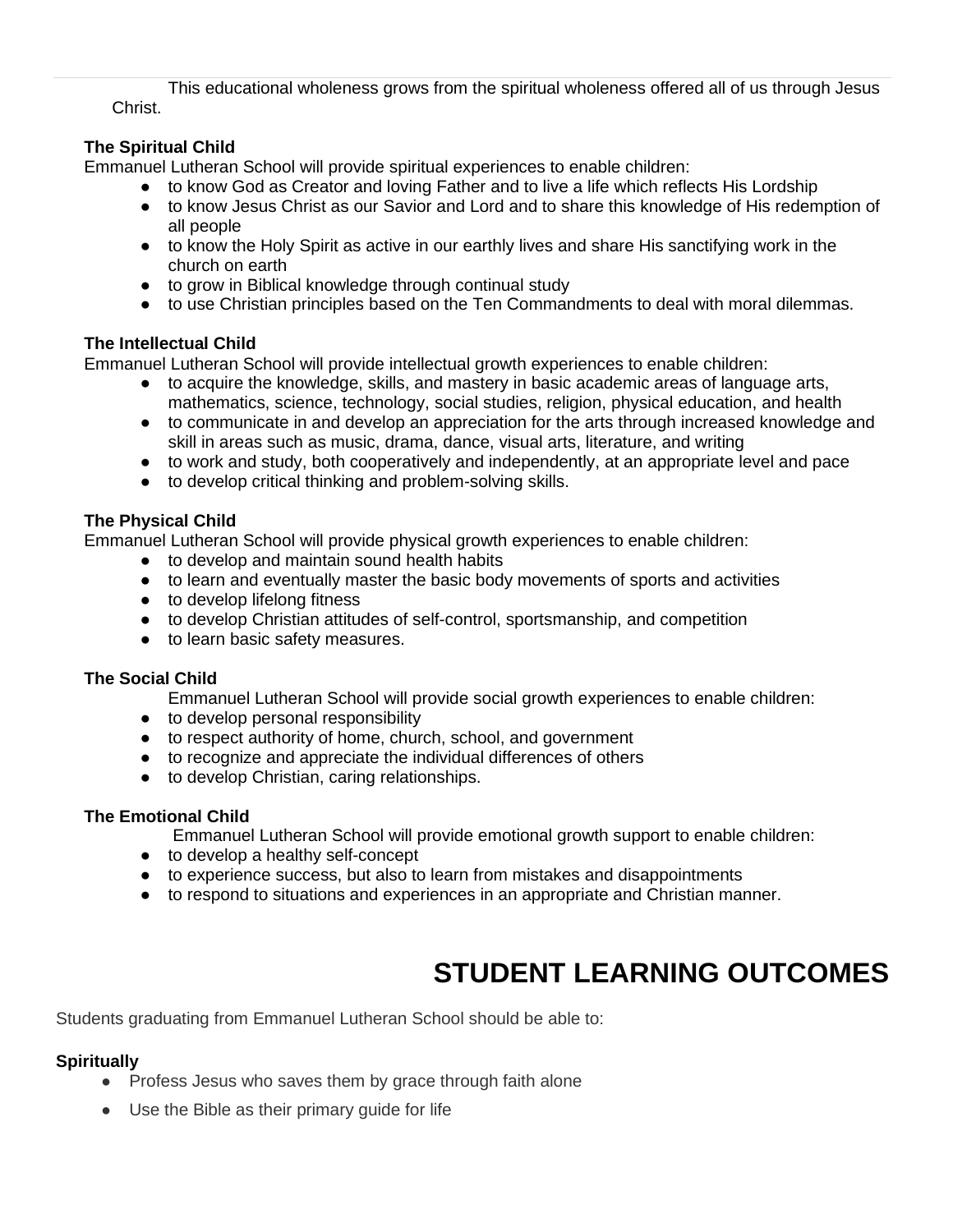- Utilize their talents to glorify God and serve others
- Lead Christian lives through worship and prayer
- Understand Bible teachings in Luther's Small Catechism

### *"Train a child in the way he should go, and when he is old he will not turn from it." Proverbs 22:6*

#### **Intellectually**

- Think critically and logically to make informed decisions
- Read and comprehend at grade level
- Express themselves clearly and concisely through the written and spoken language
- Use computational skills, deductive reasoning, and a strong sense of number to solve problems
- Understand basic geometric relationships; and properly use measuring instruments/calculators
- Know the geography, history, culture, and current events of Hawaii, the U.S., and the world
- Apply knowledge of the scientific method
- Apply knowledge of art, music, and other performing arts to enrich learning and creativity
- Use a computer proficiently
- Be an active listener

#### *"Respect and obey the Lord! This is the beginning of wisdom." Proverbs 9:10*

#### **Physically**

- Know and apply the importance of nutrition, fitness, and exercise to their lives
- Know the basic rules of various sports and games, and practice good sportsmanship

#### *"Do you not know that your body is a temple of the Holy Spirit, who is in you, whom you have received from God? You are not your own; you were bought with a price. Therefore honor God with your body." 1 Corinthians 6:19-20*

#### **Socially and Emotionally**

- Demonstrate a strong work ethic
- Know and practice the importance of respecting oneself, others, and property

### *"But the fruit of the Spirit is love, joy, peace, patience, kindness, goodness, faithfulness, gentleness and self-control." Galatians 5:22-23a*

*"Each of you should look not only to your own interests, but also to the interests of others." Philippians 2:3-4*

# **TEACHER EXPECTATIONS**

<span id="page-8-0"></span>It is the objective at Emmanuel Lutheran School that teachers will provide excellence in education in a caring Christian Community as they:

- strive to ensure that all STUDENT LEARNING OUTCOMES are met
- intentionally provide students the experiences and quidance which addresses our whole life: the spiritual, the intellectual, the physical, the social, & the emotional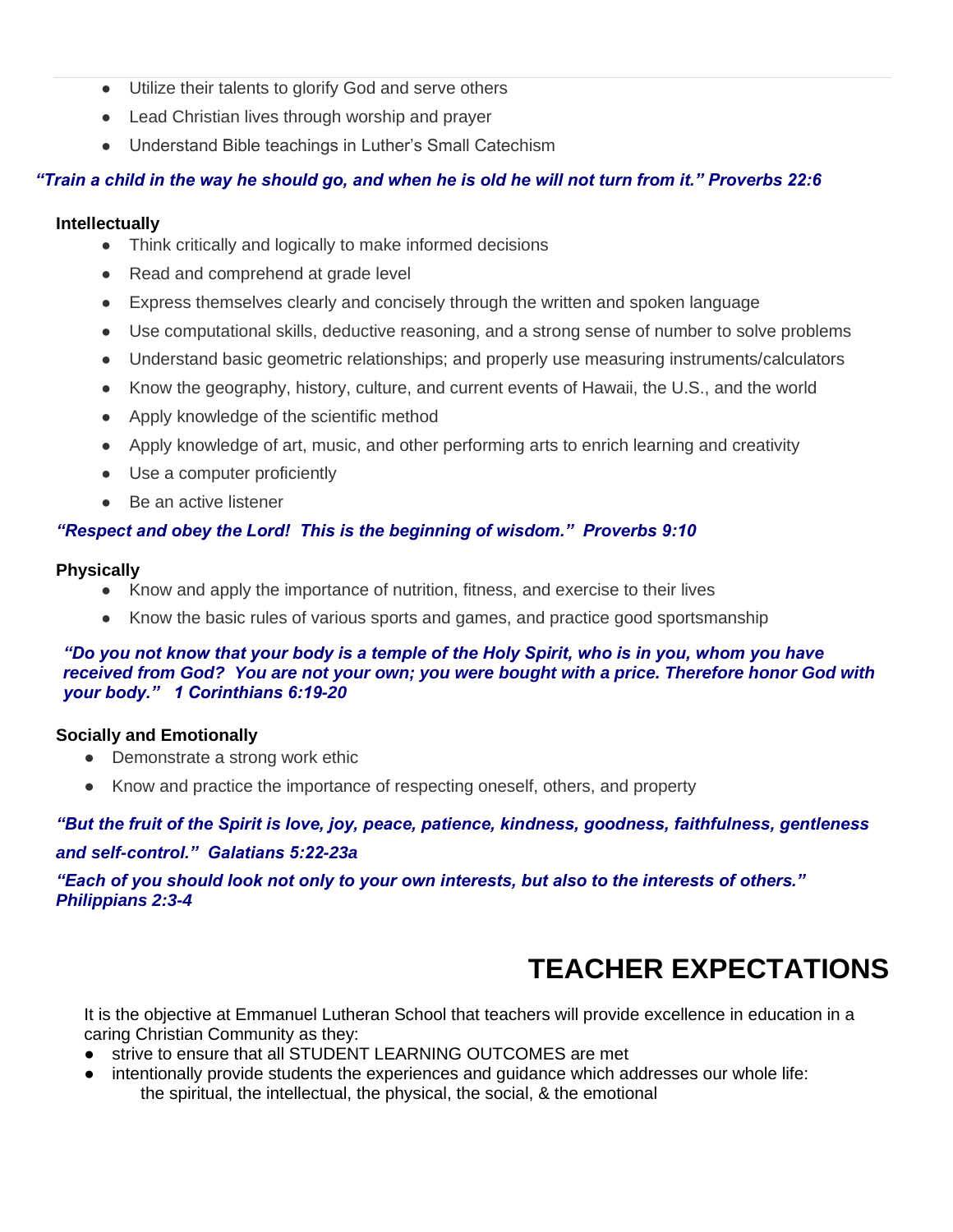- model the Christian life
- practice a daily prayer and devotional time, remembering students and families in prayer
- recognize each child as a special creation and gift from God with unique individual abilities
- recognize and respond to each child's differing abilities
- refer students for special help when and if needed
- provide daily teaching of God's Word
- set high standards for themselves and students with well-planned lessons and activities
- respect and cooperate with colleagues and parents
- set classroom routines to provide a stimulating and safe environment
- encourage Christian character and citizenship
- establish close contact and working relationship with parents
- be actively involved in worship at a Christian Church
- <span id="page-9-0"></span>continue to grow in the teaching profession.

# **PARENT EXPECTATIONS**

It is the objective at Emmanuel Lutheran School that parents will:

- recognize each child as a special creation and gift from God with unique, individual abilities
- pray daily for their child, other students, faculty, and the school
- be actively involved in the life of their church
- support Emmanuel Lutheran School policies and classroom teachers
- maintain close contact with the teacher to reinforce what is taught at school
- develop good homework and study habits with their children
- communicate with faculty and administration any situation affecting the classroom and/or school through the appropriate channels
- become involved in activities that support Emmanuel Lutheran School.

# **ACADEMICS**

- <span id="page-9-1"></span>● Emmanuel Lutheran School's curriculum is on target as we align with Hawaii Common Core Standards to create a set of common learning expectations for Mathematics and for English Language Arts/Literacy in subjects including literature, history, social studies, science and technical subjects.
- We believe our program provides a great opportunity to learn at a rate and level most appropriate for each student.
- This approach to educational excellence and equity strives to ensure a coherent, cumulative, knowledge-based curriculum.
- All subjects are taught from a Christian perspective.
- Students learn about the major teachings of the Bible.
- The textbooks used at ELS shall be approved by the school Principal.
- <span id="page-9-2"></span>• The Principal receives the insight and recommendations of the teachers in the process of textbook selection.

# **CURRICULUM**

#### **Religious Instruction/Fait**h – Students participate daily in classroom devotions as well as in the study of God's Word.

Special emphasis is given to applying God's Word to our everyday life.

Students worship together with our preschool in a weekly chapel service.

Students also memorize Bible verses, the chief parts of Christian doctrine, prayers, and Christian songs.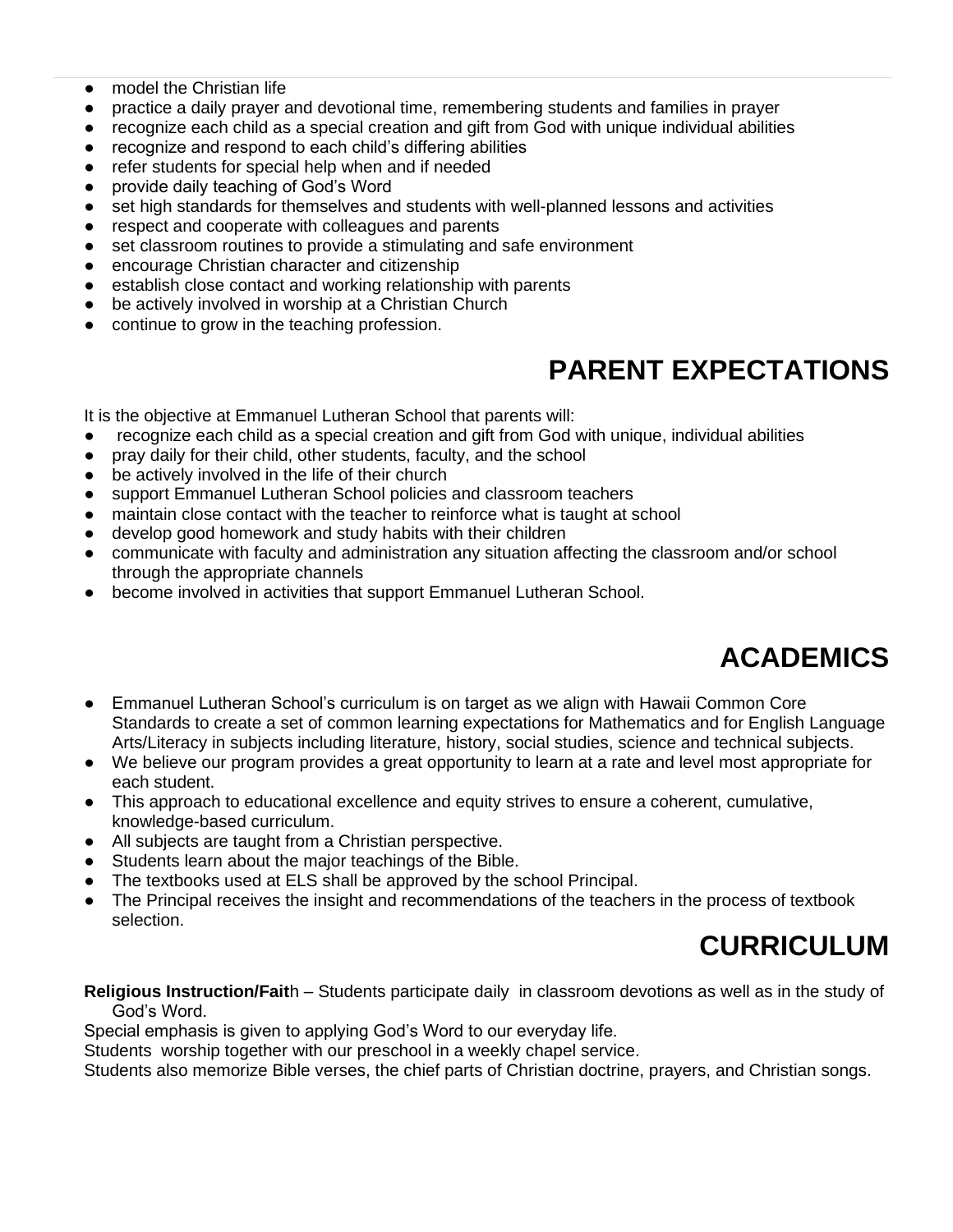- **English Language Arts** includes listening, phonics, reading, speaking, spelling, vocabulary, grammar, literature, reading comprehension and writing skills.
- From reading their first book to the study of literature, and from writing their first sentences to composing a formal composition, students are learning effective communication skills necessary in our complex world.
- **Mathematics** not only basic math facts, calculation, computation, geometry, and pre-algebra, but also problem-solving and apply the logic of math to math-related problems.
- **Advanced Math** is offered to the upper grades with approval from the teacher & Principal. Students must pass a placement test administered by ELS. Math grades and SAT test scores are also part of the decision-making process.
- **Social Studies** We are concerned with people and their relationships to God, each other, and the world in which they live.
- From home and community to our state, country, and world, students study the history and culture of people.
- Students at Emmanuel stay abreast with current events and geography to understand the world in which they live.

**Science** – Teachers direct students to the evidence of God's love, wisdom, and power.

- Through the study of the universe and the biological and physical sciences, students can experience God's creation.
- Our curriculum offers many opportunities for hands-on experiences. Many classrooms integrate the STEAM (Science, Technology, Engineering, the Arts, and Mathematics) approach to learning.
- **Health and Physical Education** In our study of health, we encourage the development of positive life skills. The focus in our P.E. program is on fostering personal lifelong fitness activities, encouraging children's sense of self-confidence to achieve them.
- **Music** We offer music classes for middle school & 6-8th grades including music theory, appreciation, and performance. Students in grades K-8 are expected to participate in two special Children's Sunday Worship Services each year and in our annual Christmas and Spring musicals.
- These programs provide opportunities for developing performance skills and for praising God through music and drama.
- **Keiki Chorus K-grade, Grade 3-5 Choir, Middle School (6-8) Choir** These programs provide opportunities for developing performance skills and for praising God through music and drama.
- **Band – Concert Band** is an elective that is offered to all 6th-8th grade students who have prior band experience or permission from the instructor.
- All fifth-grade students are required to take Beginning Band.
- All 3rd and 4th grade students participate in ukulele lessons.

**Art** – Emmanuel offers an arts program in each grade to foster creativity and cultivate appreciation. We believe that each child is endowed by God with creative talent, and though this talent may vary, it is our goal to nurture it and encourage its growth.

**Computer Education** – Emmanuel has computers available for classroom instruction. Students will be introduced to computer skills at age appropriate levels throughout our curriculum. 5th - 8th grade students gain experience in technology through the Bring Your Own Laptop

Program integrating technology into a wide variety of topics and subject areas.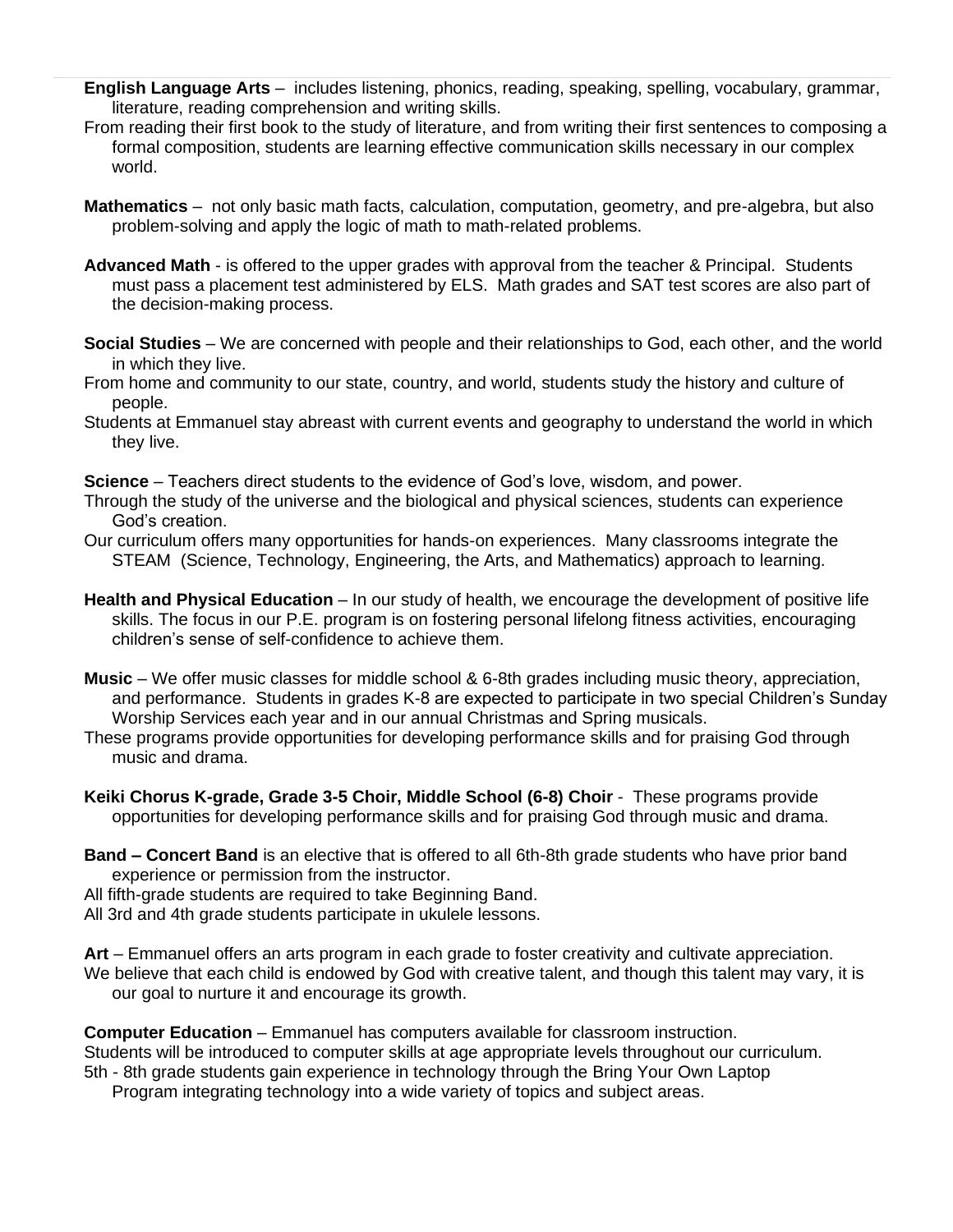#### **World Languages & Culture** – 6-8th grade take beginning Spanish.

The Hawaiian language is also introduced to our students throughout the school year in class & chapel, as well as through song in the Na Mele O Maui Competition. We also share the Hawaiian traditions and culture with our May Day Celebration.

# **ENRICHMENT CURRICULUM**

- <span id="page-11-0"></span>● Throughout the year, each classroom teacher provides many special experiences and activities for his/her students.
- These range from special programs and projects in the classroom to field trips and class excursions.
- Special opportunities are also provided for the entire school.
- Throughout the year, the students may attend several plays and concerts.
- Our 5th students participate in the highly successful DARE program offered through the Maui Police Department.
- This program focuses on drug awareness and education.
- Eligible students may also participate in activities such as the Scripps Spelling Bee, Math Matters! Math Counts! and the National Geographic Geo Bee.
- **Fifth Grade Special Outdoor Education Event at Camp Keanae**
- Students in the fifth grade participate in an overnight outdoor education program.
- This camp experience is part of our fifth-grade curriculum.
- ELS sponsors fundraising activities to help offset the costs of this trip.
- Parents are required to participate in these fundraising activities.
- Parents should be aware that they will be required to pay the difference between funds raised and actual costs.
- Students who do not attend will not be supervised at school.
- (More information in the Admission section.)

### **Sports Programs**

- If offered, students in the 3rd thru 8th grades may participate in ELS's co-ed basketball and volleyball teams.
- *A student must maintain at least a "C" average in all subject areas to be eligible to participate in an after-school sport.*
- <span id="page-11-1"></span>● *Students who are not in school for a minimum of 4 class periods, or 4 hours of the school day, may not participate in the practice or game that day.*

# **NON-DISCRIMINATION POLICY**

*Emmanuel Lutheran School admits students of any race, color, national and ethnic origin to all the rights, privileges, programs, and activities made available to the students of the school.*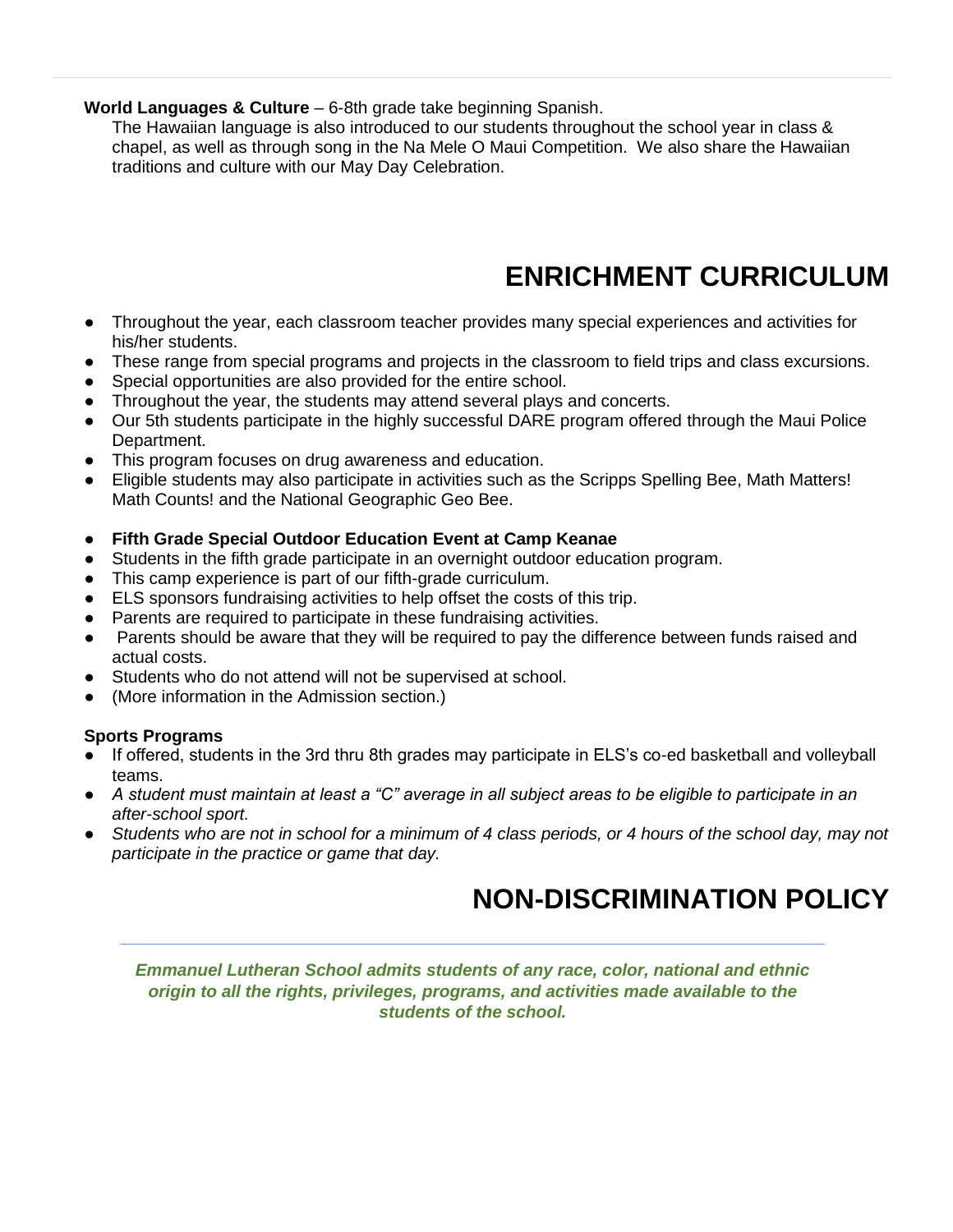*It does not discriminate on the basis of race, color, national or ethnic origin in administration of its educational policies, admissions policies, athletic programs, or any other school administered programs.*

# **ADMISSION POLICY**

### <span id="page-12-0"></span>**General**

- Admission procedures begin with completing the form electronically on our school website. [\(Grade School Application button\)](https://app.praxischool.com/ext_createOnlineForm.php?p=6334&i=1006).
- Tuition as well as all fees are paid and communication is accomplished electronically through your [PRAXISchool Parent Portal.](https://app.praxischool.com/parent_login.php)
- All school families are required to have a working email address.
- *We also require that families enrolling their children at ELS will read the handbook first.*
- **E-Plus**
	- If you will be using E-Plus, sign up through your PRAXISchool account.
- **Early Drop off Child Care** 
	- If you plan to use Early Drop Off Child Care, sign up through your PRAXISchool account.
- **Health Records** 
	- *Health records must be updated prior to the start of school.*
	- Health records with current physical examination and immunizations for Kindergarten are to be submitted prior to the first day of school.
	- $\circ$  All 6th grade students will need a physical exam to enter 6<sup>th</sup> Grade.
	- $\circ$  All  $7<sup>th</sup>$  grade students must submit proof of receiving the varicella (chickenpox) vaccine, or a doctor's note indicating he/she had chicken pox.
- **Tuition & Fees**
	- Refer to our school website for current tuition, fees and due dates. [\(Enrollment tab\)](http://www.els-maui.org/tuition)
	- Tuition, fees, uniforms, E-Plus, Early Drop Off, Yearbook, and lunch, etc.are paid online through the PRAXISchool Parent Portal- the tab is on our school website.

### *Returning* **School Families - Re-Enrolling FOR THE NEXT SCHOOL YEAR**

- An email for re-enrollment will be sent out the first week in February asking you to reply as to your intent to re-enroll your children .
- Children are accepted for enrollment at ELS for one school year at a time.
- Re-enrollment must be completed every year.
- Acceptance is subject to satisfactory completion of the current grade and full payment of all school related tuition and fees.
- The ELS Handbook is regularly updated for clarification, changes, and corrections.
	- Note the date of the update on the first page of the Handbook.
	- $\circ$  This updated information is important to you. Please check this regularly.
- Tuition and all fees for the current school year must be paid in full by the end of the school year.
- An email will also be sent to school families
	- It will contain the final report card as well as the new SAT scores.
	- It will also remind you to look at our school website for the upcoming School Year Calendar and School Supply lists.
- Prior to the start of the new school year update your PRAXISchool account and be sure to **change or add any important information on the "Info Verification Form".**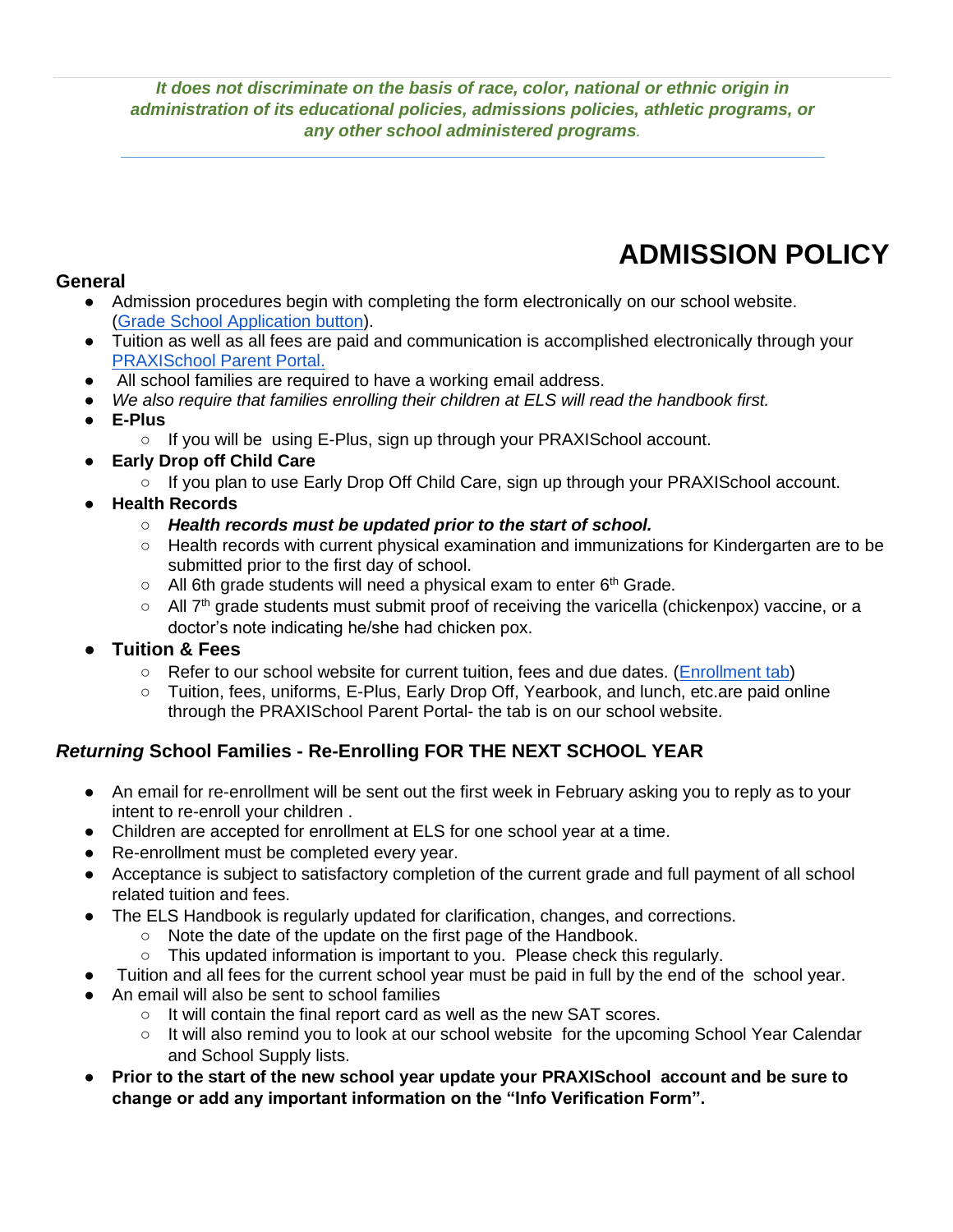- It is found in the "Online Forms" tab in your portal.
- Click your Child's name then click on "Start Form" then "Submit".
- Please make sure the medical info is filled in.
- There is no need to change anything that is already correct.
- The non-refundable **Re-Enrollment** *Deposit* is *due by the last Friday in February*.
- This reserves a place for your child for the following year.
- This fee will be added to your PRAXSchooI account
- Re-enrollment is considered complete when the **Non-Refundable Re-Enrollment** *Deposit* **an**d **Non-Refundable Re-Enrollment** *Fee* are paid and all forms have been updated.
- We commit ourselves to holding a space for children when we accept your **Non-Refundable Re-Enrollment** *Deposit and Non-Refundable Re-Enrollment Fee*, and we expect a commitment from our families in return.
- After the re-enrollment deadline (last Friday in February), *open enrollment* begins *March 1st,* new student applicants are accepted, and classrooms are filled.
- The **Non-Refundable Re-Enrollment** *Fee* is *due on or before April 1s*t.
- **Tuition and all other Student Fees** are now ready to be set up.

### **New Family - STEP 1 - Application Procedure (including Kindergarten)**

- New families are welcome to *apply* at *any* time!
- *Open enrollment* for new families officially begins on March 1st.
- New school families will complete an electronic application located on the front page of our website (*[New Applications -](https://app.praxischool.com/site_login.php?s=6334) All button*).
- *We require that anyone enrolling their children at ELS will first read the handbook before they choose to enroll their children.*
- You will be asked to pay a **Non-Refundable Application and Testing Fee** after your application has been accepted.
- If a class is full, we will have a waiting list for those families who want to be notified if a space becomes available for their child.
- All kindergartners must be five (5) years old before August 1st of the year he or she starts school.
- A birth certificate is required to verify age.
- All new students admitted to Emmanuel are accepted on probationary status pending first quarter review.
- Final acceptance will be determined based on parent-teacher conferences, classroom observation, testing and analysis of records from the previous school (*printable form located on our website - [Enrollment tab\)](https://docs.wixstatic.com/ugd/8f0235_83b380de81aa4506be863ec7bab0dd92.pdf)*
- ELS may not be able to meet the needs of every student.
- ELS reserves the right to deny enrollment to students who require a special program beyond the capability of the school, or to students with discipline problems.
- All final decisions for admission rest with the Principal.

### **New Family - STEP 2 - Enrollment Procedure** *after* **the application has been submitted & approved**

- After the application is reviewed, you will then receive an email with your A/R ID and a link to your PRAXISchool personal parent portal site. where you will pay the **New Student Non-Refundable Enrollment Fee**.
- Provide the birth certificate for verification of your child's age.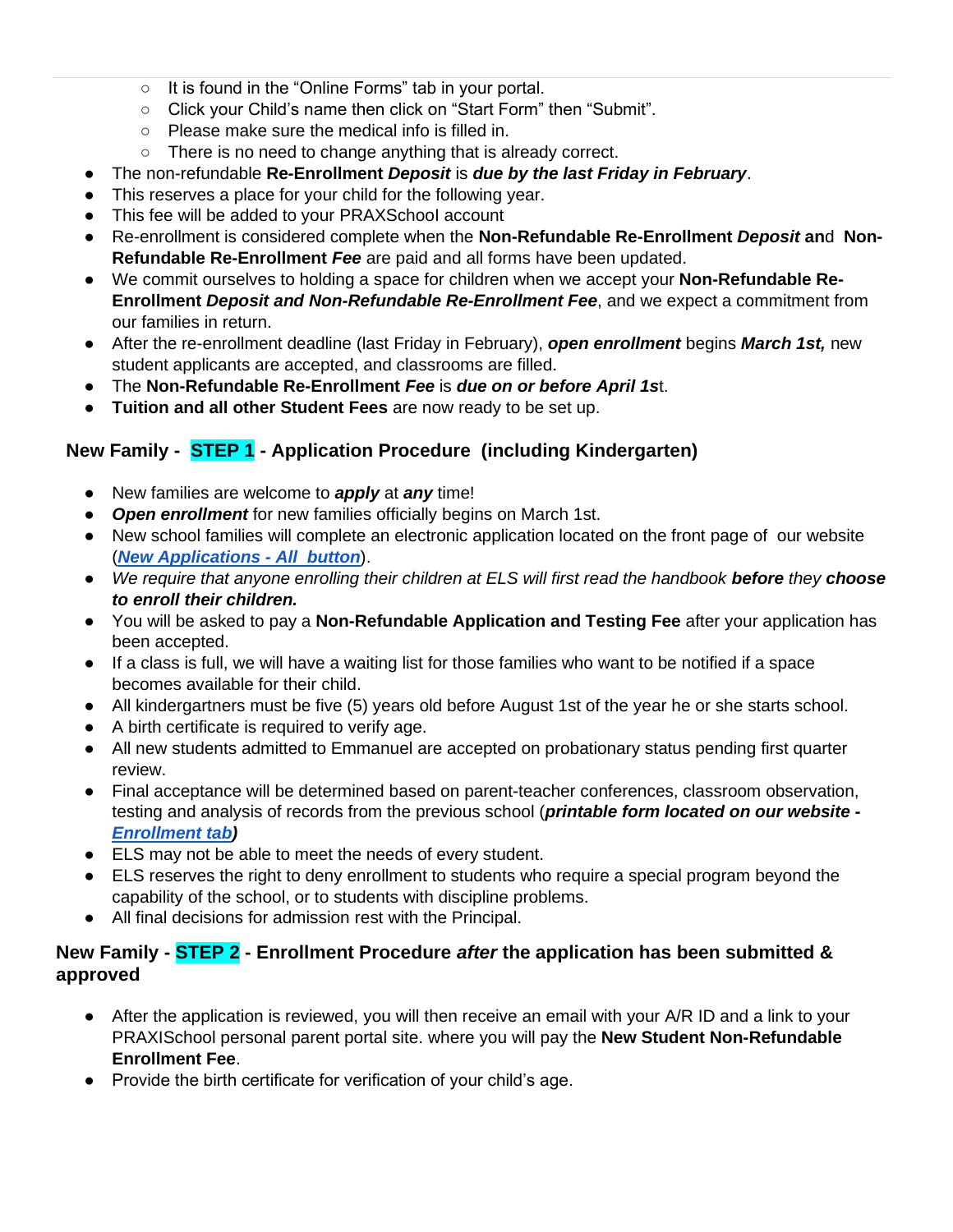● If your child is coming to us from another school or preschool, you will be asked to have a School Evaluation form completed and mailed back to us by your child's current teacher (*printable form located on our website - [Enrollment tab\)](https://docs.wixstatic.com/ugd/8f0235_83b380de81aa4506be863ec7bab0dd92.pdf)*, and if applicable, a copy of the most recent report card is required

### **New Family - STEP 3** - **After completing all the forms and paying the New Student Non-Refundable Enrollment Fee**

- Schedule a time for your child entering grades 1-8 to complete a brief placement test and have a family meeting with the Principal or the school's representative.
- Kindergarten applicants will be scheduled a time to attend a Kindergarten Observation Day or to spend time in the classroom with the teacher.
- New kindergarten applicants are required to participate in an Observation Day.
- Children will interact with peers and teachers through stories, outside play, art, and free choice activities.
- They will also participate in a developmental screening test to assist in determining readiness for the kindergarten experience.
- If an applicant is unable to attend the Observation Day, a special visit is scheduled with the teacher for another day.
- Some children are not quite ready to benefit from all that kindergarten offers.
- These students will benefit from an additional year of preschool.
	- $\circ$  For the sake of each child, regardless of age, it is important to make a developmentally appropriate placement.kmi
- Acceptance letters will be sent out approximately two weeks after completing the above steps.

### **New Family - STEP 4 - Upon acceptance to Emmanuel Lutheran School**

- Request the transfer of school records (*printable form on our website [-Enrollment tab](http://www.els-maui.org/tuition)*) from the former school and provide health records.
- The State of Hawaii requires that we have possession of the necessary health records with all required immunizations completed before a child attends class.
- After admission to the school and when updates are requested, parents must submit a completed health form (Form 14) detailing the results of a physical examination, a tuberculin test (PPD or chest xray) that meets state requirements, and proof of immunizations.
- **Tuition and all other Student Fee**s are now ready to be set up.

### **New Family - Open House**

- This is held in the middle of February. Please join us as we share our school!!
- The date and time of will be posted on our social media pages as well as on our website.

### **New Family- Orientation Evening**

- This is an important step in your introduction to the Emmanuel Lutheran School family.
- New families are strongly encouraged to attend this "MANDATORY" event.
- This will be scheduled *the week prior to the start of school on Thursday evening* usually from 6-7:00pm**.**

### **5th grade Students Outdoor Education Program Fees**

● This is usually held in early February at Camp Keanae.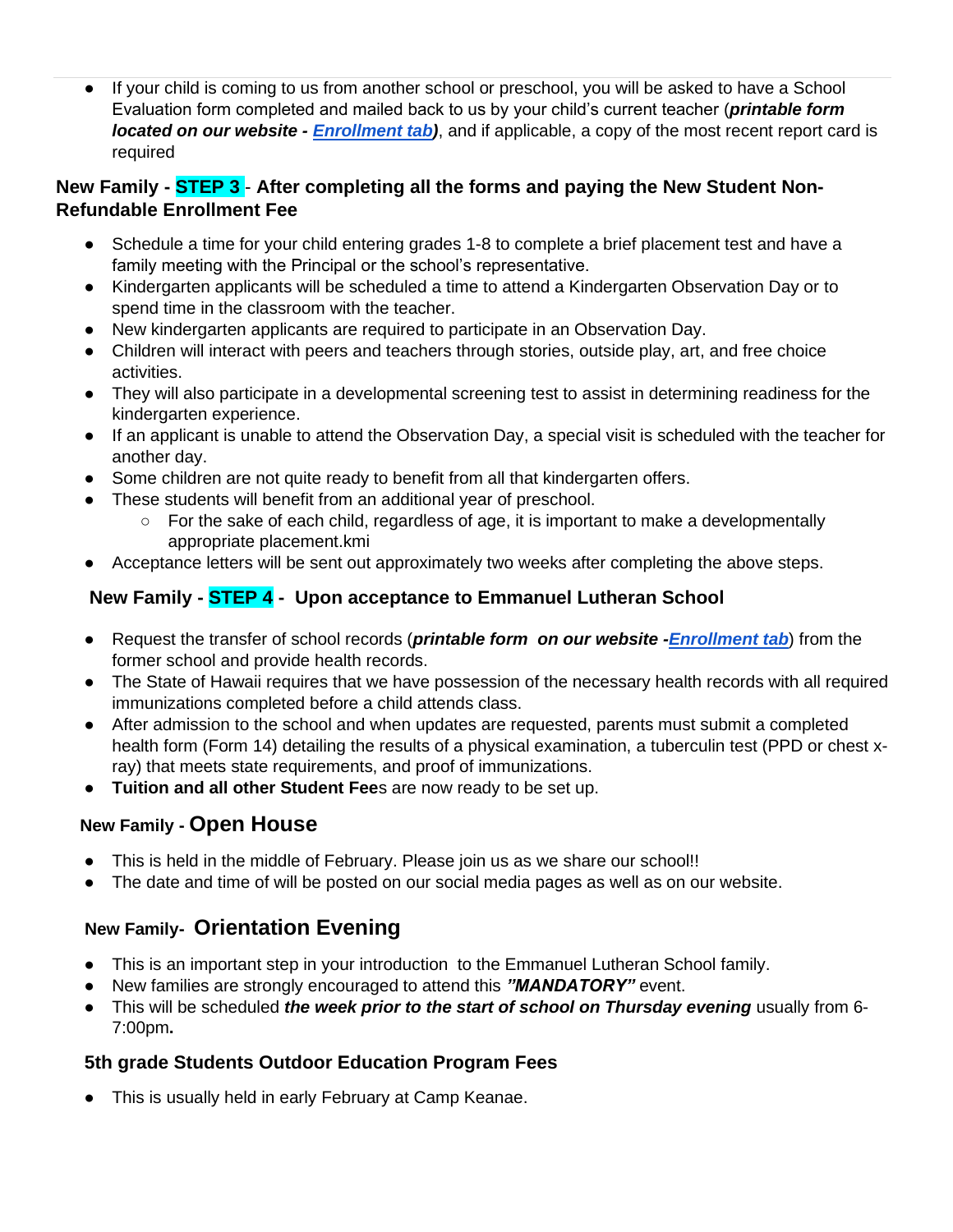- The Pumpkin Patch at the Pumpkin Festival is at this time the only fundraiser for the 5th Grade Outdoor Education Program.
- There will be a sign up for parents and students to set up, work and take down.
- Only families who work at this fundraiser will receive a portion of the proceeds.
- All 5th grade families are expected to participate at this fundraising event.

● If there is a difference between the cost and what was raised, there may be an additional cost to parents.

### **Enrollment Incentive**

We want to increase our enrollment!

We would love to see full classes here at Emmanuel! (We do have class size limits.)

We want to give the opportunity for a Christian Education to as many children on Maui as possible because we *BELIEVE* that what we are doing here not only has future blessings for our students and their families, but eternal ones as well!

### **Here is why a full school is important to YOU!**

- It allows us to attract and retain high quality staff.
- It helps provide diversity of interests, abilities, and backgrounds in our student population.
- It provides us with the funds needed to maintain and improve our campus and facilities.
- It allows us the means to expand our programs and offerings.  **Here is how you can help!**
- 1. Tell people you know about Emmanuel!
- 2. Encourage them to visit our website, call for a campus tour, or to schedule an appointment to meet with our Principal to answer any questions.
- 3. Ask them to list your family name under *"How did you hear about our school?"* on the school application found on our website.
- 4. If they do enroll and are accepted, the school will give you a \$500 credit good towards the following school year as long as the family completes the first year and re-registers for the following year.
- 5. You may apply that credit to your account, gift it to someone currently enrolled that may need the help, or credit it to the new family you invited.
- 6. In addition, the new family will also receive a \$500 credit after completing the first school year to be used when they re-enroll for the next year!

### **Re-Enrollment, Promotion, and Retention**

- In matters of re-enrollment, promotion, and retention the Principal shall make the final decision.
- Normally a student will be promoted to the next grade level upon satisfactory completion of the work and considering the ability level of the child.
- Teachers will evaluate readiness for the next grade level by considering progress reports, physical and emotional maturity, chronological age, extended absences from school, parental concerns and professional counsel.
- Teachers will communicate concerns about promotion to the Principal as soon as they become apparent.
- The final decision of the Principal as to the student's placement for the following year shall be made by considering the well-being of the whole-child.

### **Financial Aid for School Families**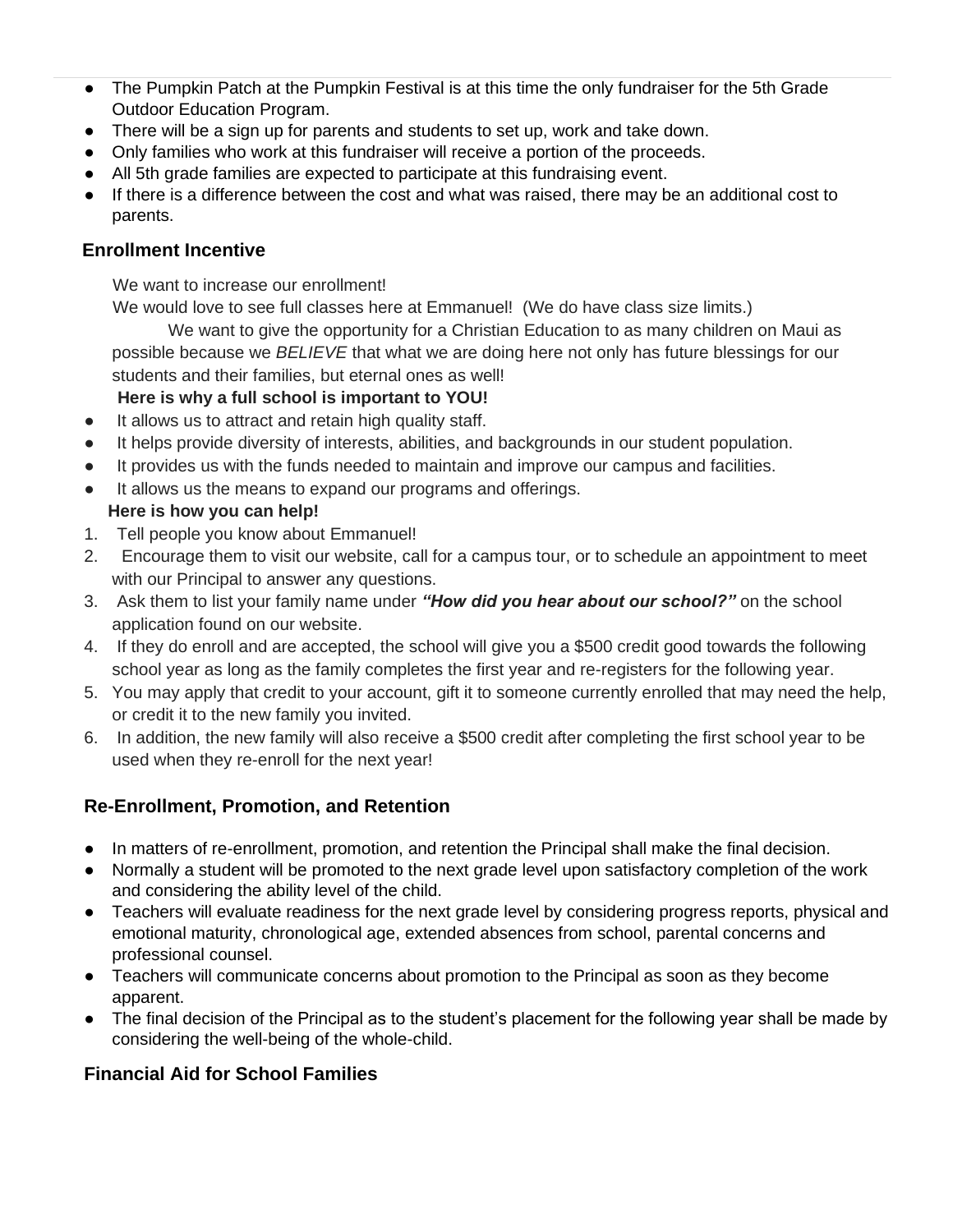- For Financial Aid, apply online at: [https://online.factsmgt.com/aid](https://factsmgt.com/parent-resources/grant-and-aid/) Allow 3 to 4 weeks for your application to be processed.
- If you need help to complete the application from FACTS, you may email [\(info@factsmgt.com\)](mailto:info@factsmgt.com) or phone 866-412-4637.
- The deadline to be considered for financial aid is April 15.

### **Non-Payment/Past Due Tuition & Fees**

● Tuition commitments must be honored for our School to continue offering the educational programs that every parent expects, each student deserves, and for our school to remain fiscally responsible.

● All questions concerning tuition and tuition payments should be directed to the Principal or Praxi administrator.

- Students with past due accounts are subject to the policies outlined below:
	- If the tuition is not paid on time in accordance with the payment plan that is chosen, Emmanuel Lutheran School may suspend or dismiss a student until the account is brought current.
	- If a payment is 30 days past due, the responsible party will be notified and payment is due within 10 days. If payments continue every 30 days, the student will be allowed to remain at Emmanuel as long as the responsible party continues payment in good faith.
	- If a payment is not received within 10 days, the responsible party will meet with the principal in person and sign a payment agreement.
	- If delinquent payment goes another 30 days (after the signed agreement), it is grounds for student suspension.
	- All accounts more than 60 days overdue will be brought to the attention of the Board of Education.
	- Students may not re-enroll for the following school year until all accounts are paid in full. (This applies to families who have violated the 60 day non payment limit)
	- Delinguent accounts (over 90 days) will be forwarded to an attorney or a collection agency, and any costs or fees related to this process will be the responsibility of the parent and/or guardian.
	- Additionally, eighth grade students will not be permitted to participate in the commencement ceremony should their tuition account be delinquent. ALL accounts must be completely satisfied, per the terms of the tuition agreement, at least one full day prior to the date of the commencement ceremony.

### **Withdrawal of Student**

- In the event of necessary withdrawal, notice in writing is required.
- All fees and tuition payments must be up-to-date before transfer of records can be completed.
- Families will be required to make payment through the end of the month of withdrawal.
- Refunds will be given on a prorated basis for those who have prepaid.
- Except for graduating 8th graders, families wishing to have questionnaires or evaluations completed by our staff to transfer their children to another school on Island will be assessed a processing fee (see fee on our school website) which must be paid before these documents are released.

# **ANTI-BULLYING/HARASSMENT POLICY**

<span id="page-16-0"></span>Emmanuel Lutheran School does not tolerate bullying, harassment or intimidation by students, teachers or staff. Teachers will actively and consistently teach and model positive behavior(s).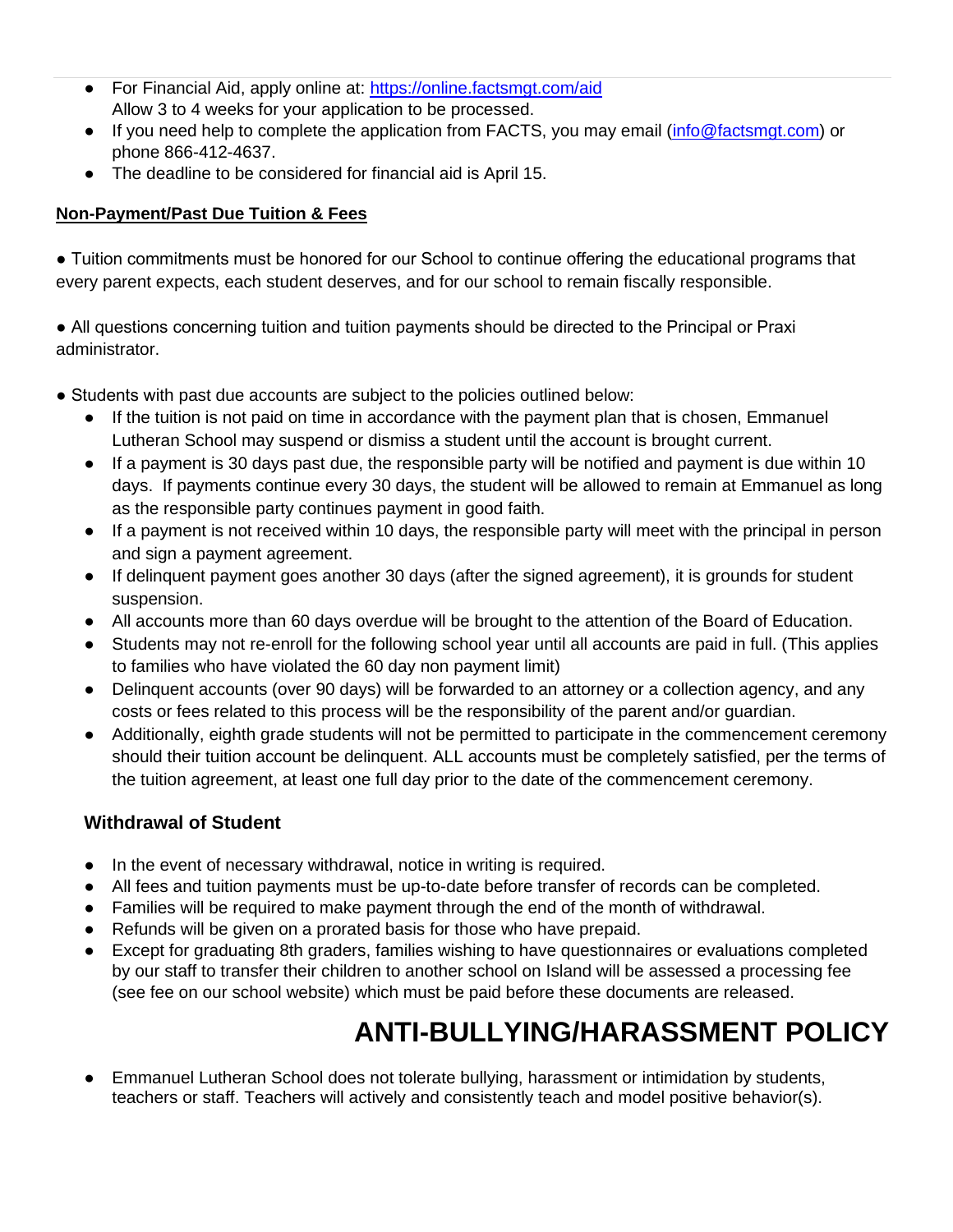- Bullying is when one or more people repeatedly harm, put down, harass, intimidate or exclude others. Bullying involves an imbalance of power or strength (including but not limited to social status, popularity with peers, age, education, physical strength or size, or a combination of these). It can take place face to face or behind the back.
- Bullying can take many forms, including but not limited to:
	- Physical (such as hitting or punching, or taking property from others);
	- Verbal (such as teasing, name calling, putting others down, or spreading rumors);
	- Nonverbal or emotional (such as intimidation using gestures or social exclusion); and
	- Cyberbullying or bullying through note writing (such as sending insulting messages by email, texting on cell phones, or social networks, or sending insulting notes to others in the classroom).
	- All forms of bullying are prohibited between students on or off campus, during and after school hours.
- Reporting: Students and/or bystanders should report bullying behavior to any trusted staff member. Parents report to the teacher or principal.
- Consequences: Bullying is considered "Severe Misconduct," and requires notification of parents and may even include being expelled from ELS even after the first offense depending on the severity. All final decisions rest with the Principal or their representative.
- The supervising teacher and/or Principal will investigate to determine if bullying took place. All substantiated incidents of bullying will be documented and the following consequences will be applied:
- 1st Offense: Loss of recess or detention; offender and victim meet with teacher separately; parents of both offender and victim are notified of the incident.
- 2nd Offense: Detention; Principal meets with parents of offender; parents of victim are notified.
- <span id="page-17-0"></span>3rd Offense: Detention or possible suspension; principal and/or Board of Education meet with parents of offender; Principal calls or meets with parents of victim.

# **ASSEMBLY**

- Students and staff gather on the field every Monday approximately 5 minutes after the start of school.
- Line up facing north.
- Kindergarten students are the flag-bearers.
- Classes take turns leading the assembly.
- THE GROUP GREETING--
	- Leading Class: GOOD MORNING ELS! WHO ARE YOU? School Responds: A MIRACLE!
	- Leading Class: HOW DO YOU KNOW? School Responds: BECAUSE GOD MADE US!
- pledge to the Christian flag,
- pledge to the US flag,
- the native Hawaiian State song.
- birthday greetings, and
- announcements and closing by the Principal

# **ATTENDANCE POLICY**

- <span id="page-17-1"></span>● Regular attendance and punctuality are essential if a student is to make use of the educational opportunities our school offers.
- Regular attendance develops dependability and responsibility in the student and contributes to his or her academic achievement.
- Parents are strongly advised to plan family trips during scheduled school holidays and intersessions. Excessive absences and tardiness interfere with a student's learning and hampers academic achievement.
- Refer to the Special Events section.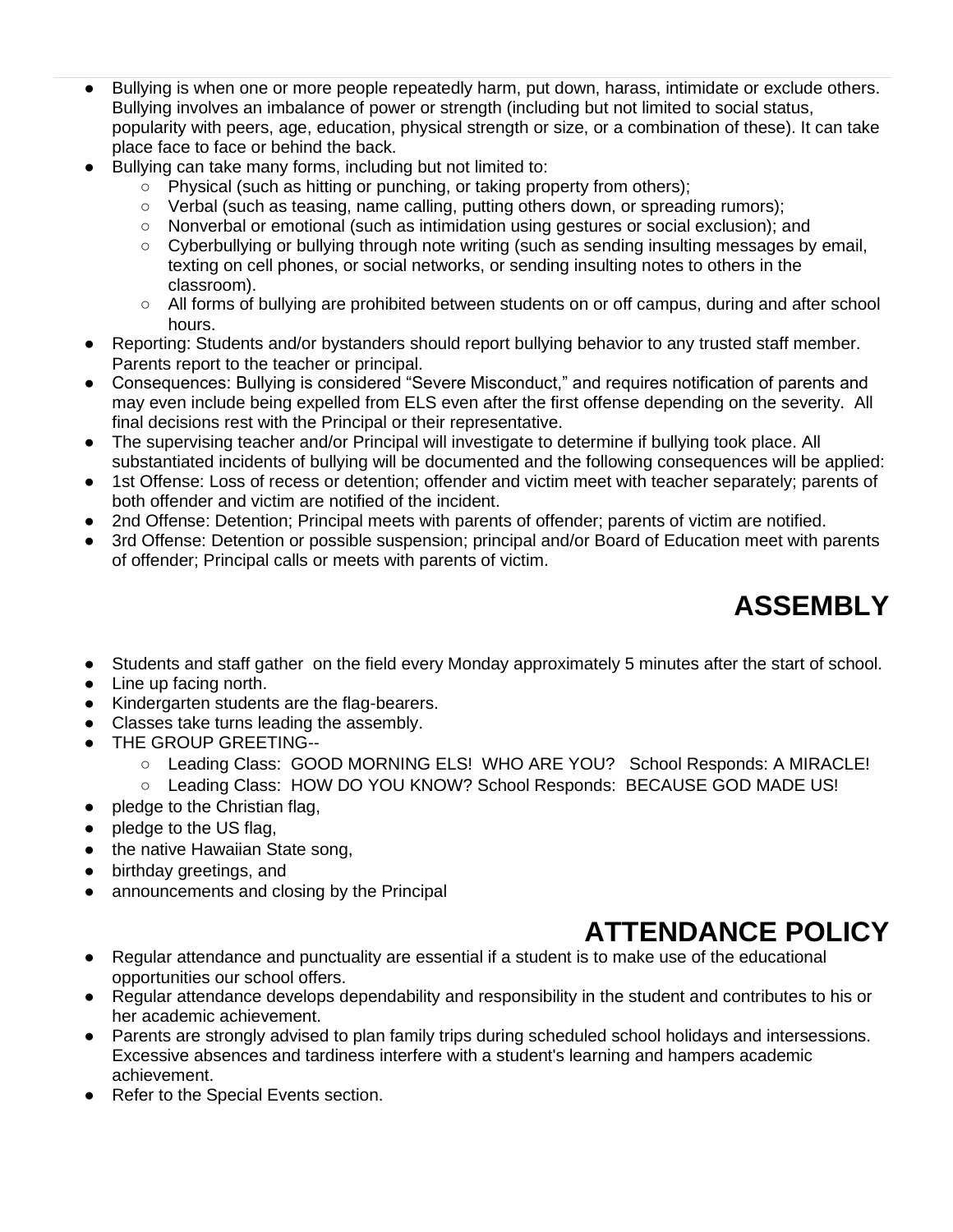### **Tardy**

- Although at times it cannot be prevented, coming late to class is disruptive to the class routine and to the learning environment.
- Our school will continue to push for punctuality.
- **Students who arrive after the school start time must report to the school office.**
- A child is considered tardy if he/she is not in his/her room by the school start time.
- To emphasize the importance of promptness, parents will be notified by the Principal when a child has reached **ten** tardies in a semester.
- Every **three** tardies will count as one full-day of absence.
- *Tardies will be recorded on student progress reports, which are part of the official transcripts the school forwards to other schools.*
- *Tardies will be recorded on PRAXI.*
- If a student is tardy for any reason, they must be admitted through the school office and *receive an admittance slip before entering the classroom*.

### **Excused Absences**

Excused absences are those which are unavoidable and include the following:

- Illness of student
- Major illness or death of family member
- Trips or other absence which is approved at least one week in advance

### **Reporting Student Absences**

If a student is absent because of illness or other valid reason, a parent or guardian must call the school office **before the school start time** to report the absence on each day that the student is absent. Unless the office has been notified by phone on the day of the absence, a written excuse from the parent is required when the student returns.

### **Returning from Absence**

Children must be fever-free without medication for at least 24 hours before returning to school. A doctor's slip may be requested upon return for absences of 3 or more consecutive school days.

### **Extended and other Projected Student Absences**

- It is in the best interest of the student's education that absence from school for reasons other than illness be kept to a minimum.
- Parents are strongly advised to plan family trips during scheduled school holidays and intersessions.
- If a planned absence is to occur, the parent is to communicate with the teacher to discuss the student's assignments prior to the absence.
- It is up to the teacher to decide if assignments are provided before or after a planned absence.
- It will be at the discretion of the teacher(s) if missed work is to be completed before the absence, turned in immediately upon return from the absence, or made up after the absence.
- If work is to be made up after the absence, a student is given a reasonable period to make up missed assignments, tests and quizzes.

### **Students Leaving School During School Hours**

- A parent must notify the office if a student needs to leave school during school hours.
- *The person picking the student up needs to sign the student out at the office.*
- *Students will not be released from the classroom.*
- The office will contact the classroom and have the student sent to the office.
- Consistent attendance at school, including punctuality, is considered extremely important for the progress of the student.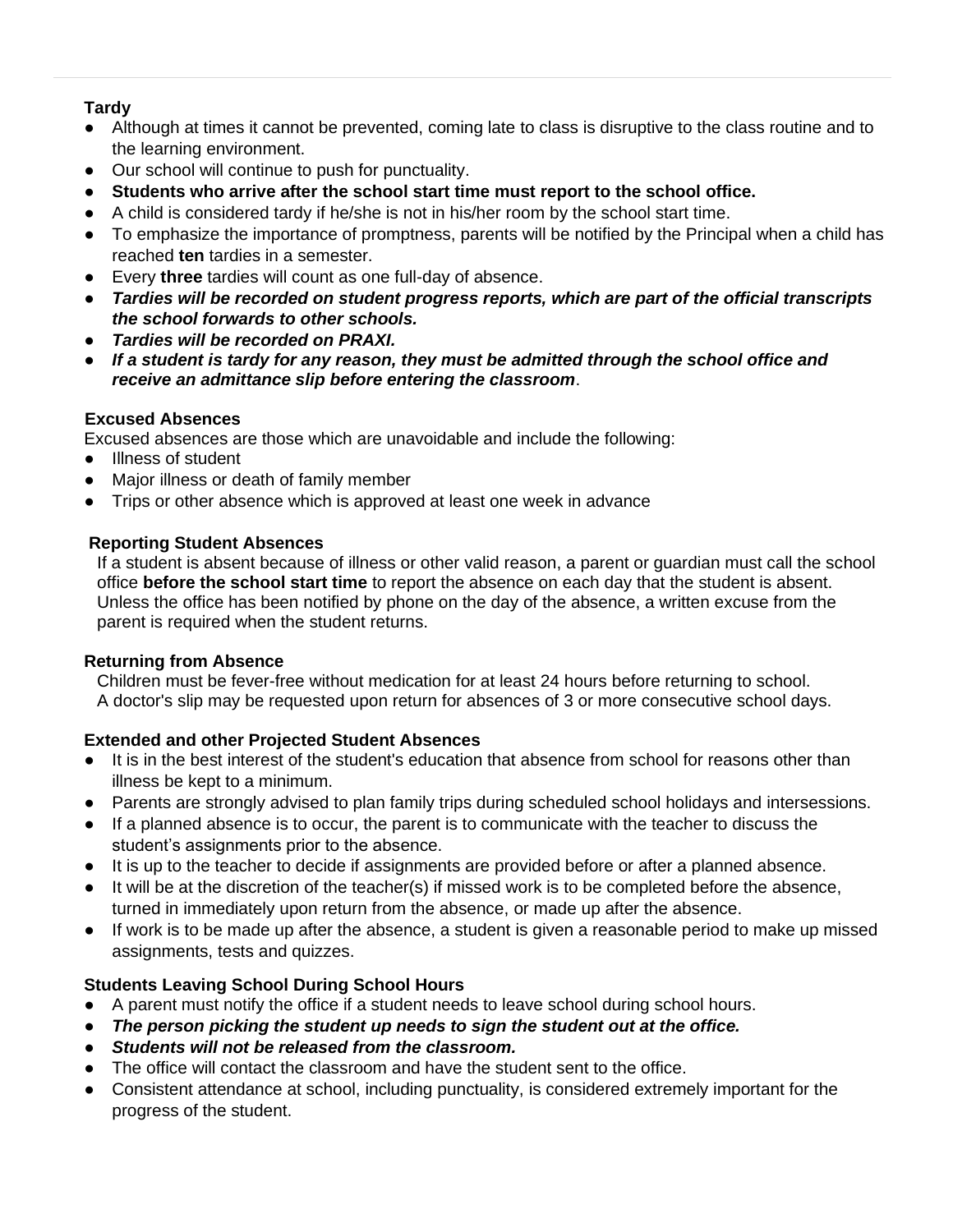● **Doctor and dental appointments should be scheduled outside of school hours whenever possible.**

#### **Emmanuel Lutheran School is a closed campus.**

- All parents and visitors are required to come to the school office before proceeding onto the campus.
- Withdrawal of a student(s) can only be done through the school office.
- Withdrawal will not be granted unless the individual withdrawing them has authorization on record on PRAXISchool. Identification may be checked for safety and security reasons.

# **BEHAVIORAL PROBATION**

- <span id="page-19-0"></span>● Students new to Emmanuel Lutheran School will be placed on behavioral probation for a period of one quarter.
- Students exhibiting severe behavioral problems during the school year will also be placed on behavioral probation.
- If the behavior does not improve, the child will be suspended or possibly released.
- Emmanuel Lutheran School reserves the right to make a judgment as to what is considered appropriate/inappropriate behavior.
- Students may be placed on behavioral probation at any time during the school year.

# **CALENDAR**

- <span id="page-19-1"></span>The school calendar is available on the school website.
- The calendar is subject to change at the discretion of the Principal and does not constitute a contract to provide services.
- Changes that must be made will be communicated to school families as soon as possible.
- Refer to the Special Events section of this handbook.

# **CHAPEL**

- <span id="page-19-2"></span>● A regular school chapel service will be held each Wednesday morning.
- Parents, grandparents, or any other visitors are welcome to attend.
- Staff members and invited guest speakers lead these services on a rotating basis.
- Special speakers or changes in time will be announced as early as the information is available.
- At each chapel service, an offering will be collected and sent to the mission project designated for that quarter, semester, or year.

# **CHEATING/PLAGIARISM**

- <span id="page-19-3"></span>● Cheating is defined as using, submitting, or attempting to obtain data or answers by deceit or by means other than those authorized by the teacher.
- Cheating does not exemplify Christian character development.
- Because work done from cheating is not a true reflection of a student's ability, cheating will result in the total loss of credit on the test or assignment for the students involved.
- The teacher will notify parents if their child is involved in cheating.
- <span id="page-19-4"></span>● Additional disciplinary action may follow by the teacher or Principal.

# **CHILD ABUSE–NEGLECT**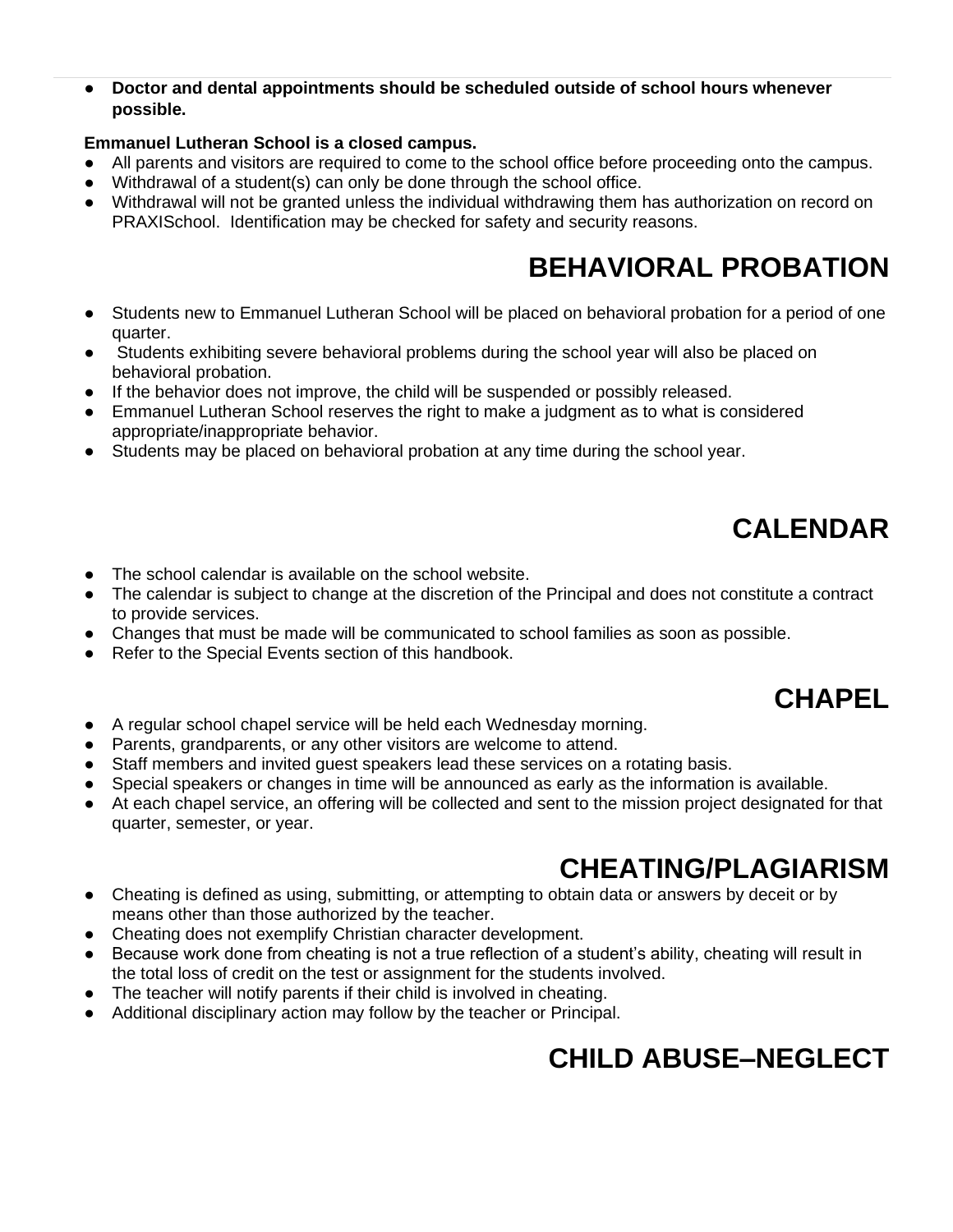- In accord with Hawaii law, members of the school staff are obligated under penalty of fine and jail term to report the reasonable suspicion of physical abuse, emotional abuse, emotional deprivation, physical neglect, inadequate supervision, or sexual abuse and exploitation.
- In this very serious and legally narrow area, the school will not contact parents in advance of making a report to legal authorities which would be the procedure followed in most other legal matters.
- The clear intent of the law, based on the seriousness of the crimes listed above, is to mandate that a report of reasonable suspicion of abuse be made.
- School staff will make such reports in the best interests of the affected child and do not, once reasonable suspicion is established, have any legal alternative except to make a report to the proper authorities for their investigation and review.

# **COMMUNICATION**

- <span id="page-20-0"></span>● Write a note or speak words of commendation or encouragement to your child's teacher; it is amazing how much those gestures are appreciated.
- Periodically check with your child's teacher to see how things are going and to inform the teacher of anything unique at home that might affect your child at school.
- We request that classroom activities not be interrupted during the school day.
- You may contact the school office or email a teacher to request a teacher contact.
- The teacher will return your call or email at a time that will not disrupt the school day.
- Teachers also eat with their students.
- Each morning the faculty meets at 7 am with devotions. They are not available during this time unless there is an emergency.
- Avoid "on the spot" conferences. All teachers are required to be on "after school duty" at the end of the day.
- They cannot adequately keep an eye on traffic flow and conduct a serious conversation at the same time.
- Teachers cannot schedule conferences until 15 minutes after the school day ends.
- Feel free to greet teachers, encourage them, and smile at them when you see them after school.
- Informal questions or quick comments are great, but save the involved discussions for a professional setting.
- Teachers are listed on the ELS website with their contact information.
- Teachers utilize morning time to arrange the daily learning experiences for students.
- Please respect this morning time.
- Teachers should not be approached for reasons that would normally require a meeting before school without an appointment.
- Teachers are available for meetings with parents by appointment.
- This will allow the teacher to provide parents their full attention and time needed to have an effective discussion or plan together.
- Please call to make meeting arrangements after school has been dismissed for the day.
- ELS encourages positive parent-teacher relations, with verbal communication recommended over email.
- ELS has a website (els-maui.org), maintains a Facebook page, and uses PRAXISchool to help keep our families informed.
- Parents can stay informed about grades and assignment completion by checking progress on PRAXISchool regularly.
- Emergency information, school closings, and other important information will be sent out to parents via PRAXISchool and on KPOA 93.5 FM.
- Several teachers also email newsletters. It is the parent's responsibility to read these letters.
- <span id="page-20-1"></span>● Parent–teacher conferences are formally scheduled at the end of the first and third quarters.

# **CONFLICT RESOLUTION**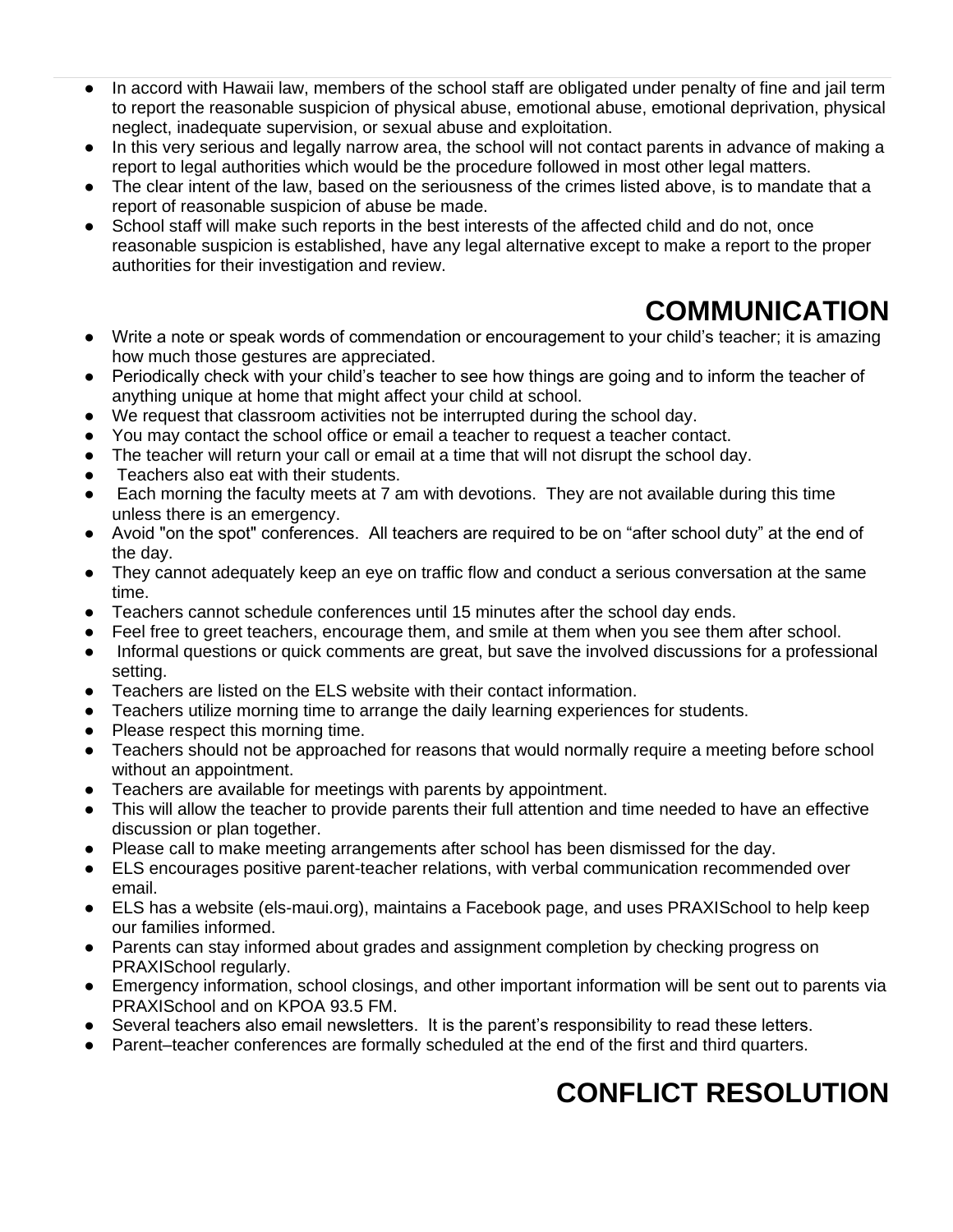The purpose of this policy is to serve the ELS community by;

- providing a procedure by which adults may seek resolution to concerns or complaints directly related to themselves or their child,
- creating a clear process for ELS employees to follow to assist in the resolution of concerns or complaints.
- "Concerns" are non-formal discussions between an adult and the staff member directly related to the conflict that can be handled by the staff member to the mutual satisfaction of both parties.
- **"Complaints"** are formally directed in writing when a concern has not been satisfactorily resolved with the involvement of the principal.

### **Addressing and Investigating Concerns/Complaints:**

- Encourage resolution of concerns by informal means whenever possible with all parties involved making themselves easily accessible, impartial, and non-adversarial.
- Establish history and facts of concern/complaint between all parties involved and meet personally to:
	- Clarify the nature of the concern/complaint and resolution sought.
	- Clarify the adult's desire(s) for complete resolution and/or satisfaction.
		- Documentation begins at the complaint level.
- As with all interactions, there will be times that a parent has questions or concerns.
- It is vital that open, honest, and prompt communication takes place when this happens.
- Resolution can be reached in most situations when the following steps are taken:
- If you have a concern with a staff member, please take your concern to that person first.
	- Every effort should be made to resolve the dispute at this level.
- A conference with the Principal may be requested to facilitate resolution of the issue, if necessary.
- If at this point the conflict has not been resolved the chairman of the Board of Education may be contacted in writing.
- At the sole discretion of the Board Chairman the matter may be referred to the Principal or placed on the agenda of the next meeting of the Board of Education for discussion of the Board.
- In those cases, the decision of the Board of Education or the Principal is final.
- The final action of the Board of Education or the Principal will be communicated to the parties involved in writing.
- For the sake of all the parties involved, it is imperative that the above steps be taken in a confidential manner.
- Sharing a concern with other parents or other staff members has the potential of hurting all who are involved.
- Addressing concerns in the manner listed above, which is based on Matthew 18, can lead not only to resolution of the concern but also to growth on the part of all persons involved.
- The staff commits itself to the same steps in the case that they have a question or concern regarding a parent or a student.

# **CORPORAL PUNISHMENT**

- <span id="page-21-0"></span>● *Corporal punishment is prohibited at Emmanuel Lutheran School.*
- *Only that force which is necessary to restrain a child from harming people and/or property may be used by teachers or persons otherwise entrusted with the care and the supervision of Emmanuel's students.*

# **DAMAGED AND LOST PROPERTY**

<span id="page-21-1"></span>At all times students, should regard school property with respect. Individuals willfully damaging property or neglecting to demonstrate proper care of textbooks, mobile learning devices, furniture,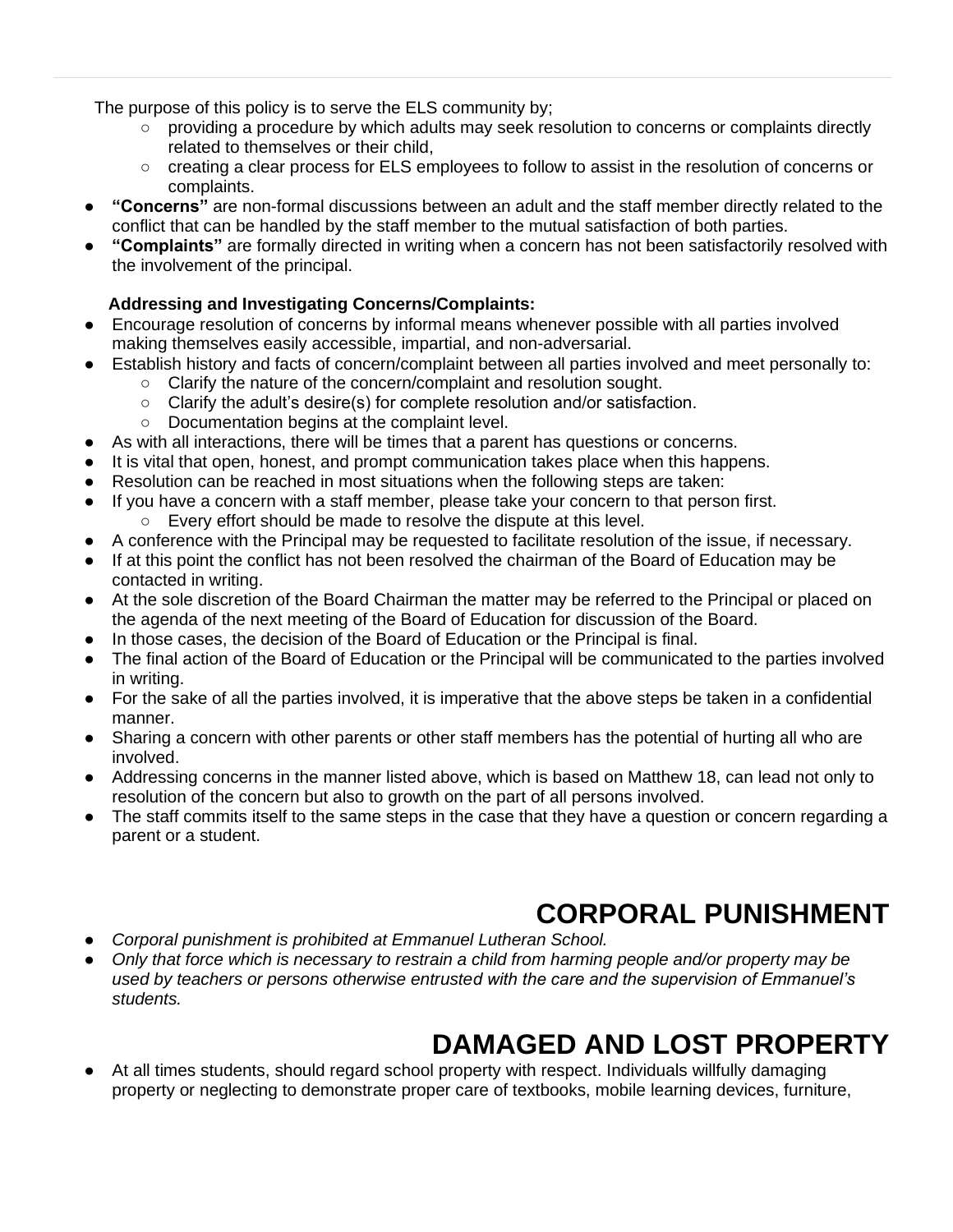lockers, fixtures, etc. will be responsible for the full cost of repair or replacement at the discretion of the principal.

- The cost of damaged equipment, lost textbooks/library books/ workbooks will be charged to the student's tuition account. Emmanuel Lutheran School reserves the right to hold the release of report cards and/or school records until accounts are cleared.
- "Lost and Found" items are kept in the school office. Please label all clothing and valuables.

# **CODE OF CONDUCT/DISCIPLINE POLICY**

#### <span id="page-22-0"></span>**General Guidelines**

- As a Christian school our approach to discipline flows from our relationship with Jesus Christ.
- The standards of behavior are based on God's Law -- the 10 Commandments.
- Here, we find the commands to love and respect God, honor and respect all those in authority, and treat others in ways which protect and uphold their well-being, possessions, and reputations.
- We expect all members of our school community to accept these standards of godly behavior.
- Our goals are for students to learn these standards, desire to live by them, and have the courage to do what is right, even when it is difficult. It is in this context that we are able to help our students recognize when they have done wrong, offer them forgiveness, and help them live according to God's desire for our lives.
- Students are then free to learn in a setting which both upholds high moral standards and allows for a loving, safe environment where we can learn to live with each other in a community.
- This process of teaching self-discipline involves parents, and for that reason, parents will be notified if a pattern of inappropriate behavior develops.

#### **School and Playground Rules**

#### **In addition to acting responsibly and treating others with respect the following rules apply:**

- Students are not allowed to chew gum or sunflower seeds at school.
- No play fighting.
- Hands off (no pulling, grabbing, kicking, tackling or hitting).
- All playground equipment is to be used as designed.
- Apart from balls being used for a game, no throwing objects.
- No kicking or throwing balls against the building.
- No climbing on fences.
- At recess times, all students are to remain outside in the designated play areas*.*
- *All students must be under the direct supervision of ELS personnel at all times.*
- No bikes, scooters, or skateboards are allowed during school time.
- Students are not to bring large amounts of money to school.
- Students may not leave the school grounds at any time during the school day unless withdrawn through the school office.
- All students are responsible for the protection and preservation of school property.
- Actions occurring off campus but related to school, such as field trips or sports activities, shall be dealt with as if they occurred at school.
- When recess or PE is in session, students may NOT cross the field. They are to walk around the field on the sidewalk.

#### R**ecess Expectations**

- Students are not allowed to stay in the classroom without proper supervision.
- Speak kindly. Profanity will not be tolerated.
- Stay within sight of the teacher on duty. Ask permission before leaving the play area.
- Games and toys from home are not allowed.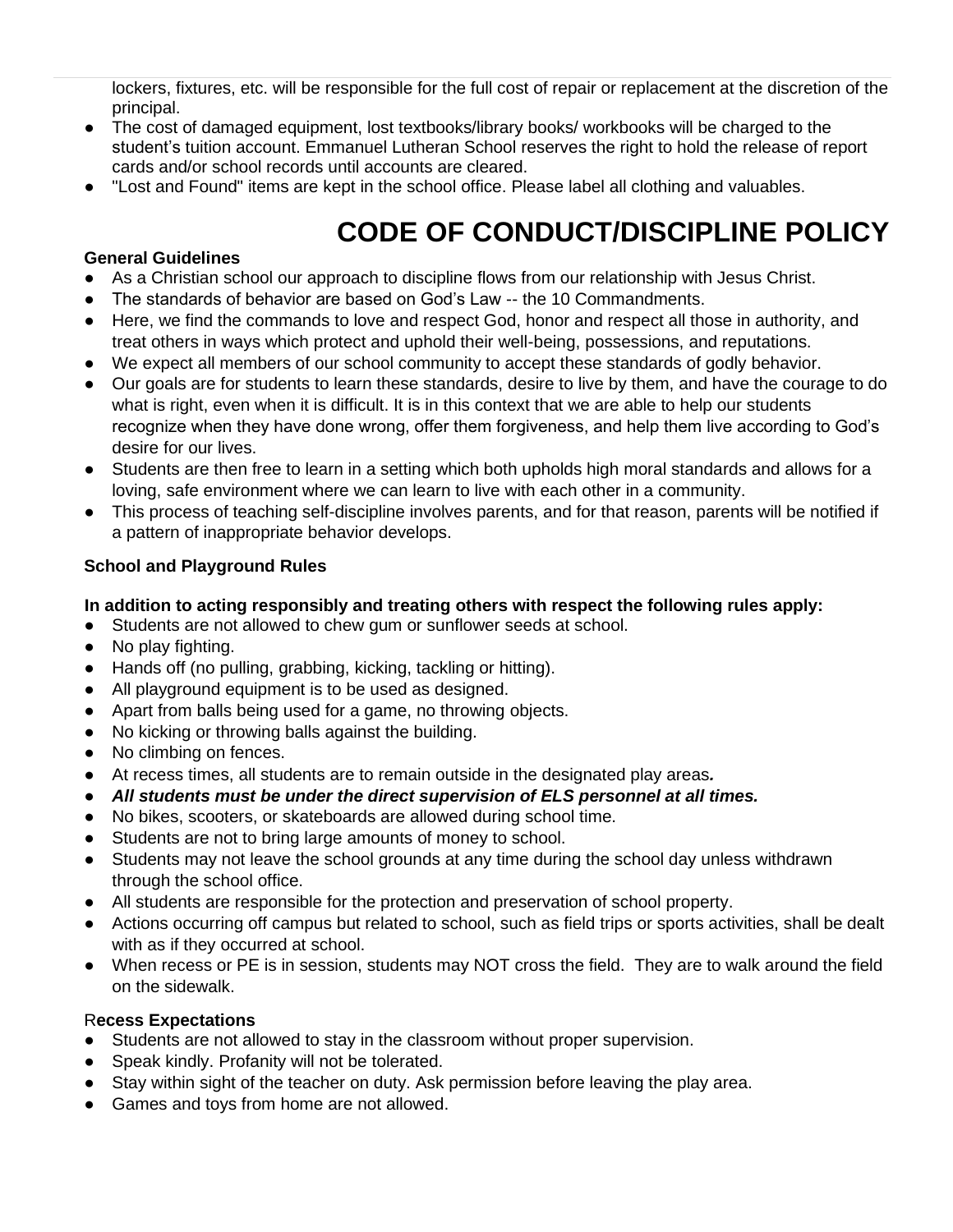- Walk quietly to and from recess on the lanais, sidewalks, and stairs.
- Freeze in place and then line up quietly as soon as the teacher on recess duty blows the whistle.

### **Upstairs**

- Do not climb trees or crawl into the bushes lining the pre-school yard.
- Do not throw anything that is not a ball.
- DO NOT DROP KICK BALLS.
- Use jump ropes appropriately. Do not swing them around.
- Get permission from the teacher before retrieving a ball from outside the playground area.
- Do not play with PE cones.
- Put away all balls and jump ropes away at the end of recess.

### **Downstairs**

- Downstairs playground is intended for grades kindergarten-2nd grade.
- One person on the slide at a time.
- Sit feet first on the slide and slide all the way down.
- No swinging on the bar at the top of the slide.
- No water, sand, cardboard, etc.on the slide.
- Make sure the slide is clear before using.
- No climbing on the concrete retaining wall.
- No balls or jump ropes allowed downstairs.
- Keep toys and sand inside the sandbox.
- No water is allowed in the sandbox.
- Cover sandbox after the last recess of the day.
- Always stay where a teacher can see you.
- No chasing.
- No running downstairs on the playground, grass or sidewalks.

### **Tattling versus Telling**

- Children must be taught the difference between tattling (which is discouraged) and telling (which is encouraged).
- *TATTLING* is when children tell the teacher something to get other children *IN* trouble.
- *TELLING* is when children tell the teacher something to get other children, or themselves*, OUT OF* trouble.
- When someone is being hurt, or needs help, it is appropriate to get help from a teacher. This is not tattling.

#### **Student Expectations**

#### **1. Students are honest, both in their words and actions**.

Examples of this expectation include:

- Telling the truth;
- Admitting to others when you are wrong;
- Being trustworthy;
- Doing the right thing even when no one is looking.

Violations of this expectation include:

- Cheating, misrepresenting any assignment as one's own work, receiving unfair help or allowing one's work to be copied by another;
- Lying to or misleading others;
- Theft or deception.
- **2. Students show respect to school staff, invited guests, volunteers and each other.**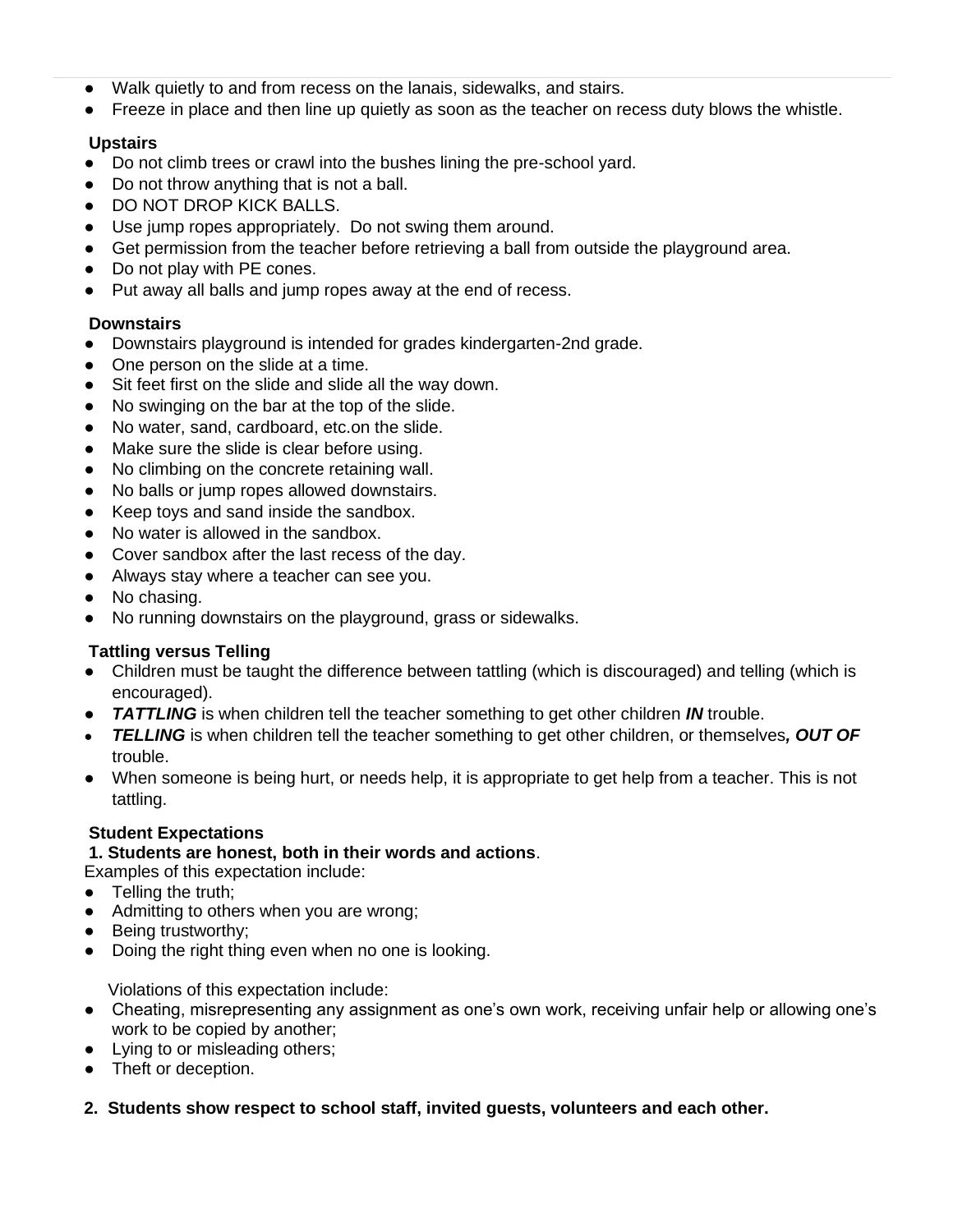Examples of this expectation include:

- Following instructor's directions;
- Asking permission to leave an assigned place or task;
- Being courteous to others;
- Greeting guests; make eye contact, say "hello" to teachers and other adults as you walk by;
- Saying "please", "thank you", and "you're welcome."
- Accepting consequences;

Violations of this expectation include:

- Disobeying any reasonable written or oral request of any staff member;
- Profane or obscene comments, gestures or threats;
- Discourteous disruptions or interruptions of others
- **3. Students treat school and personal property with care and respect.** 
	- Examples of this expectation include:
- Taking care of school property;
- Picking up after one's self and others;
- Respecting the property of others;
- Being a good steward of our school grounds and environment.

Violations of this expectation include:

- Taking, or attempting to take, school or personal property without permission;
- Using others' property without permission;
- Damaging school or personal property;
- Misuse of property (abusing or breaking something by using it for an unintended purpose);
- Trading and/or selling personal property.

#### **4. Students use appropriate language always.**

Examples of this expectation include:

- Addressing others by the proper names;
- Saying "Please" and "Thank you".

Violations of this expectation include:

- Using profanity, swearing, vulgar and offensive language and language which is degrading and/or disrespectful to other people.
- Telling racist or insensitive jokes about other people or classes of people;
- Putting others down, or otherwise using words that hurt.

#### **5. Students follow rules and expectations assigned to different areas of the school.**

 This includes classroom, lunchroom, hallway and playground rules. Students are expected to be in their appropriate locations at the proper times.

#### **6. Students treat each other with kindness and respect.**

Examples of this expectation include:

- Attempting first to understand, then be understood;
- Thinking of others' feelings
- Thinking about the safety of others, in your words and actions;
- Caring for each other and helping others in need. Violations of this expectation include:
- Being mean or unkind to others;
- Any physical harm, physical force or other physically aggressive acts towards others;
- Teasing, name-calling, or other hurtful actions;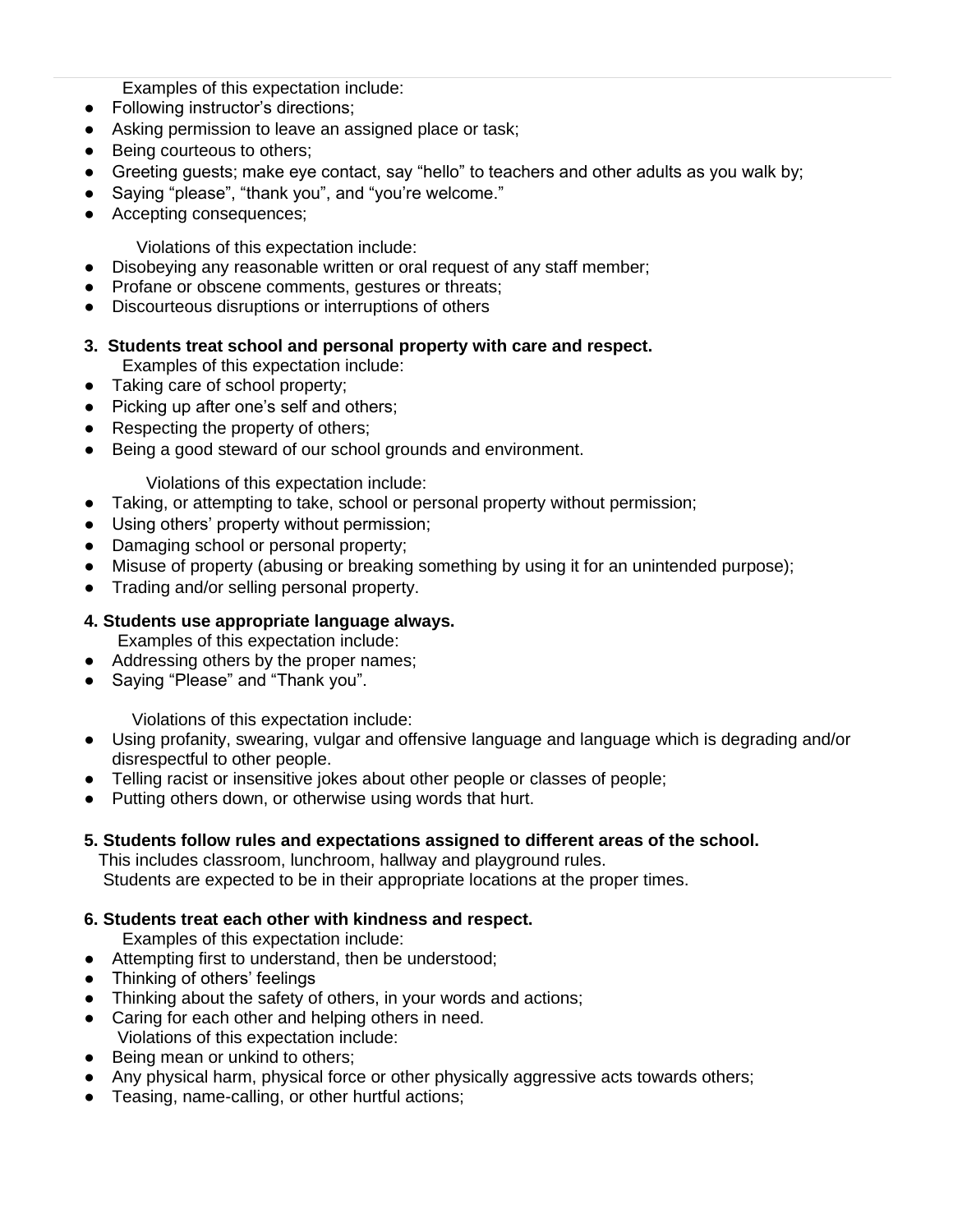- Harassment including sexual, racial verbal or cyber harassment
- Bullying
- Endangering the safety of others.
- **7. Students use appropriate displays of affection.** Examples of this expectation include:
- friendly pats on the back, high fiving.
	- Violations of this expectation include:
- kissing, unwanted physical contact, and romantic displays of affection
- **8. Students dress appropriately, and follow the dress code.**
- **9. Students use media and technology appropriately.**
	- Examples of this expectation include:
- Using computers or the internet, appropriately, as directed by the staff Violations of this expectation during school hours include:
- Cell phone use, texting and multimedia messaging or surfing inappropriate websites; use of electronics without permission
- Violations of this expectation during school sponsored events (includes events off Campus include:
	- inappropriate multimedia messaging or texting;
		- surfing inappropriate websites;

Violations of this expectation outside of school events include:

inappropriate use of social networks or web sites to haze, insult, or demean a student through Cyber harassment.

### **10. Students refrain from bringing weapons or controlled substances to school.**

Violations of this expectation include:

- Possessing or distributing any tobacco product, any alcoholic beverages, illegal drugs, or any moodaltering substance (such as inhalants, steroids, prescription medications) on campus or at school sponsored events.
- Possessing or carrying weapons (including pocket knives) or other potentially dangerous items or materials on campus or at school sponsored events.

### **11. Students will refrain from chewing gum or sunflower seeds on campus.**

**12. Students will refrain from gambling on campus.** 

Violations of this expectation include:

Betting money or property on the outcome of an activity.

### **Student Consequences**

- ELS School administration, faculty, and staff are committed to maintaining clear and consistent policies related to student discipline.
- This document provides the consequences that will be applied because of misconduct.
- Steps can be omitted or occur simultaneously as the situation dictates.
- Consequences for misconduct are applied to correct, teach, or motivate students to follow behavioral expectations.
- **ELS distinguishes between the student, and student behavior.**
- Our aim is to correct unacceptable behavior while extending our love and God's grace to the student.
- We forgive, but maintain expectations.
- This requires a measured approach to misconduct, applying different levels of consequences for Misconduct, Repeated Misconduct and Severe Misconduct, as illustrated below.

**Misconduct** is the failure of a student to abide by the school's behavioral expectations. Misconduct and consequences will be documented by a member of the staff and maintained by the student's teacher (level one) or by the Principal (level two).

**Repeated Misconduct** is misconduct that continues over time and that is not corrected by the student after Level One Consequences.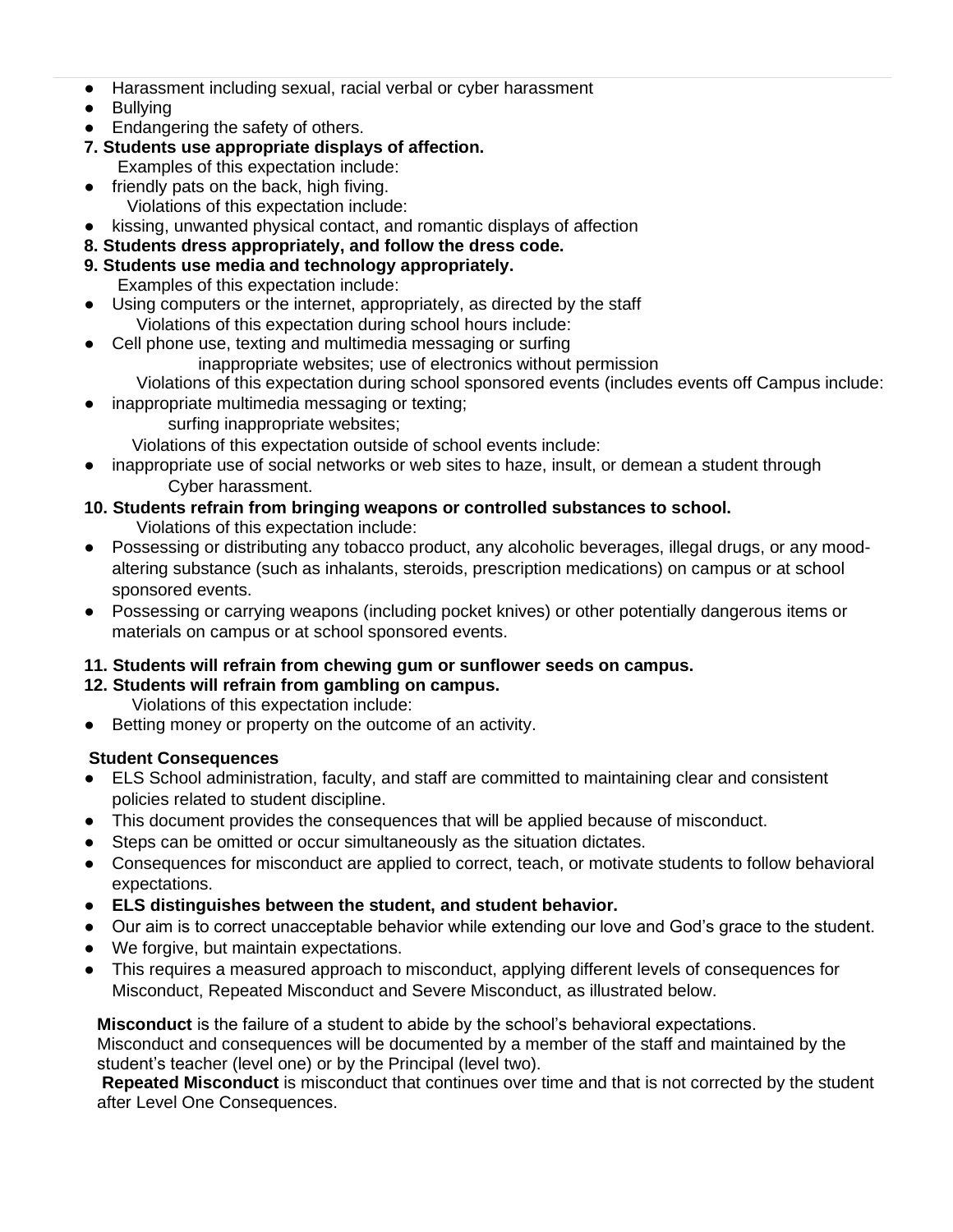Repeated misconduct requires Level Two Consequences.

**Severe Misconduct** consists of dangerous behavior or misconduct of a more serious nature. It includes, but is not limited to:

- Fighting/physical abuse;
- Bullying, intimidation or harassment (See Anti-Bullying Policy);
- Stealing:
- Cheating;
- Use/possession of controlled substances;
- Vandalism.

Students exhibiting Severe Misconduct will skip Level One Consequences.

Consequences may begin at any step in Level Two, including suspension and expulsion, as determined by the Principal.

#### **Level One Consequences (imposed at the classroom level):**

- Verbal reprimand;
- Make amends:
- Confiscation of inappropriate material;
- Loss of privilege (recess, free time, etc.);
- Time out, or temporary removal from the classroom;
- Specific duty relating to misconduct as determined by the teacher; and/or
- Communication with Parent;

#### **Level Two Consequences: (for Severe or Repeated Misconduct):**

**Parent Contact** – Staff member involved contacts the parents of the student(s) to inform of the misconduct. Communication is documented in the student's file;

**Principal/Student Conference** – Student will conference with principal regarding misconduct and appropriate further consequences.

Conference may include a phone call or letter to parents by student;

**Parent/Teacher/Principal/Student Conference** – Conference with student, parents, teacher, and Principal;

Level Three Consequences:

• Referral – Referral for counseling and/or testing as determined by the Principal and teacher is recommended if applicable (failure to comply will result in suspension);

• Suspension – Student is suspended for a specified period or until problem is resolved, at the Principal's discretion, or until specified conditions are met. The Board is notified.

• Dismissal – If the problem is unresolved through the above steps, the student may be dismissed and the Board is notified.

# **DRESS CODE POLICY**

### <span id="page-26-0"></span>**DRESS CODE POLICY**

Our school has been established for special purposes and endeavors to maintain the highest all-around standards. This same philosophy of high standards carries through in the appearance of the students. Consequently, our Board of Education and faculty insist that each student be dressed in a way that will not hinder the educational process and will promote a positive image among our students and within the community at large.

Furthermore, we believe there is a correlation between student dress, grooming, and student behavior and learning.

Our faculty reserves the right to make judgments concerning what we consider to be proper or improper dress.

### **Uniforms**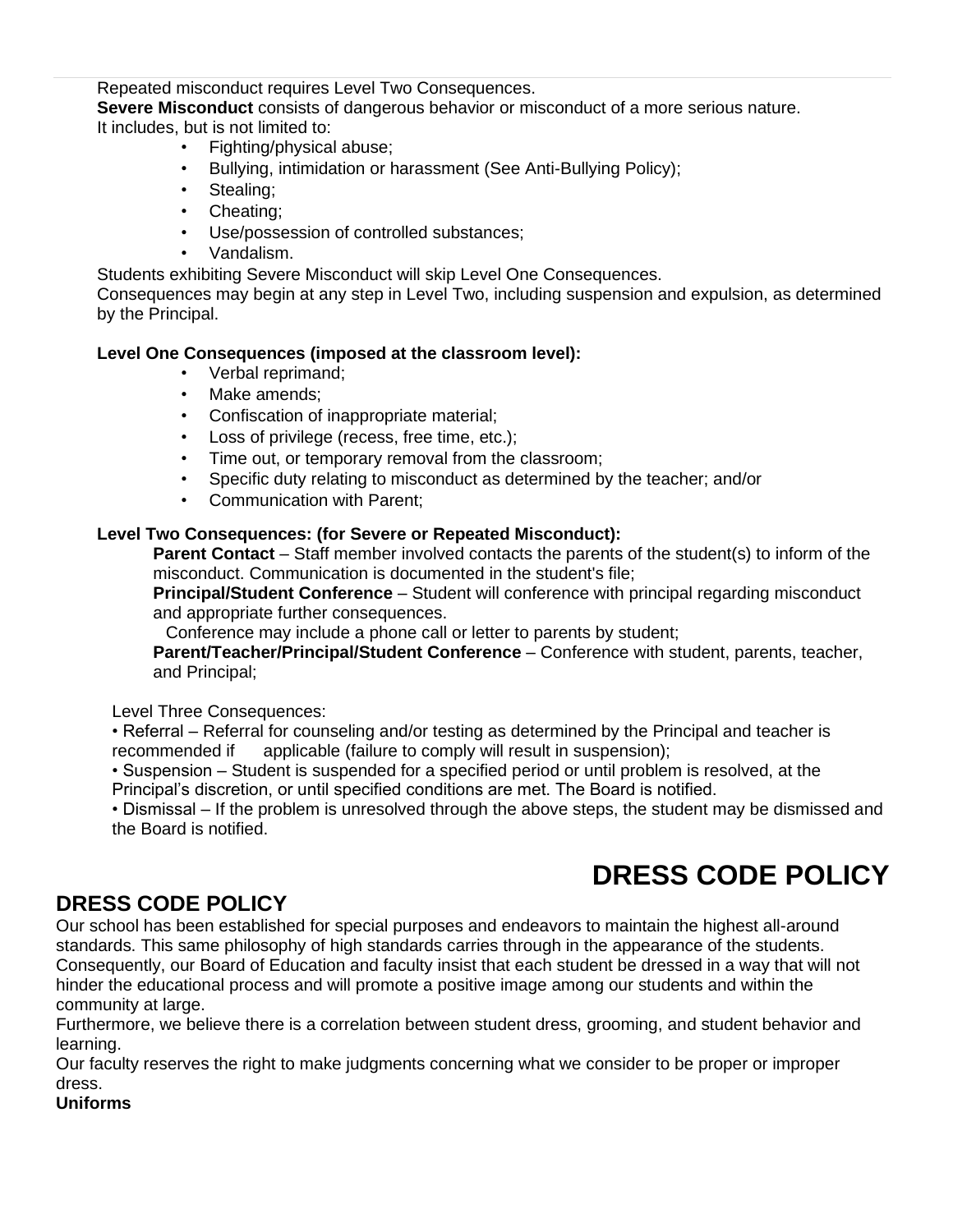- Students in kindergarten through grade eight are required to wear uniforms on campus or at school sponsored events and activities, except on Fridays (see below) and special dress days.
- ELS uniforms consist of red or blue uniform t-shirts with ELS uniform shorts, or solid, neutral colored shorts, skirts, skorts or long pants.
- Shirts must completely cover the entire midriff during normal activities.
- Shorts must have a 5 inch inseam. Skirts must be no shorter than fingertip length. We recommend uniform shorts as sold at Old Navy, Land's End, and JC Penneys, which may be mandatory in the future.
- Jeans may be worn, but must be a solid color and cannot be frayed, tattered or torn. Solid, neutral colors are defined as navy blue, black, brown, khaki, tan or white. No other colors, patterns, or logos are acceptable.
- ELS logo or solid, neutral color hoodie sweatshirts are acceptable.
- No other logo, design, stripe, color banding, decoration, or writing of any kind will be allowed on clothing except for small pocket-type labels only.
- Neutral colored leggings and jeggings may only be worn under skirts or shorts or dresses.
- Uniform shirts may not be altered and must be sized to fit correctly.
- Skirts and dresses are not to be too short, tight, or revealing.
- Shorts and pants may not be too tight or worn in a sagging or baggy manner.
- For modesty sake, all girls are strongly encouraged to wear shorts under their dresses or skirts.
- Clothing, hats and jewelry must not cause a distraction to others or represent teachings or beliefs in conflict with Christian values.
- ELS uniform shirts, shorts, and outerwear are ordered online through the following link: <https://mauicustomt-shirts.com/emmanuellutheran/shop/home>
- Hats & Caps May not be worn inside the classroom during school hours. Hats or caps may be worn for sun protection at field trips and during recess.

#### **Jewelry & Accessories**

- Must be modest.
- No visible piercings other than pierced ears.
- For safety reasons, students may only wear small, studded earrings. No dangling earrings or hoops.
- Additional body piercing (aside from earrings), tattoos, and other body ornamentation are not acceptable.
- No temporary or permanent tattoos may be visible.
- Extreme makeup and jewelry are not permitted.

#### **Hair**

- Must be neat, clean, and groomed in natural color tones.
- Hair styles and length must not be extreme or distracting such as unnatural hair coloring or streaking, Fauxhawk, Mohawk or logos shaved into hair.
- Hair length should not hinder the student's vision or interfere with a student's ability to function successfully in school.
- Boy's hair length must be above shoulder unless it is pulled back and secured in a neat and attractive style.

#### **Footwear**

- Athletic shoes with socks will allow students to participate in all school activities and are required for P.E. classes; such footwear is highly recommended for daily wear.
- Socks must be worn with all closed-toe footwear.
- Socks must be neutral colors and matching.
- Sturdy sandals may be worn on non-PE days if they are worn with a back strap.
- Shoes and sandals must be matching.
- Shoes may not have heels higher than half an inch.
- Shoes may not have lights or wheels.
- Rubber slippers and other backless shoes or slip-ons may not be worn due to safety concerns.
- Shoe laces must be tightened and tied.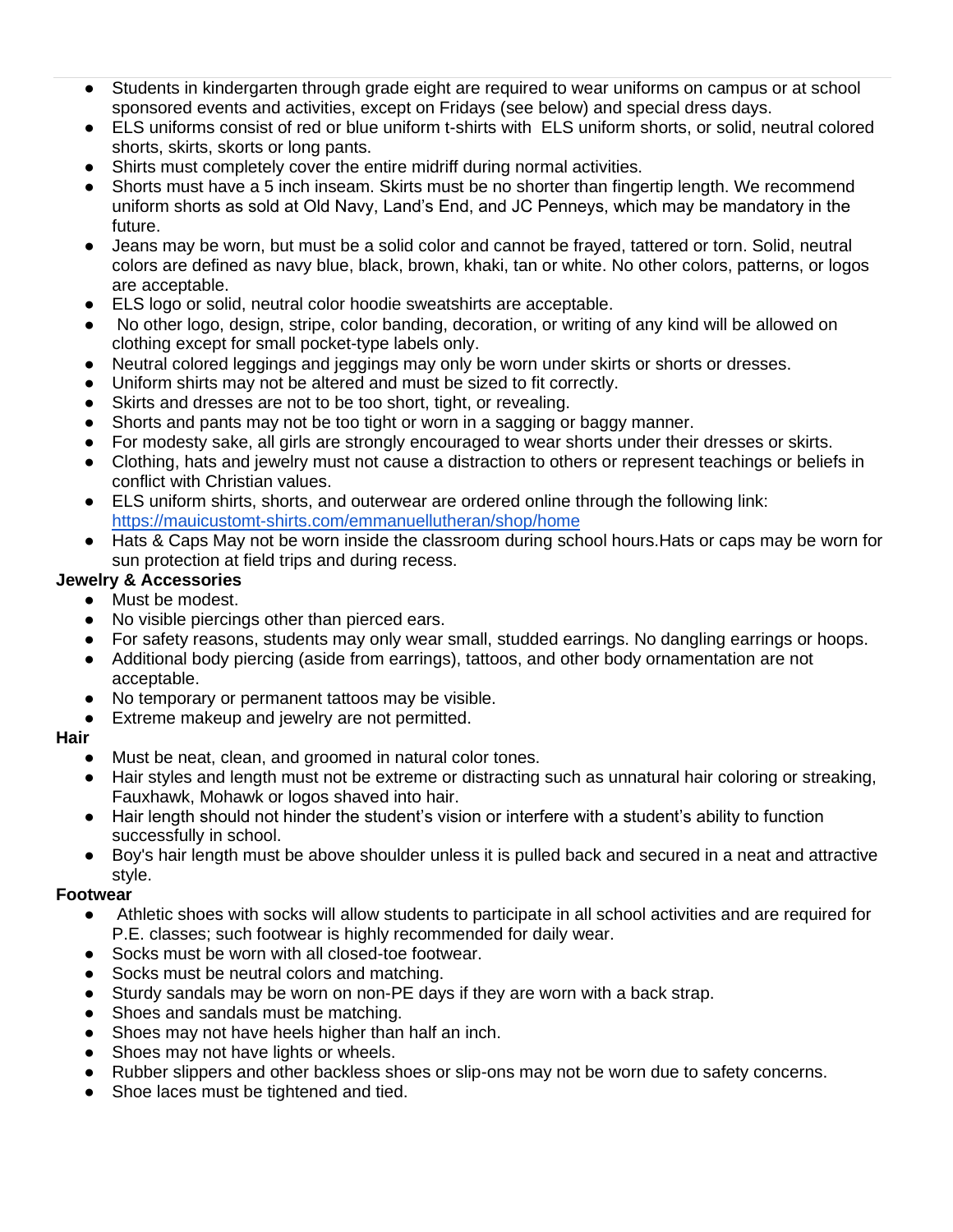#### **PE Clothes**

- Grades 4-8 (to start 2018-19) must change into the yellow ELS shirt for PE class.
- All students must wear athletic shoes.
- Middle school students are encouraged to bring roll-on or stick deodorant for PE days if needed.
- No scented body sprays or aerosol (spray) deodorants are allowed at school.

#### **Swimsuits**

- Swimsuits are occasionally called for during a school activity or PE class.
- Girls must wear a modest, one-piece suit or a rash guard with surf shorts.
- Rash guards are encouraged for all students as sun protection.

#### **Fridays**

- Students may wear Aloha shirts and dresses (mu`umu`u), regular uniforms, or ELS event shirts (i.e. Pumpkin Fest, Musical, Na Mele O Maui, etc).
- No spaghetti straps (straps must be 2 fingers in width), low necklines, off the shoulder, or dresses shorter than fingertip length.
- Regular dress code rules for modesty and appropriateness continue to apply.

#### **Dress Code Violations**

Children deemed inappropriately dressed may be asked by any member of the ELS faculty to make arrangements for proper clothing to be brought to them before the student may be admitted to class. Repeated dress code violations may result in disciplinary actions.

### **DROP-OFF & PICK-UP PROCEDURE**

#### <span id="page-28-0"></span>**IMPORTANT**

#### *Please enter One Street from the Wakea street side only. Do not enter One Street from Papa as it interferes with the flow of traffic.*

- Use extreme caution when driving in the parking lot.
- The safety of our students is our prime concern. Students must always be supervised.
- Watch carefully for children whenever driving through our church-school area.
- Watch your speed.
- Keep traffic flowing.
- Parents are to remain in cars. **Do not park and walk in** to pick up your children.
- Parents who need to speak with teachers should make and appointment after 3pm.
- Pull forward as far as possible in the drop-off/pick-up zone to make room for other vehicles
- It is okay to pull onto the sidewalk to permit other vehicles to go around your vehicle.
- Children are to wait until you have pulled forward as far as possible in the drop-off/pick -up zone.
- Children should enter cars only from the passenger's side for their safety.
- Park only in designated areas.
- Please do not park or leave your car in the drop-off/pick-up zone.
- ALL vehicles need to be outside of the gates by 8:05 am or 15 minutes after dismissal time.
- The gates open 5 minutes prior to dismissal time and close 15 minutes after dismissal time.
- Follow the instructions of any staff member directing the drop-off/pick-up vehicles.
- Be especially careful when driving toward and past the modular building & other stopped vehicles.
- The school gates are to be left closed until 5 minutes before dismissal.
- Do not come into the building to wait for your child.
- After school, the building should be cleared 15 minutes after dismissal time except for those who are participating in supervised activities.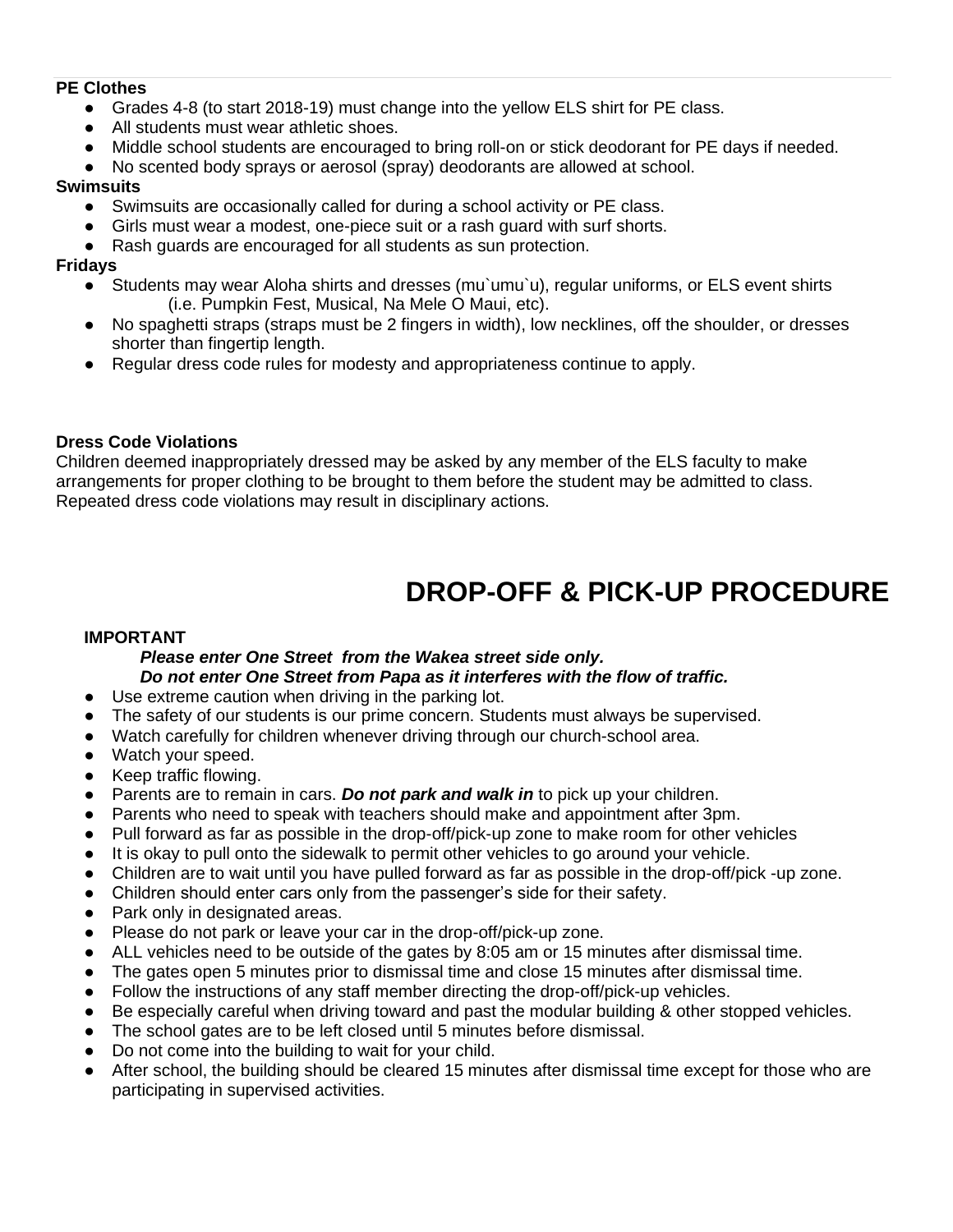- Children whose parents are conducting business in the school must accompany their parents for proper supervision.
- Any students not picked up by 15 minutes after dismissal time will be sent to E-Plus.
- Appropriate E-Plus fees will be charged if children enter E-plus after the pick-up requirement time.

# **DRUG USE POLICY**

- <span id="page-29-0"></span>● In accordance with State and Federal Regulations, Emmanuel Lutheran School is designated as a "Drug Free Area".
- The unlawful possession, use or distribution of illicit drugs or alcohol on school premises or as part of any school-controlled activity is strictly forbidden.
- Students who violate this policy are subject to disciplinary sanctions up to and including expulsion and referral for prosecution.
- A first offense may result in suspension from school and all extra-curricular activities for a period to be determined by the administration and/or the Board of Education.
- Expulsion and/or referral for prosecution may be necessary.
- In cases of the uses of illicit drugs or alcohol the student may be asked to receive drug and alcohol counseling before he or she can re-enter school.
- Mandatory compliance with this and all other policies of Emmanuel Lutheran School is necessary for enrollment.

# **EARLY DROP-OFF CHILD CARE**

- <span id="page-29-1"></span>● Parents who need to drop-off their children) between 7:00am and 7:40am must sign-up for Early Drop-Off & notify the school office.
- Any student arriving on campus before 7:40am will be placed in our early Drop-Off room.
- There will be a daily or monthly charge for this early drop-off privilege.
- Refer to [our website,](http://www.els-maui.org/tuition) contact the office, or PRAXI for current fees.

# **ELECTRONIC DEVICE POLICY**

#### <span id="page-29-2"></span>**Cell Phone Use**

- Students may not use a cell phone on school property or at school sponsored events during school hours.
- 7th and 8th grade students in the portables may use cell phones *ONLY* after school to contact parents with their teacher's permission.
- Parents are encouraged to have students leave their cell phones at home.
- If cell phones are brought to school they are to be turned off and turned in to the homeroom teacher or E-Plus instructors.
- Cell phones used on campus without permission for calls, texting, or any other use will be taken to the school office.
- A parent will need to pick up the confiscated phone from the office.
- If a message needs to be given to a student, please call the school office.
- Students who need to contact parents or guardians are to do so in the school office with permission.

#### **Other Electronic Devices**

Other electronic devices such as Apple watches (or other watch brands with this type of capability), iPads, iPods, MP3s, handheld computer games, laptops, and electronic notebooks are NOT allowed on school grounds.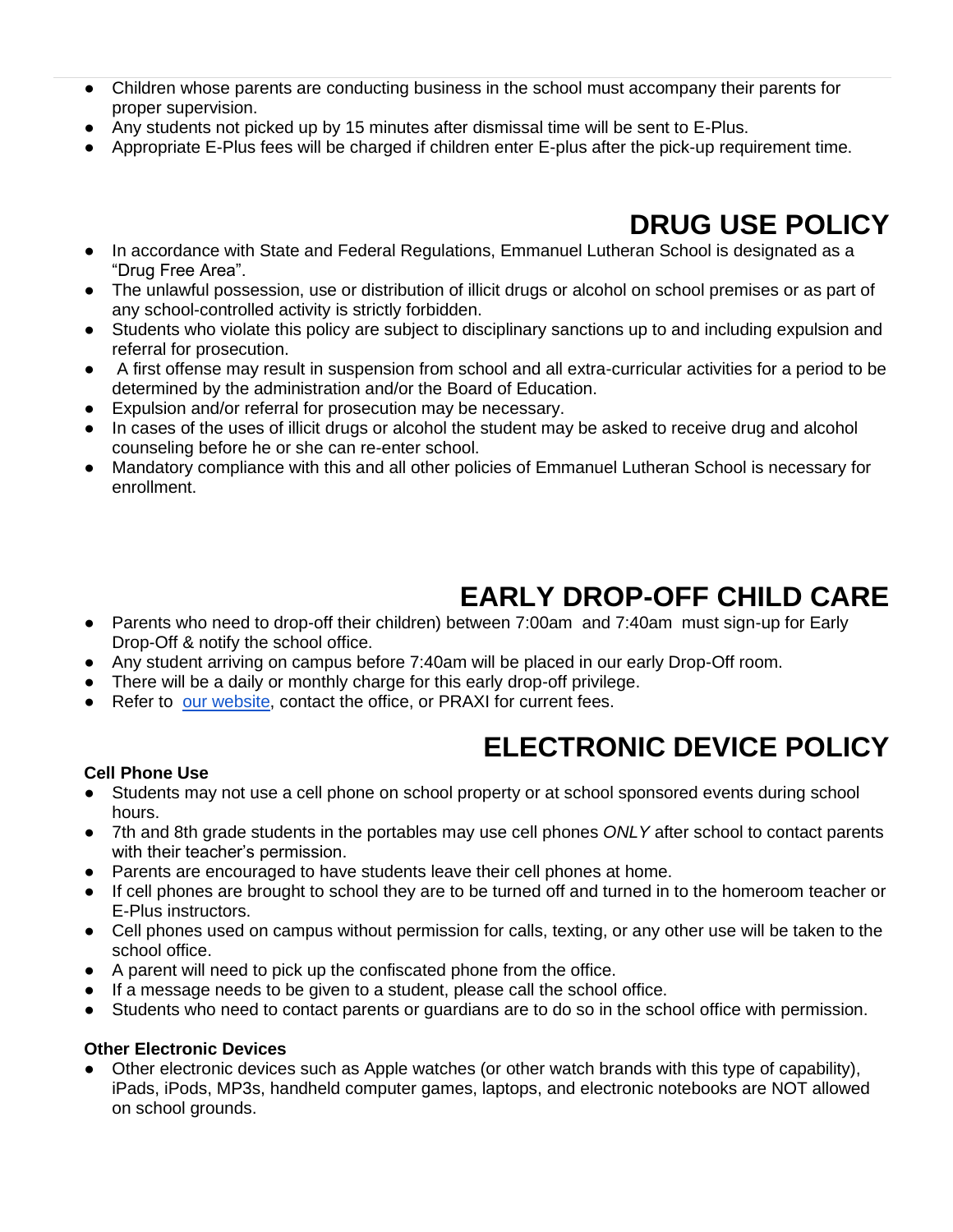● Exceptions are devices required by the teachers only during supervised use during class. Electronic devices used without direct supervision or permission will be confiscated and must be picked up by a parent from the office.

### **BRING YOUR OWN LAPTOP PROGRAM for 4 - 8th grade students**

- Emmanuel Lutheran has consistently striven to be a leader in academics while remaining faithful to the core mission of providing a Christian education to students.
- To provide the highest quality education and teach students the skills necessary for the 21st Century, Emmanuel Lutheran School has implemented a Bring Your Own Laptop program in the fourth through eighth grades.
- Each student is responsible for bringing a personal laptop with charger to and from school each day. This allows for easy access to Google Classroom and other online features.
- Simple laptops, such as Chromebooks are recommended. Students just need an internet browser and access to wi-fi.
- Students and their family are responsible for the maintenance of the laptop.
- Parents are encouraged to look into setting up parental controls on their student's laptop.
- Important rules about laptops:
	- 1. Always bring your laptop and charger each day.
	- 2. Headphones/earbuds are only allowed for certain programs. They are supplied by families and should remain at school.
	- 3. Charge your laptop overnight.
	- 4. Transport your laptop to and from school safely (ideally in a laptop case or padded backpack)
	- 5. Use your laptop ONLY for what is expected
		- a. Personal emailing can wait for after school
		- b. Social media is prohibited during school hours
		- c. Other websites, such as gaming, are not allowed unless given permission by the teacher
		- d. Use outside of class time to change settings on your laptop, such as profile pictures
		- e. Inappropriate websites will result in a direct referral to the office and home contact
	- 6. Treat laptops with respect. Carry the laptop with two hands and always place on a flat, hard surface to use. Put your laptop in a secure location when not in use.

# **E-PLUS & INTERSESSION (DAY CAMP) PROGRAMS**

#### <span id="page-30-0"></span>**E-Plus & Intersession Program Fees**

Refer to [our website,](http://www.els-maui.org/tuition) contact the office, or PRAXI for current fees.

#### **General Information**

- The ELS E-Plus/Intersession Programs follow the ELS Parent/Teacher Handbook in its entirety.
- Refer to the ELS Academic School Year Calendar on our school website for the dates that we are open and closed.
- Emmanuel Lutheran School provides a licensed after-school care program & intercession program for students.
- The day to day operations are managed by our E-Plus/Intersession Director under the direction of the School Principal.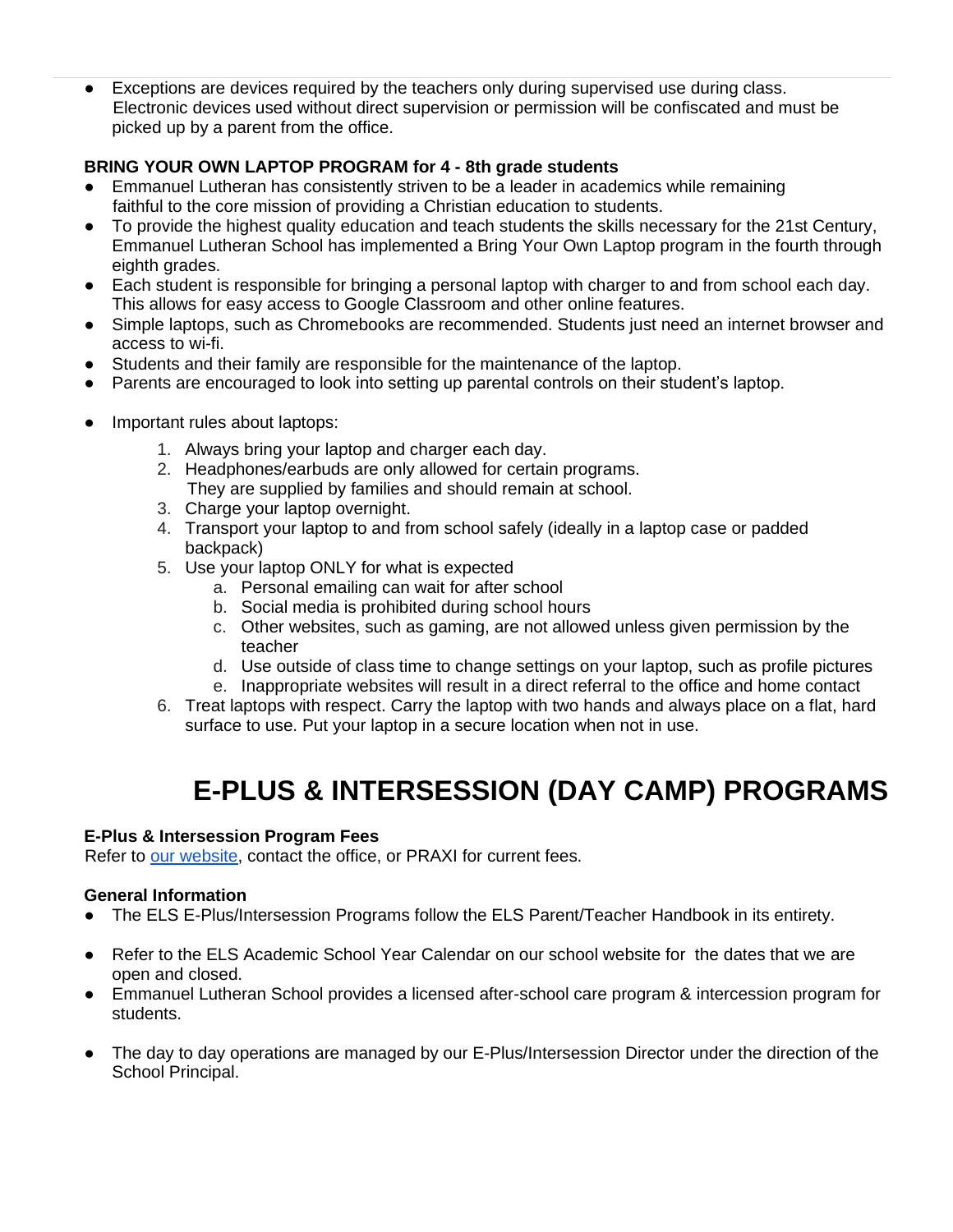- The E- plus/Intersession Program is licensed by the state of Hawaii and is required to provide licensed caregivers.
- The E-Plus/Intersession staff are CPR/First aid Certified.
	- The program is geared to supervise students in two groups:
		- Grades K-2 will have inside play, snack, and outside play time.
		- Grades 3-8 will have homework time, snack, and outside playtime.
		- Please refer to the homework, code of conduct/discipline, play and snack guidelines in this handbook.
- All students are required to participate in all activities.
- Parents using the services of the E-Plus and /or the Intersession Program must allow their children to participate in all scheduled activities and excursions and sign all necessary releases as a condition of enrollment.
- The number of children permitted by our license is 49.
- You will have the opportunity to sign the Handbook agreement on PRAXI to complete the enrollment process.
- This signed form indicates having read, understanding, and agreeing to abide by the contents of the handbook. ELS holds the right to change its policies at any time.
- Every student who attends ELS must have all signed & completed forms on file for the E-Plus Program, whether they are enrolled in the program or not.
- All forms must be signed & submitted before a student can attend.
- Information regarding students, parents, or guardians will be kept confidential except for emergency information.
- It is the policy of ELS to operate within state and federal laws, which include the ADA law, and to accept children with disability, within reasonable boundaries.
- It is our policy to not discriminate against persons with disabilities based on disability, and to provide children and parents with disabilities an equal opportunity to participate in ELS's program and services, in compliance with state law and the Federal American with Disabilities Act.
- Acceptance concerning disabilities will be based on whether the disability would cause undue hardship to the E+ program.

### ● **General Information for the Intersession (Day Camp) Program**

- The Day Camp Program is open during Fall, Christmas, Spring, and Summer Intersessions only if there is sufficient enrollment.
- The Day Camp Program is closed on all observed holidays, and on other dates as listed on the ELS Academic Year Calendar which is located on our school website.
- Our Day Camp includes daily Christian devotions, inside and outside free play, arts & crafts, field trips, water play, guest speakers, and other fun activities.
- Field trip excursions may be planned. Transportation will be provided.
- Parents are reminded that all students are required to participate in all field trip excursions as well as all activities as a condition of enrollment. The school will not provide alternate arrangements.
- Refunds will not be made if a child drops out at any time during the program.
- Ages: 6 years old -14 years old
- $\bullet$  Hours: 7:30 am  $-5$  pm

### **E-Plus Hours**

- Regular dismissal time school days to 5:30 p.m.
- Wednesday dismissal time school days to 5:30 p.m.
- Early Dismissal time school days to 5:30 p.m.

### **Schedule Changes by Parents**

A two-week notice must be given by parents/guardians for schedule changes (i.e. changing from Monday to Tuesday).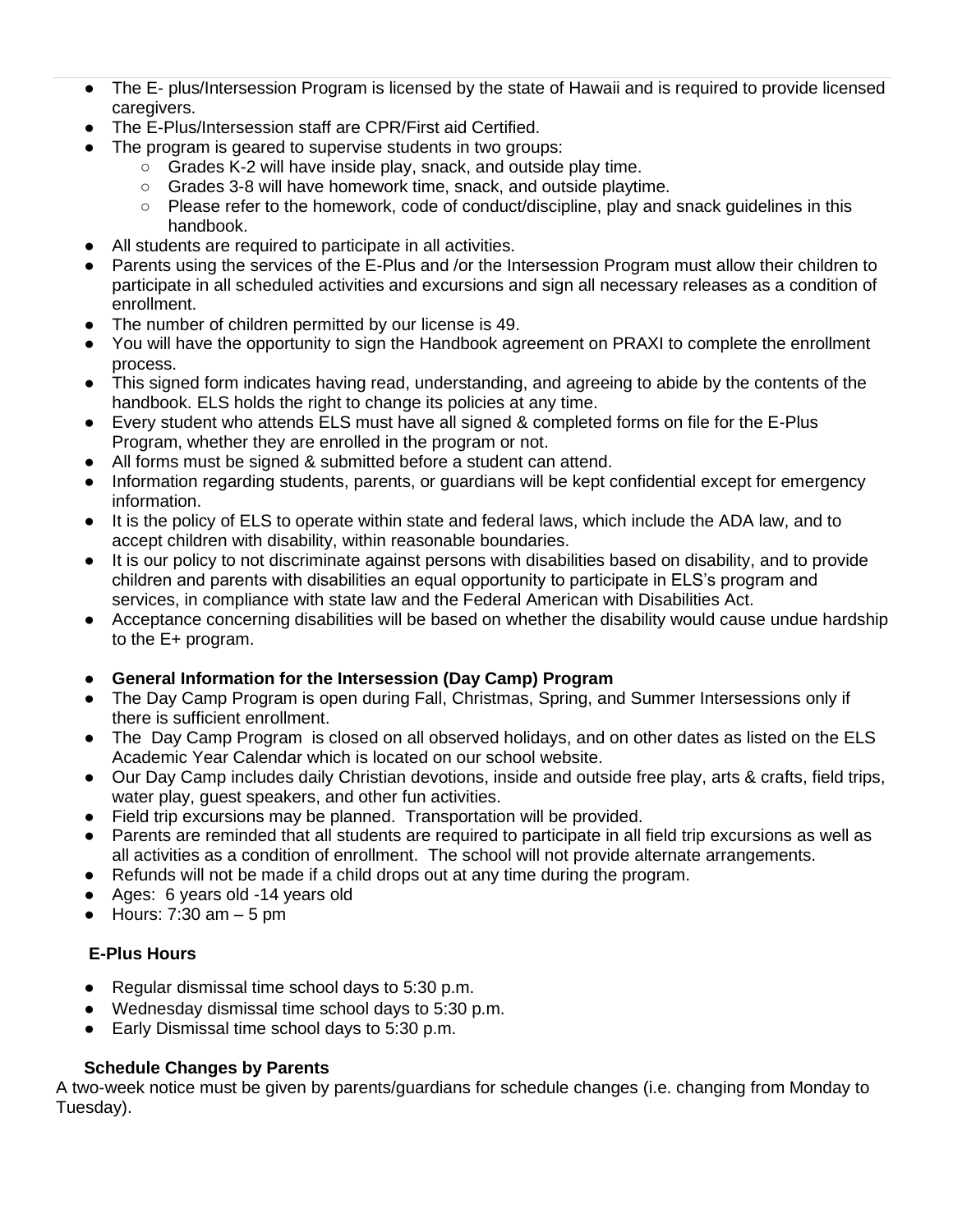#### **Personal Property**

All personal property must be kept in the child's backpack. Refer to the Electronic Device Policy section of the Parent/Teacher Handbook.

#### ● **Staff Illness & Emergencies**

Our program requires licensed staff.

- In the event of staff illness or other emergencies it may be necessary to close the program for the day on short notice.
- Parents should make sure that they have a contingency plan in the event this occurs.
- In those cases, every effort will be made to provide as much notice as possible.

#### **Student Illness**

If a student becomes ill while attending E-Plus/Intercession, parents will be called to pick up their child. In a case of emergency, first aid will be administered, parents will be called and 911 will be called if necessary.

#### **E-Plus/Intersession Pick-up Procedures**

The parent/ guardian or other adult designated on the emergency form must pick up your child/children.

- A written note from the parent or guardian is necessary to authorize an adult who is not listed on the emergency form to pick up your child/children.
- The written note is to be kept on file.
- Verbal consent is discouraged unless there is an emergency.
- A note will be written by staff and kept on file if you gave verbal permission to have another individual pick up your child/children.
- Students who are picked up early from school for appointments may not be brought back to attend E-Plus/Intersession once the program has started for the day.
- Once a child has signed out of E-Plus/Intersession for the day they must leave the campus.

# **FACILITY USE POLICY**

- <span id="page-32-0"></span>● Facilities owned and operated by Emmanuel Lutheran Church are for the exclusive use of Emmanuel Lutheran congregation and its ministries.
- The facilities are typically not rented or made available to agencies outside of Emmanuel Lutheran congregation and its ministries.
- The complete policy is available at our church office.

# **FACULTY**

- <span id="page-32-1"></span>● The Emmanuel Lutheran Elementary School faculty consists of highly qualified, loving and caring teachers who possess a minimum of a Bachelor's Degree in Education from an accredited college.
- The ELS faculty strives to implement the most efficient and effective methods and media for instruction.
- The teachers take advantage of professional development and advanced educational classes, with many faculty having completed or in the process of completing a Master's degree.
- Each teacher is expected to provide a mature Christian example for students to emulate.
- The faculty begins each morning at 7 am with faculty devotions.
- Teachers are not available during this time unless there is an emergency.
- *Faculty and staff members are listed on the ELS website with short bios and contact information.*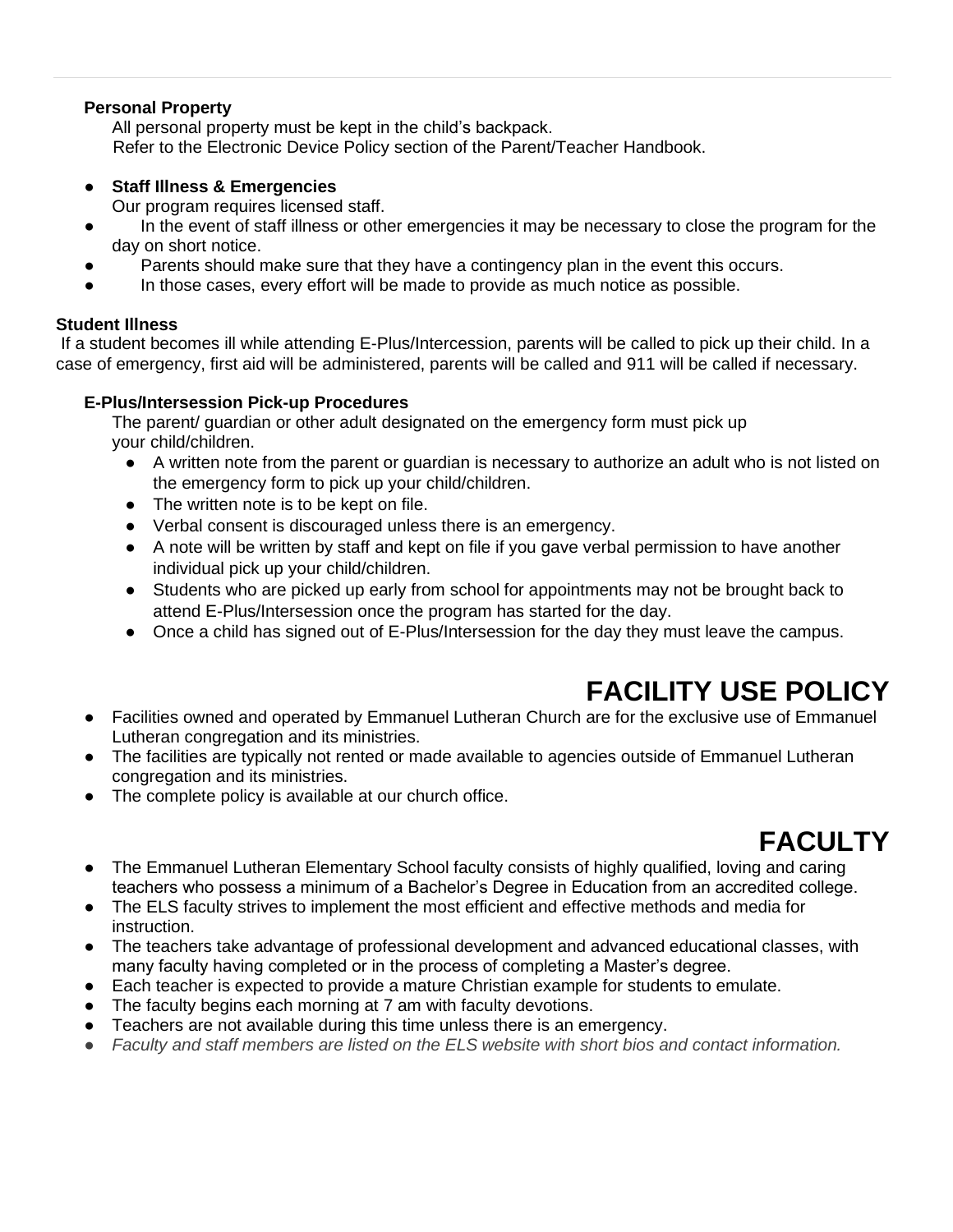### **FIELD TRIPS (also refer to the Volunteer section )**

- <span id="page-33-0"></span>● Field trips are designed to enhance student learning by providing real-life experiences that correlate with topics being studied in the classroom.
- These field trips are considered part of the school's program and all students in the class are expected to participate.
- All students are to wear RED uniform shirts for field trips.
- Individual classes usually take several field trips during the school year to help enhance their learning.
- Transportation for field trips will be provided by walking or private car.
- Teachers, when planning field trips, must consider the following factors:
	- o educational benefit, ensuring the trip addresses specific learning/school objectives
		- o risk factors involved with the trip
		- o supervision
		- o pre-trip preparation with students
		- o communication with parents
- Parents may be asked to assist with transportation and supervision for these activities.
- Parents who choose to exempt their child from school sponsored activities are to keep their child home until the class returns to school.
- Students will not be allowed to "sit in the office" or receive supervision by other school personnel.
- Parents may occasionally be asked to pay a small fee to help defray field trip costs.

#### **Parent Permission for Excursion**

- Parents will be informed of field trips involving their children by email. Teachers will inform parents using their regular parent notes or by separate email if necessary. This will contain pertinent information regarding the field trip that requires parent attention. When field trips are 10 miles (one way) and under, this notification method is all that is necessary.
- (Don't forget to read the Volunteers and Driver Guidelines Section)
- When field trips are in excess of 10 miles (one way) the Teacher will request that parents sign a permission slip and return it to the teacher. The permission slip form may also have other pertinent information regarding the field trip that requires parent attention.
- Children who do not attend a field trip are to be kept home until the class returns to school. Students are not to be sent to the office for supervision.

### **Driver Guidelines**

- Children required to use a car seat by Hawaii law must bring one to school when cars are used for transportation.
- Every parent/guardian who assists as a driver must provide copies of proof of insurance and a valid Driver's License.
- Drivers need to drive directly to the destination, following all traffic laws, and return directly to the school, without making any stops on the way or upon the return of the field trip.
- Drivers should make sure to have enough gas prior to the field trip.
- Seat belts must be worn by all passengers with only one person per seat belt.
- Children are not allowed to sit in a seat that is serviced by a front deploying airbag.
- Drivers must pull safely off the road before using a cell phone.
- Driver's car rules should be established with students before the trip proceeds.
- Teachers will review guidelines prior to departure.

# **FORGOTTEN ITEMS**

- <span id="page-33-1"></span>● To minimize classroom disruptions, any forgotten items brought to school during class time must be brought to the school office.
- The Administrative Assistant will contact the teacher to have the items picked up by the student.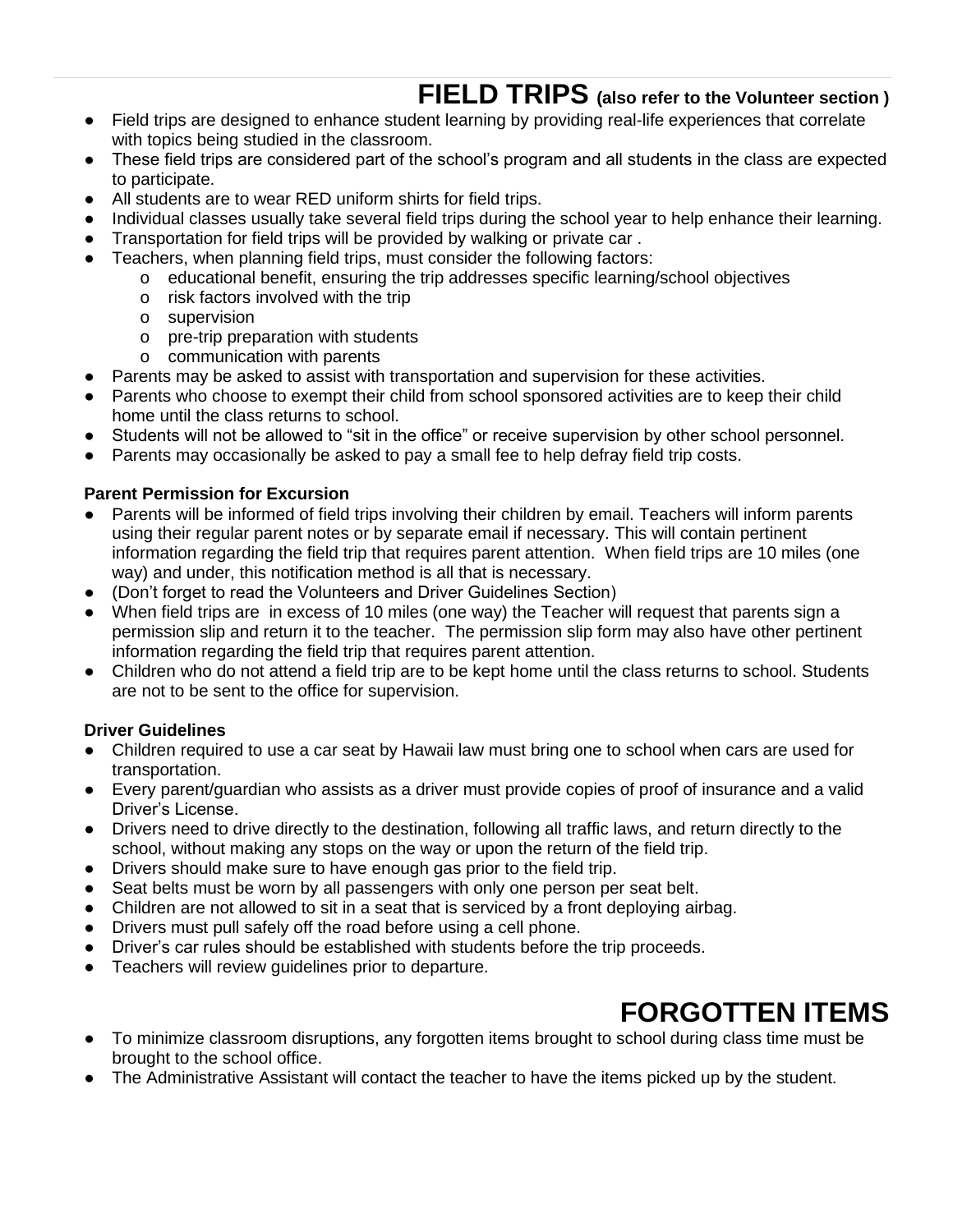### <span id="page-34-0"></span>**Support Emmanuel Lutheran School with your donations**

- Tuition and School expenses are not tax deductible.
- Emmanuel Lutheran is a 501(c)3 nonprofit organization
- We value the volunteerism and financial support of Emmanuel Lutheran Church parishioners and staff as well as the families that attend the school.
- With this help we can provide new and unique educational opportunities to our students.
- We appreciate your continued support.
- ●
- Here are a few ways in which you can continue to help our school grow throughout the year.
- Please let us know if you have ANY SUGGESTIONS OR ANY QUESTIONS!

#### **Matching Funds**

- Did you know that your employer may match (double) or even triple your gift to Emmanuel Lutheran School!
- If you work for one of the following generous companies, your donation to Emmanuel Lutheran School may qualify for a corporate match.
- Please note this list is not exhaustive.
- If your company matches and is not listed on the below document, we'd appreciate hearing from you.
- [Corporate matching opportunities](http://hls.hopeseattle.org/wp-content/uploads/2013/07/Corporate-matching-opportunities.pdf)
- These companies have a corporate matching program: Boeing Company, KeyBank, Microsoft, The Standard, & Starbucks.

#### **AmazonSmile**

- Emmanuel Lutheran Church & School will receive a portion of the purchase price when you shop at [www.](http://www.smile.amazon.com)[smile.amazon.com](http://smile.amazon.com/) at no cost to you.
- It's a simple and automatic way for you to support Emmanuel Lutheran School and you'll find the exact same low prices, vast selection and convenient shopping experience as Amazon.com.
- To shop at AmazonSmile, simply go to [smile.amazon.com](http://smile.amazon.com/) from the web browser on your computer or mobile device, then select Emmanuel Lutheran Church and School when prompted.
- Thank you for your support! [SUPPORT ELS THRU AMAZON SMILE](https://smile.amazon.com/)

#### **Box Tops for Education**

- Earn money for our school by collecting Box Tops from thousands of products you already purchase.
- Just clip the box top (each worth .10) and bring to the school office.
- It's that easy!
- The dollars collected help to purchase much needed supplies for the school.
- <http://www.boxtops4education.com/>

#### **Foodland**

- Give Aloha is an annual program through which Foodland directs its charitable giving to the organizations that are important to its customers.
- All Hawaii 501 (c)(3) organizations are invited to participate each year.
- During September, Maika`i customers are invited to donate up to \$249 (per person, per organization) at checkout to their favorite non-profit organization registered in Give Aloha.
- Foodland matches a portion of each donation.
- This year, Foodland and the Western Union Foundation matched each donation up to a total of \$300,000 for all organizations combined.
- Since the program began in 1999, a total of more than \$25.4 million has been raised for the community.
- Registration dates will be announced.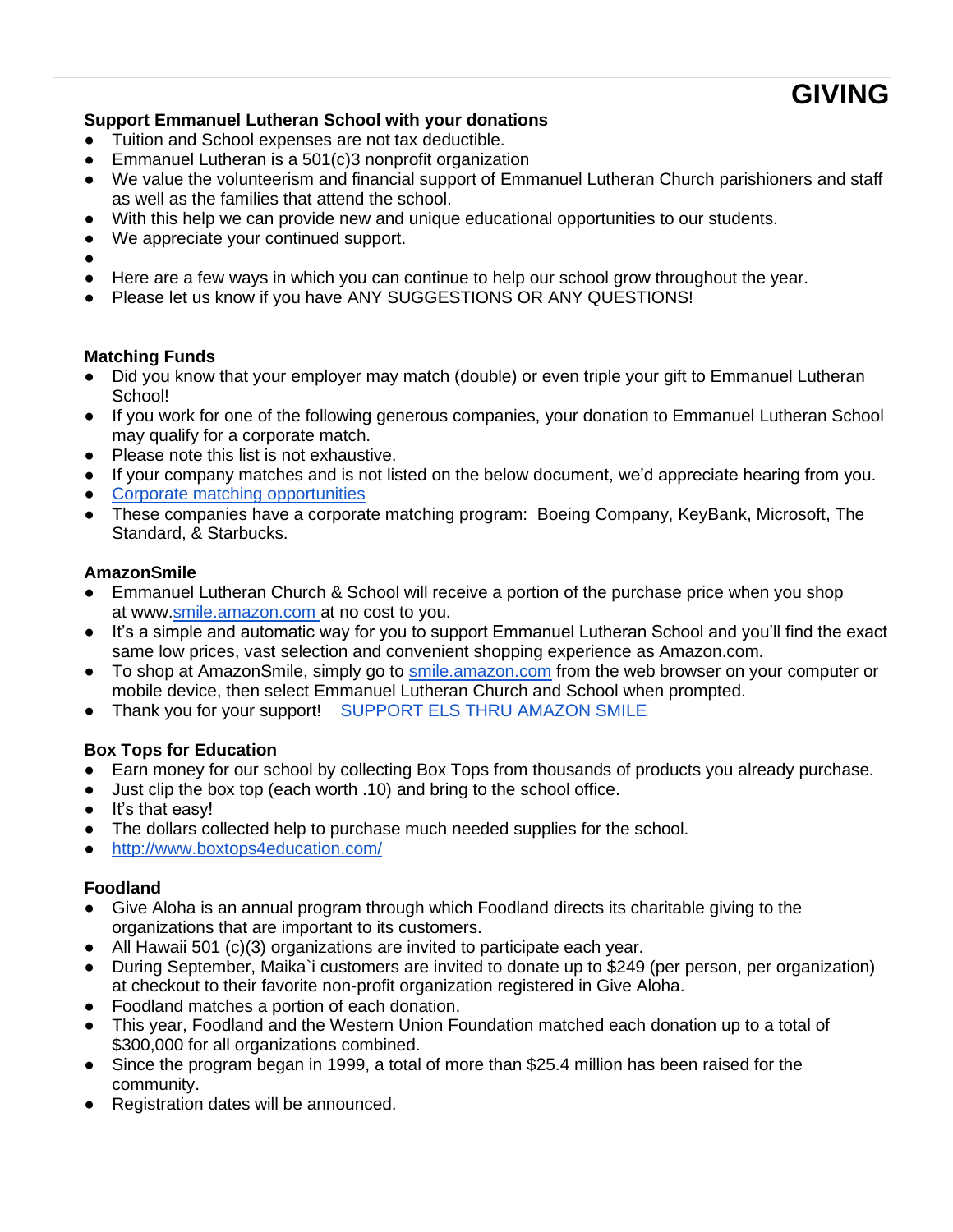# **GOVERNANCE**

- <span id="page-35-0"></span>● The Principal is directly responsible to the Board of Education, which in turn, is accountable to the voters of Emmanuel Lutheran Church.
- However, the final authority in all matters is Christ as revealed through God's Word.
- The Pastor, ex-officio members of the School Board, serves the school as advisor, particularly in spiritual matters.
- They work closely with the Principal and members of the Board in developing a strong school as an integral part of the total parish life.

#### **Board of Education**

- The Board is comprised of representatives of Emmanuel Lutheran Church.
- The Board is responsible for establishing and clarifying the overall strategic direction of the school, setting policies that govern the work of the school, ensuring the spiritual and financial health and sustainability of the organization, and encouraging the congregation and staff in their work.
- Regular meetings are held.
- The board reviews all key decisions, such as calling teachers, developing the strategic plan, and setting goals for the future direction of the school.

#### **Administrator**

- The Principal of Emmanuel Lutheran School is the chief executive officer of the school.
- He is charged with developing and implementing policy in all matters concerning the day to day operations and supervision of the school and staff.

### **GRADING POLICY**

- <span id="page-35-1"></span>● Grades are kept using a web-based electronic grading system (PRAXI).
- This program gives access to parents to view grades in real time online (grades 3-8).

#### **Progress Reports**

- Emmanuel Lutheran is committed to the healthy stewardship of each child's gifts and seeks to challenge each student to the best of his/her ability.
- We also recognize that each child has a variety of gifts and abilities.
- Parent-Teacher Conferences, where the child's progress can be discussed, are held at the end of the first and third quarters.

*In grades K-2 we use a check plus, check minus grading scale.* 

 **+ Outstanding x Satisfactory - Needs Improvement**

*In grades 3-8 the following scale is used:*

**A 94-100% A- 90-93% B+ 87-89% B 84-86% B- 80-83% C+ 77-79% C 74-76% C- 70-73% D+ 67-69% D 64-66% D- 60-63% F 59% or Lower** 

# **Report Cards**

- <span id="page-35-2"></span>● Formal written reports are issued at the end of each quarter.
- These reports reflect the student's academic achievement, effort, and attitudes.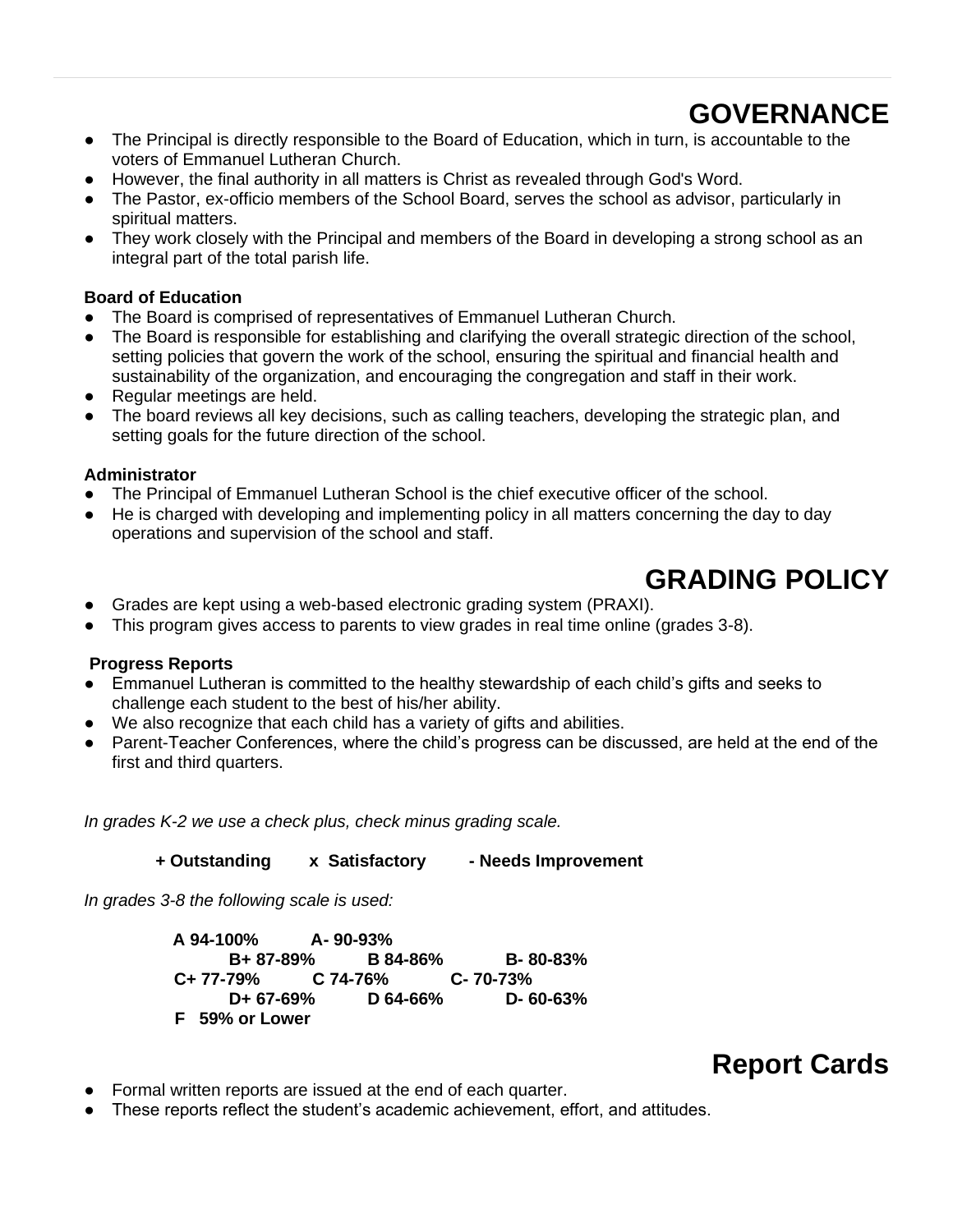- The purpose of written evaluations is to inform the parents of progress, provide a record of pupil growth, and assist the student and parents in identifying the student's strengths and weaknesses.
- Teachers of grades 3-8 use PRAXISchool as an online grading and assignment tracker.
- Parents will receive a password to use to access their own child's grades and assignment records.
- Information and passwords will be available from the child's homeroom teacher.
- It is the parent's responsibility to regularly check this performance record.

# **GRADUATION REQUIREMENTS**

- <span id="page-36-0"></span>● Emmanuel Lutheran School holds a graduation ceremony for eighth-grade students during the late Sunday Service at Emmanuel Lutheran Church.
- This is usually held on the Sunday after school is out.
- Students are required to be in attendance if they wish to graduate with their class.
- For an eighth-grade student to participate in the graduation ceremony, the students must complete all classes successfully.
- It will be the student's responsibility to turn in all late or missing assignments to teachers for grading by the deadlines provided, to be eligible for graduation.
- Emmanuel Lutheran School reserves the right to exclude from the ceremony any student who is found guilty of a major disciplinary offense or who fails a class.
- Eighth grade students will not be permitted to participate in the graduation ceremony should their tuition account be delinquent.
- ALL accounts must be completely satisfied, according to the terms of the tuition agreement, at least one full day prior to the date of the graduation ceremony.
- Diplomas and school records will not be released unless all requirements listed above have been met.

### **HEALTH POLICY (includes a Symptom Checker)**

#### <span id="page-36-1"></span>**Wellness & Nutrition for Students**

- ELS is committed to providing a school environment that promotes and protects children's health, wellbeing, and ability to learn by supporting healthy eating and physical activities.
- The link between nutrition and learning is well documented.
- Healthy eating patterns are essential for students to achieve their full academic potential, physical and mental growth, and lifelong health and spiritual well-being.
- ELS encourages healthy treats and snacks.
- ELS strongly recommends that birthday treats and special celebrations contain minimal sugar content or to be non-food items.
- Staff will also not overuse treats unless there is a special celebration.
- Navigating through the school week is as demanding to your child as is a full-time job for an adult.
- Both young children as well as teens excel in school when they have a regular schedule at home as well as during the school day.
- Provide routines at home that encourage time for rest & relaxation, a quiet place for homework, limiting the number of after school activities, and regular bedtimes.
- Take the time every morning to break the fast with a healthy breakfast.
- Bringing water in a non-glass, BPA-free spill-proof container is also encouraged. Do not bring other types of drinks.

### **Chronic Health Conditions**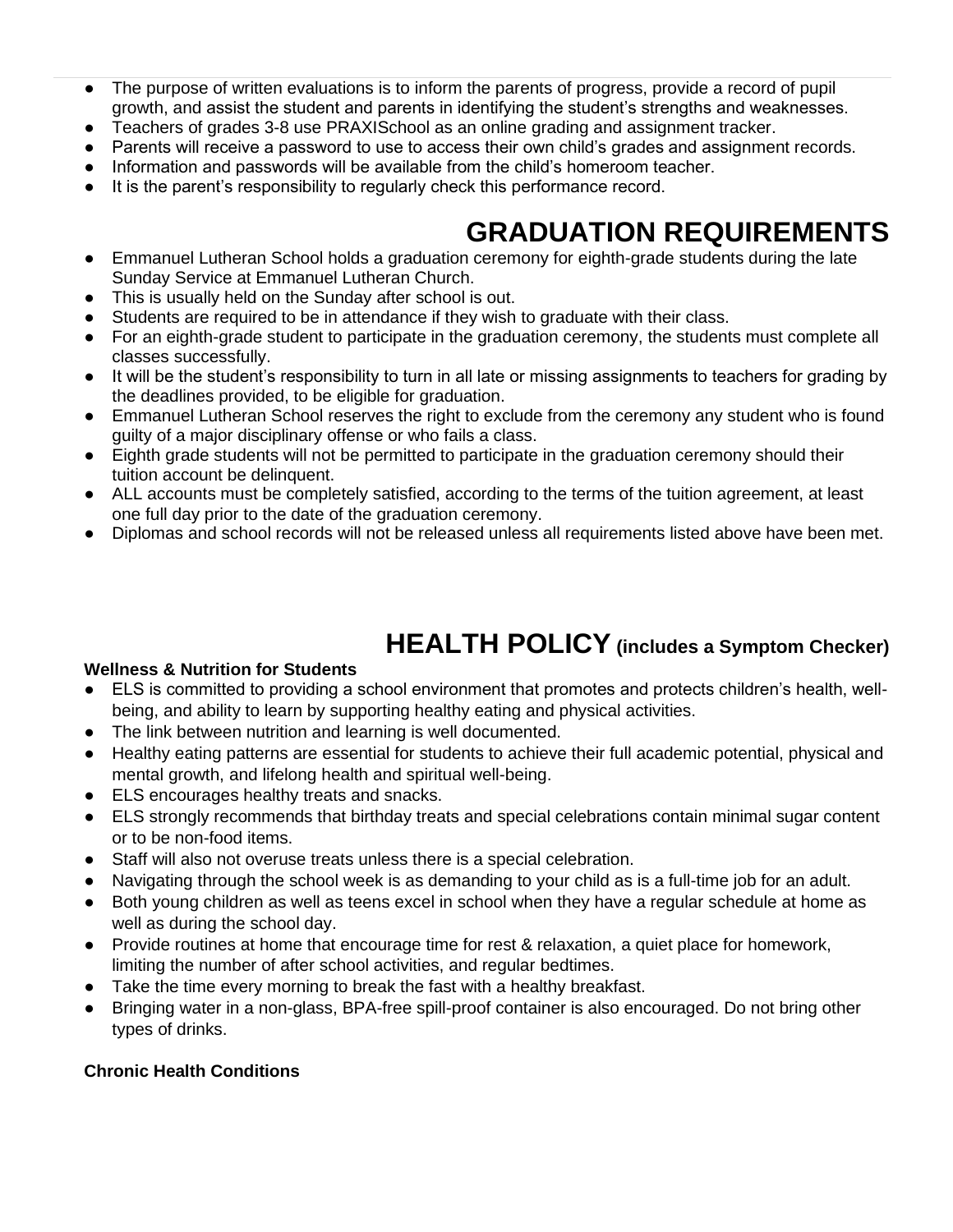- Any student with a chronic health conditions such as asthma, diabetes, seizures, allergies, pulmonary, digestive, cardiac conditions, migraines or any other health concerns must inform the school.
- This is the parent's responsibility*.*
- *ELS cannot guarantee an allergen-free environment. Parents enroll their children at their own discretion.*
- Students with any chronic health conditions or severe allergies will be accepted for enrollment at the sole discretion of the principal.

#### **Allergies**

- All allergies that a child has are to be listed on the registration form.
- If allergies are severe, the parent is to communicate directly with the teacher and/or school office regarding special needs, medication (see Medication), etc.
- Parents are responsible for providing substitute snacks for their child when food allergies prohibit their child from eating birthday snacks, party snacks, etc. provided by other families or the school.
- *ELS cannot guarantee an allergen-free environment.*
- *Parents enroll their children at their own discretion.*
- Students with any chronic health conditions or severe allergies will be accepted for enrollment at the sole discretion of the principal.

#### **Injury & Illness for Students**

- o While at school, if a child develops symptoms of illness, parent(s) or a designated adult will be contacted and the child will be held in the school office until they are picked up.
- o When called, please arrange to pick up your child as quickly as possible.
- o Our teachers and most staff members have been certified in first aid and CPR.
- o In case of serious emergencies, the school will contact parents to transport their child to a doctor or call for an ambulance. It is understood that a conscientious effort will be made to notify the primary contact or spouse/other guardian before any action is taken. However, if it is impossible to locate you or your spouse/other guardian and if it is deemed that delay could result in further injury and your child needs immediate medical attention an ambulance will be called for. It is further understood that EMMANUEL LUTHERAN Church/School and the members of its staff, or other agents acting for the said center, shall not be held responsible in case of accident or from any other liability which might be incurred while receiving services from a medical establishment. It is clearly understood that any treatment and/or services provided is under the supervision of a physician licensed to practice in the state of Hawaii. If it is impossible to locate you or spouse/other guardian and any treatment and/or services is secured, the expense of this service will be accepted by the parents/guardians.

#### **Symptom Checker**

- **To limit the passing of contagions, students with the following symptoms should not be brought to school. Contact your doctor for specific medical advice.**
- **Acute cold, nausea, sore throat, red or discharging eyes, drowsiness, coughing, earache, chills, headache, swollen glands, stomach ache, flushed skin, rashes, or sneezing.**
- **A temperature of 100.0 within 24 hours of school. Students must be fever free without medications for a full 24-hour period before returning to the classroom.**
- **A diagnosis of "strep throat" or "pink eye" by a physician. Students may not return to school until receiving 24 hours of antibiotic treatment.**
- **Vomiting and/or diarrhea. Students must be symptom free for 24 hours before returning to school.**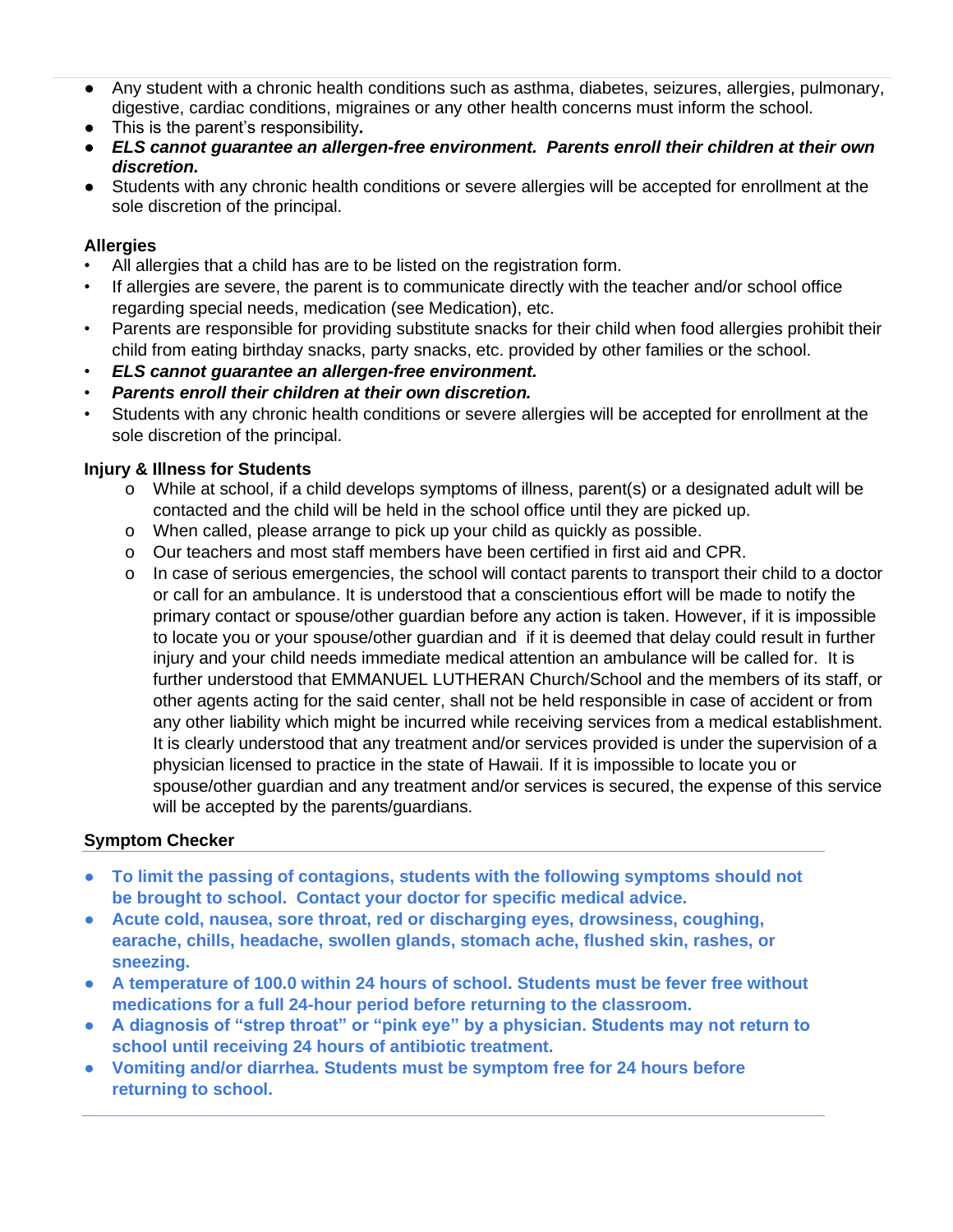#### **Immunizations & Medical Records**

- Immunizations for all students must be up to date and meet state requirements.
- A State Health Form listing these requirements is available from your doctor.
- It is required and vitally important that the Health History and Emergency Form be filled out completely at the time of registration and kept up to date.
- Students may be prohibited from attending school until these forms are properly filled out and on file at the school office.
- Students enrolling for the first time are required by State Law to show evidence of a complete immunization record.
- Students entering first grade are also required by State law to have a complete health screening as described by the Children's Health and Disability Prevention Program.
- Also refer to the Admissions Policy under Getting Ready for the next school year.

### **Physical Examinations**

- All students must have a completed health form (Form 14) on file in the school office.
- In-state transfers must obtain the original record from the last school attended or obtain a new one from their physician.
- All kindergarteners and students new to the state of Hawaii must obtain a new Form 14 from their child's physician or any state health center before entering Emmanuel Lutheran School.
- Also refer to the Admissions Policy under Getting Ready for the next school year.

#### **Tuberculosis Clearance**

All kindergarteners and students new to the state of Hawaii must obtain a new (within the previous year) tuberculosis clearance (PPD or chest x-ray) before entering Emmanuel Lutheran School. We require that all students leaving the country obtain a new tuberculosis clearance (PPD or chest xray) before returning to school.

#### **Emergency Medical Information Required for Students**

An accurate and thoroughly completed copy of student's emergency information must be kept updated on the PRAXI website.

*No student will be allowed to participate in P.E. or recess without this information.* 

### **Medication in School for Students**

- Hawaii State law requires that schools observe certain regulations in administering medication to pupils.
- Written permission of parents and/or physician is required for all medication.
- A better option would be to request that your physician adjust doses and times to avoid school hours.

### *For Parents:*

You and your physician must complete this form:

 **Request for Medication to be Taken During School Hours (FORM)**

(A copy of this form for parents to print is located on the last page of the P-T Handbook.)

### **To administer medicine to your child, the following procedures must be followed:**

- Over-the counter medication requires written permission from the parent or guardian, stating the amount of medication, the hours of administration, and the period of time medication is to be continued.
- This includes items such as ibuprofen.
- Prescription medication must be in the original container.
- The label will meet the requirement for a physician's signature and instructions.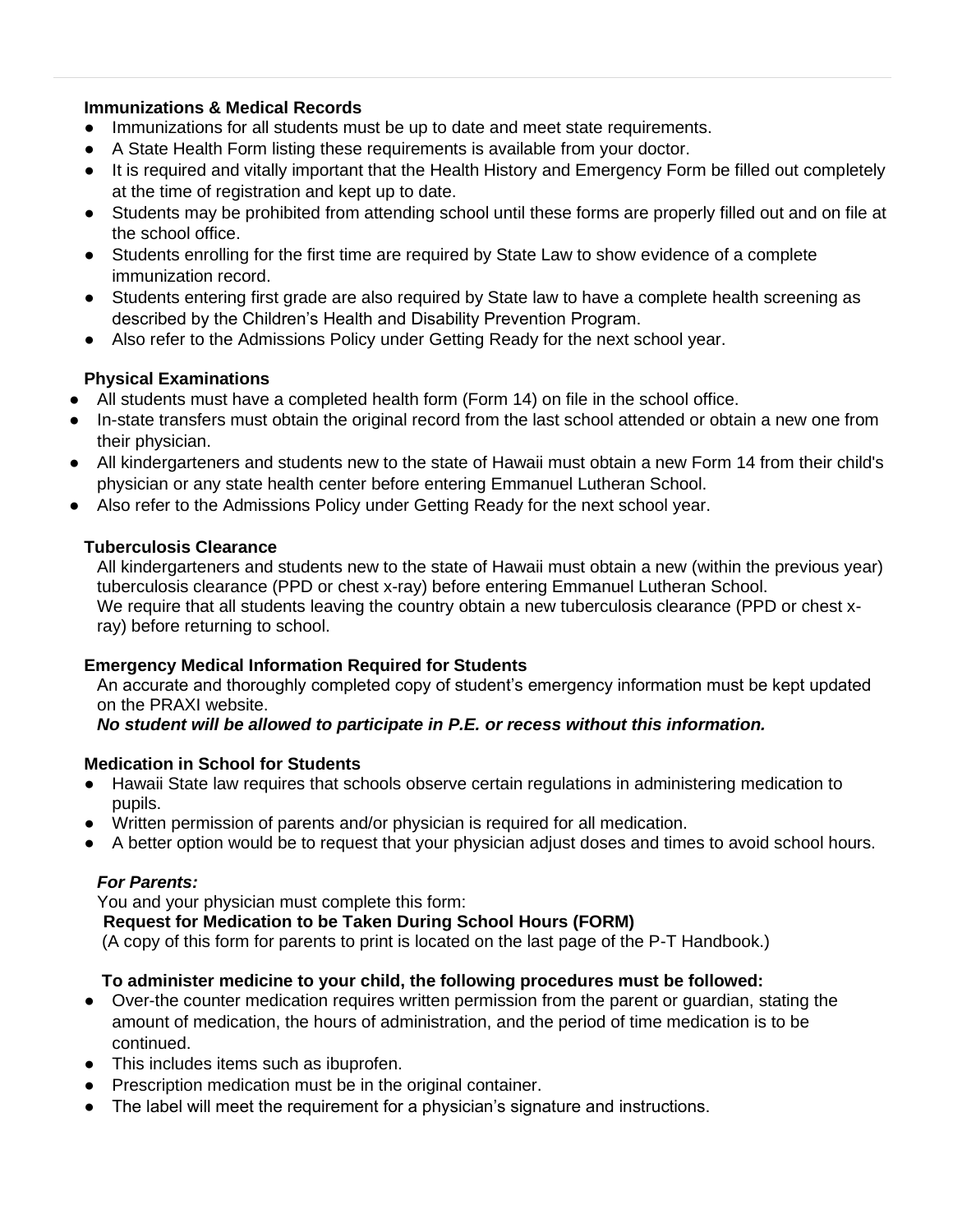- The prescription must be labeled.
- Medication must be given to the school office and should have the type of medication and student's name on the bottle.
- All medication and the permission form must be turned in to the office upon arrival at school.
- Medication will be administered in the office with the completed Medication form.
- Students are not allowed to possess any medication while at school.
- Exceptions can be made for asthma inhalers and Epipens  $\circledR$  (epinephrine) if first properly authorized by the school office.

#### **Ukus – Head Lice (Pediculosis)**

- To provide a safe environment for all student's anyone with live lice and/or viable eggs will be sent home from school.
- If head lice are discovered on a student, parents will be contacted to pick the student up from school as soon as possible.
- Students may return to school once they have been treated with a prescription remedy.
- Upon return to school they will be re-checked for live lice or viable eggs.
- Housekeeping control measures should be started immediately at home, school, and in the classrooms to prevent head-to-head contact and sharing of personal items.
- All students in the child's class will be checked to prevent infestation.
- No live nits or viable eggs can be present or the child will be sent home for re-treatment.
- Parents will be contacted if there is a case of ukus at school so they may be alerted to check their children.

# **HOMEWORK**

- <span id="page-39-0"></span>● Homework at ELS is intended to provide students with the opportunity to practice skills they have learned in the classroom.
- While we value student learning and completing their school work, we also value the time that families need to spend together with one another.
- Homework is not intended to impede that time or prevent it from taking place.
- If a child's homework becomes too much, or creates stress on the family, we invite parents to talk to the teacher to discuss modifications that would be appropriate during that time.
- Assignments not completed at school may be brought home for completion by the next school day.
- Our students are given frequent opportunities to work on assignments in class during the day.
- However, homework will still need to be done.
- When students have homework, it is for one of the following reasons:
	- The teacher has assigned extra practice to be done at home.
	- The student did not make efficient use of the time available in the classroom to complete the assigned work.
	- A special project is assigned which requires extra work at home.
	- The student desires to do extra-credit or work beyond normal expectations.
- Students will be given two days for each day of absence to complete any missed work.
	- For example, if a student is absent for 2 days, he/she will have 4 days to complete the work, starting on the first day back to school.
	- On the second day of absence, a parent may call the office by 9:00am to request that the assignments be collected in the office for pickup after 3:00pm that day.
	- $\circ$  If a teacher is unable to fulfill this request due to his/ her schedule for the day, the assignments will be available at 3:00pm on the next day of school.
	- Assignments will not be available on the first day of absence.
	- In grades 5-8, students who do not turn in daily assignments on time will automatically receive a 10% grade drop when turned in to the teacher on the next school day.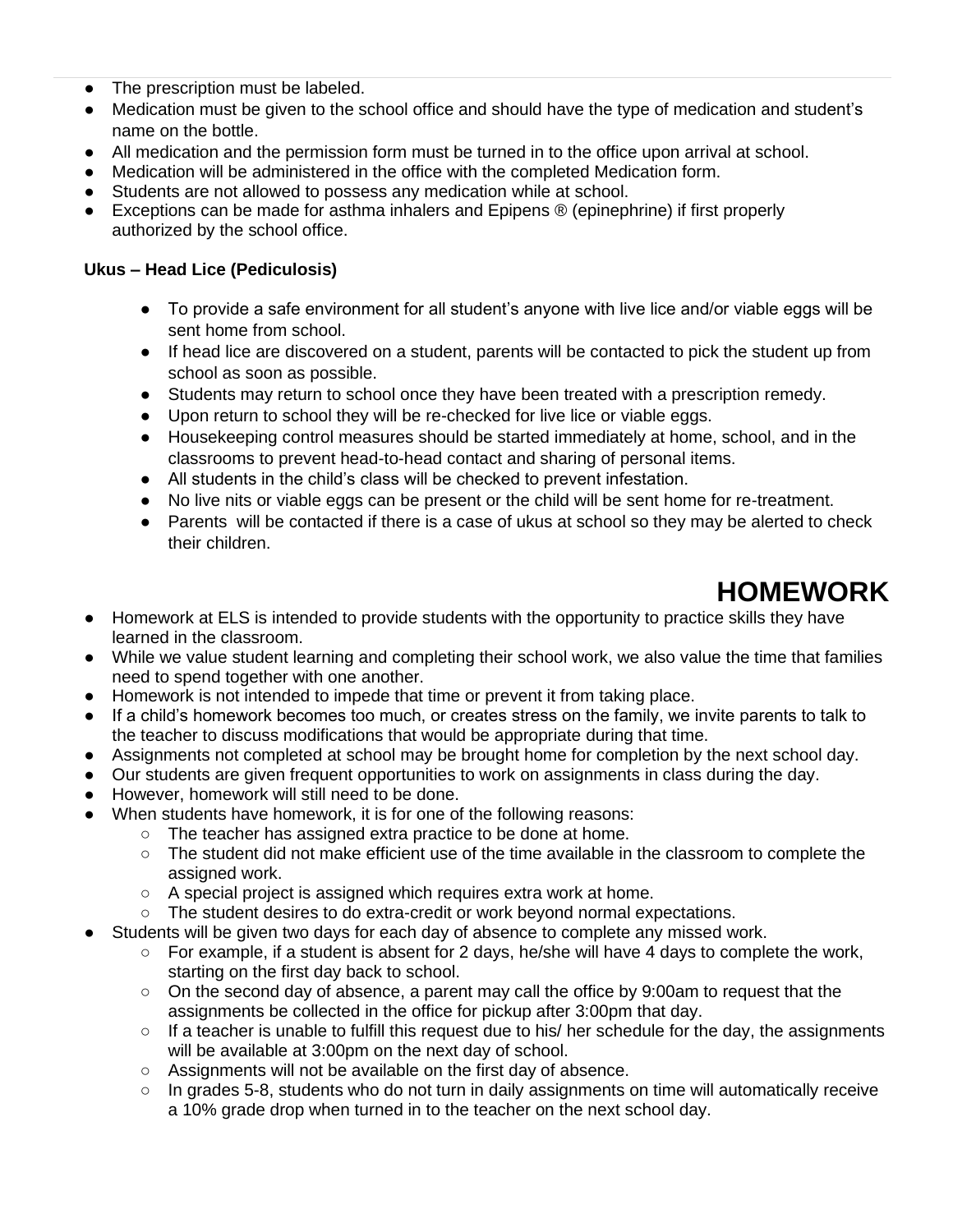- $\circ$  The highest-grade assignments more than one day late will receive is 50%.
- Please help your child make school work a priority.
- A student should NOT be spending all of his/her after-school time doing school work.
- The amount of homework depends upon the grade level, ability and study habits of the child.
- An average time expectation for homework is approximately 10 minutes times (X) the student's grade level.
- If a student is consistently spending more time than these guidelines suggest, please speak to the student's teacher immediately.
- Parents can assist by providing encouragement and a quiet place to study.
- Consult with the teacher if assignments are consistently burdensome.
- Students in grades 3-8 will be expected to use a planner for keeping track of assignments.
- Parents are encouraged to check these planners daily to ensure that students are staying current with assignments.
- Parents of students in grades 3-8 should regularly check PRAXISchool for updates on their child's completion of assignments and performance.
- Textbooks should return to school each day for use in class.
- Teachers may lower grades for incomplete assignments.
- If a concern arises, please contact the teacher by phone or email.

# **INSTRUCTIONAL MATERIALS(refer to the Academics & Curriculum sections)**

- <span id="page-40-0"></span>● Emmanuel Lutheran School is a Christian school.
- Teachers and curriculum material must not teach any topics that are contrary to Biblical teachings.
- While opposing topics may be discussed, they will not be taught as true and feasible teachings if they are contrary to Scriptures.

# **LEAVING THE SCHOOL GROUNDS (also refer to Attendance)**

- <span id="page-40-1"></span>Emmanuel Lutheran School is a closed campus.
- All parents and visitors are required to come to the school office before proceeding onto the campus.
- Withdrawal of a student(s) can only be done through the school office.
- Withdrawal will not be granted unless the individual withdrawing them has authorization on record PRAXI.
- Identification may be checked for safety and security reasons.

# **LUNCH & SNACKS**

- <span id="page-40-2"></span>● Christian blessings/prayers daily prior to lunch.
- Please inquire about food allergies among class members, and avoid bringing those items.
- Provide nutritious snacks (ex. fruit, veggies, nuts) & lunch--no candy, chips, cookies, etc.
- Water is the *only* drink to be brought to school.
- To encourage adequate hydration non-glass thermos type covered containers filled with fresh drinking water is to be brought to school daily.
- Carbonated drinks, candy, sunflower seeds, or gum are not allowed on campus.
- Fruit type drinks may be brought *only* for special occasions *and only* with teacher approval. Avoid dark colored drinks as they cause stains on the carpet.
- We offer an optional catered lunch program each school day.
- Lunches may be ordered and paid for on PRAXI.
- If a student has ordered a lunch and is not in attendance on that day, parents must contact the office prior to 9:00 am so that the lunch can be cancelled.
	- Failure to do so will result in the lunch being charged to your PRAXI account.
- Students may also bring their own lunches from home.
- Each teacher is responsible for his/her own class and MUST BE WITH STUDENTS while they are eating.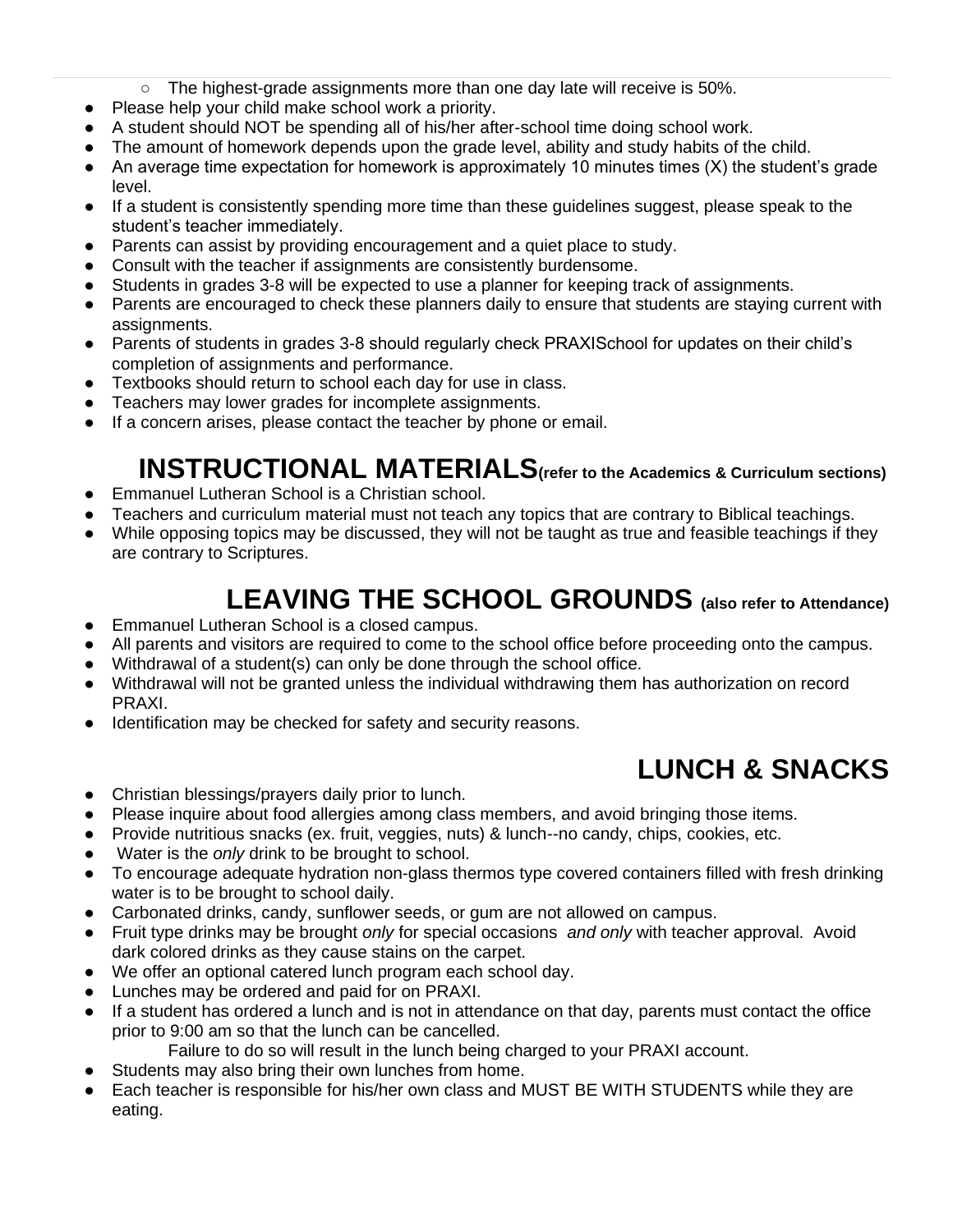- As conditions warrant, students may eat lunch/snacks on the lanai.
- Students are expected to clean up their lunch area, wiping desks/tables/floors as needed.
- Teachers are required to make sure their students clean all spills and lunch debris prior to the end of snacks/lunch.
- Microwave ovens and refrigerators are not for student use.

### **MOVIE POLICY**

- <span id="page-41-0"></span>Movies are occasionally shown for educational purposes, as a reward, or for special events.
- <span id="page-41-1"></span>Students are permitted to watch G and PG-rated movies.

# **PARENT NOTICE OF ACBM**

This is to inform you that ACBM (Asbestos Containing Building Materials) fibers are present in the glue used to secure the floor tiles in the teacher work room. This adhesive is encapsulated by the original floor tiles (which are not asbestos containing) and then covered by the new flooring as well. Our management plan requires a visual inspection every 6 months. A copy of the management plan is available in the school office should you wish to review it.

# **PARENT – TEACHER CONFERENCES**

- <span id="page-41-2"></span>● Formal conferences for all families are scheduled online following the end of the first quarter.
- Conferences are held in the Spring per parent/teacher discretion.
- Parents are encouraged to confer with a teacher at other times as necessary, providing prior arrangements are made.
- Parents should also monitor their child's progress and grades on PRAXISchool.
- Teachers are willing to meet with parents at any time mutually agreed upon to discuss the progress of their children. Please call or email for an appointment.

# **PARTIES & BIRTHDAY TREATS**

- <span id="page-41-3"></span>● If a student would like to bring a healthy treat, they should remember to bring enough for all members of the classroom and teacher.
- Please check with the classroom teacher to find out about any food allergies of classmates.
- If your child will not be inviting all students in the class to a party outside of school, the invitations are not be distributed at school. There should be no discussions in school about this party.

# **PHOTO/VIDEO POLICY**

<span id="page-41-4"></span>We may use a student's likeness in photos or videos in the School Newsletter, in individual classroom newsletters, flyers, advertising literature, on the official website, and social media for ELS and EPlus/Intercession Programs.

Your children will not be individually identified without permission.

# **PRAXISchool**

<span id="page-41-5"></span>A link to **[PRAXISchool](https://app.praxischool.com/parent_login.php)** is located on our school website.

It is used for:

- Payment for tuition and fees
- F-Plus/Intersession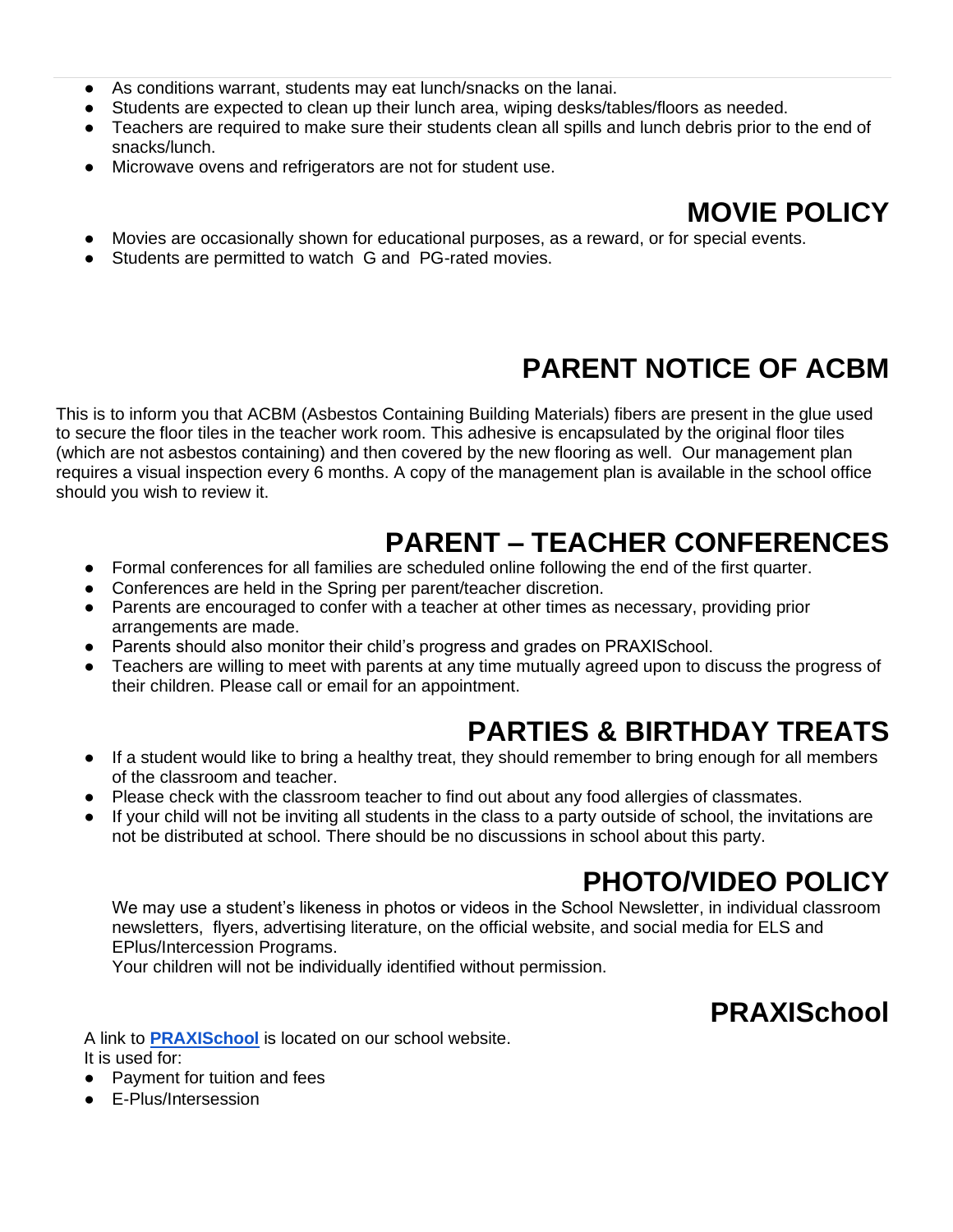- Early Drop Off
- Uniforms
- Yearbook
- School lunch
- Your child's current grades
- Lunch menu
- Forms
- Field Trip fees
- Special Event fees
- Special Event t-shirt cost
- E-mail communication
- **EMERGENCY COMMUNICATIONS**

"BLASTS"

Information and passwords will be available from the homeroom teacher.

It is important to regularly check **PRAXISchool** so that you don't miss vital information.

# **PRAYER PARTNERS**

- <span id="page-42-0"></span>● A group of parents commit to praying specifically for our school.
- If you are interested in becoming one of our Prayer Partners for this school year, please contact the administrative assistant for more information.

# **SAFETY**

### <span id="page-42-1"></span>**Emergency Cancellations or Dismissals**

- The principal will make the necessary decisions when/if emergency situations, such as flooding, tsunami or hurricane warnings arise.
- Should weather conditions make school closure necessary, teachers will be notified between 6:00 and 6:30 a.m. and radio station KPOA 93.5 FM will notify parents after 6:30 a.m.
- Parents will hear of school closures by these methods: email from PRAXI, posted on our Facebook page, and also on our school website.
- Should early dismissal from school be necessary, all parents will be notified.
- If parents cannot be reached or no arrangements made for students, these children will be kept at school or evacuated until such arrangements can be made.

### **Emergency Information for Students**

- It is very important that parents keep the emergency information on PRAXI School up-to-date.
- We must have a current phone number and at least TWO alternate names and numbers in case a parent cannot be reached. No exceptions.
- School insurance is not available.
- Parents should ensure proper medical coverage for their children.

#### **Inclement Weather**

- There may be times when inclement weather creates unusually hazardous conditions for transporting children to school.
- Due to the wide range of climatic conditions on Maui, parents should use their own judgment on the safety conditions in their area even if school will be in session.
- On days when the overall weather conditions are hazardous we will announce the cancellation of school on radio station KPOA (FM 93.5) or by email through PRAXI.
- If conditions seem uncertain, parents are encouraged to check their email before starting out.
- If the students are at school when unexpected weather conditions occur, the students will be supervised until a parent can arrange transportation for the child.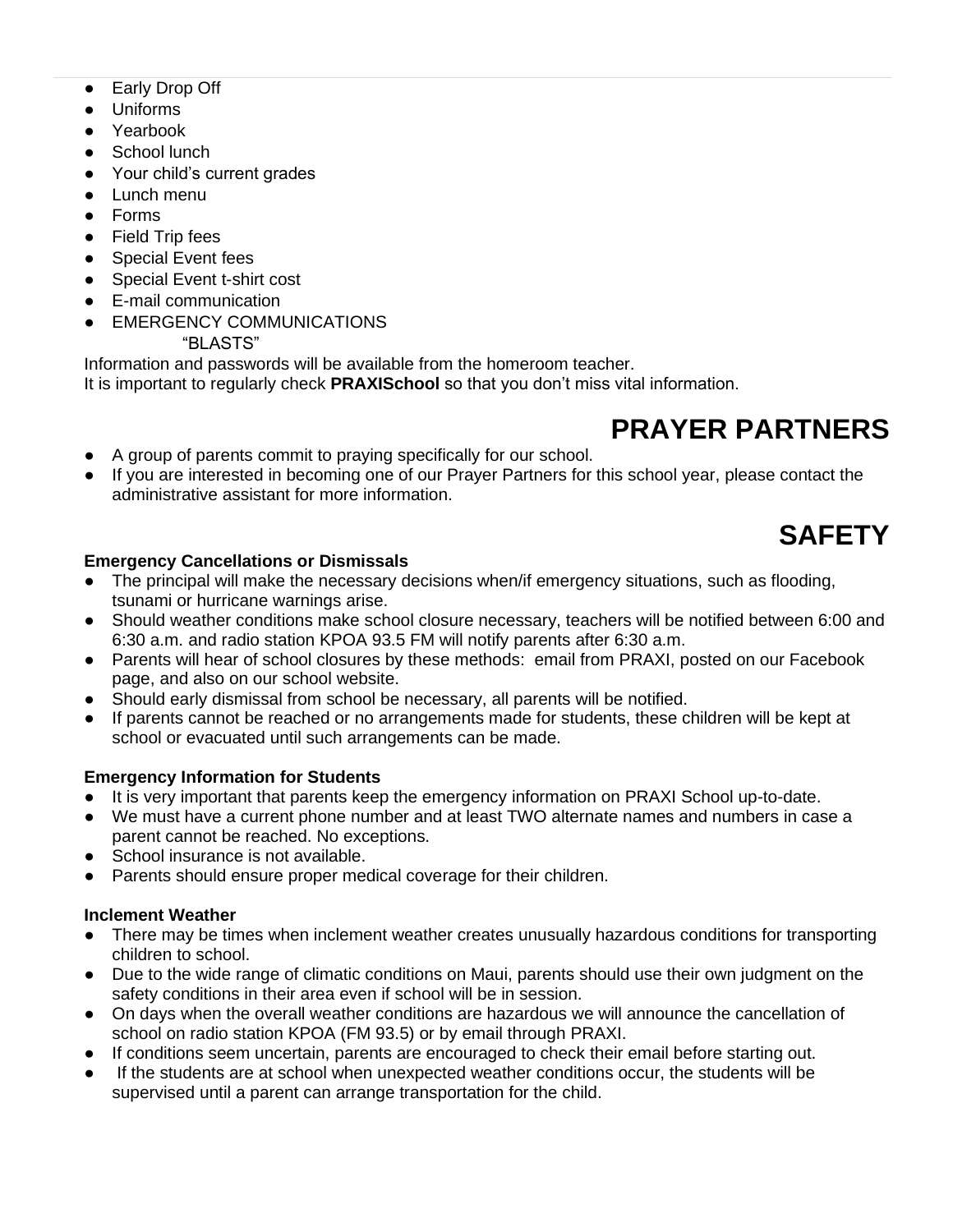#### **Tsunami**

- Students will stay in their classrooms.
- Emmanuel Lutheran School is outside the tsunami zone per civil defense guidelines.
- Students will be supervised by a teacher until a parent, guardian, or designated adult can safely get to the school. Whatever means of communication, such as radio or phone, that are available will be used to communicate with parents and guardians.

### **Earthquake**

- Students will immediately crouch beside their desks.
- Once it is considered safe, students will then assume fire drill formation and walk to the upper playground lawn area with their teachers.
- The building will then be inspected for structural damage.
- If no damage is found, school will resume.
- If damage is found, students will remain on the lawn area until a parent, guardian, or designated adult can be contacted to pick up the child.

#### **Lockdown Procedure**

In the unlikely event that our school is threatened by harm or danger from an outside source (including ballistic missile threats) the following procedures will be followed:

1. Once a staff member recognizes a threat, he/she will first make sure children are safe and then notify the office that a code 11 is in progress.

2. All teachers will be notified by intercom or cell phone that there is a code 11 in progress and all classroom doors will be locked.

- 3. The office will call 911 for emergency help.
- 4. The office will stay in communication with each class by intercom or cell phone.
- 5. Doors will remain locked until the police/fire dept.assure the office staff that all is

safe.

At that time, the principal will notify the staff by intercom or cell phone that the code 11 has been canceled.

6. Parents will then be contacted and informed of the situation and if needed asked to pick up their children from school.

### **Lock-down Drills**

Scheduled as required.

The following procedures will be followed:

• Upon recognizing a threat, the employee will make sure the children are safe and accounted for and then notify the office that a Code 11 is in progress.

- All teachers will be notified by intercom or cell phone that a Code 11 is in progress.
- Teachers will lock classroom doors and close windows.
- The office doors will be locked.
- The office will call 911 for emergency help.
- The office will retain contact with each class by intercom or cell phone.
- Doors will remain locked until emergency personnel announce to the office that all is safe.

• At that time, the office will notify all staff by intercom or cell phone that the Code 11 has been cancelled.

#### **Fire Escape Procedure**

- Teachers are to note the nearest fire exit from their classrooms, as well as an alternate exit.
	- At the beginning of the year, teachers are to review with their students the fire drill routine, including:
		- The teacher checks to make sure way is safe
		- The teacher follows the class, takes the class list, and closes the door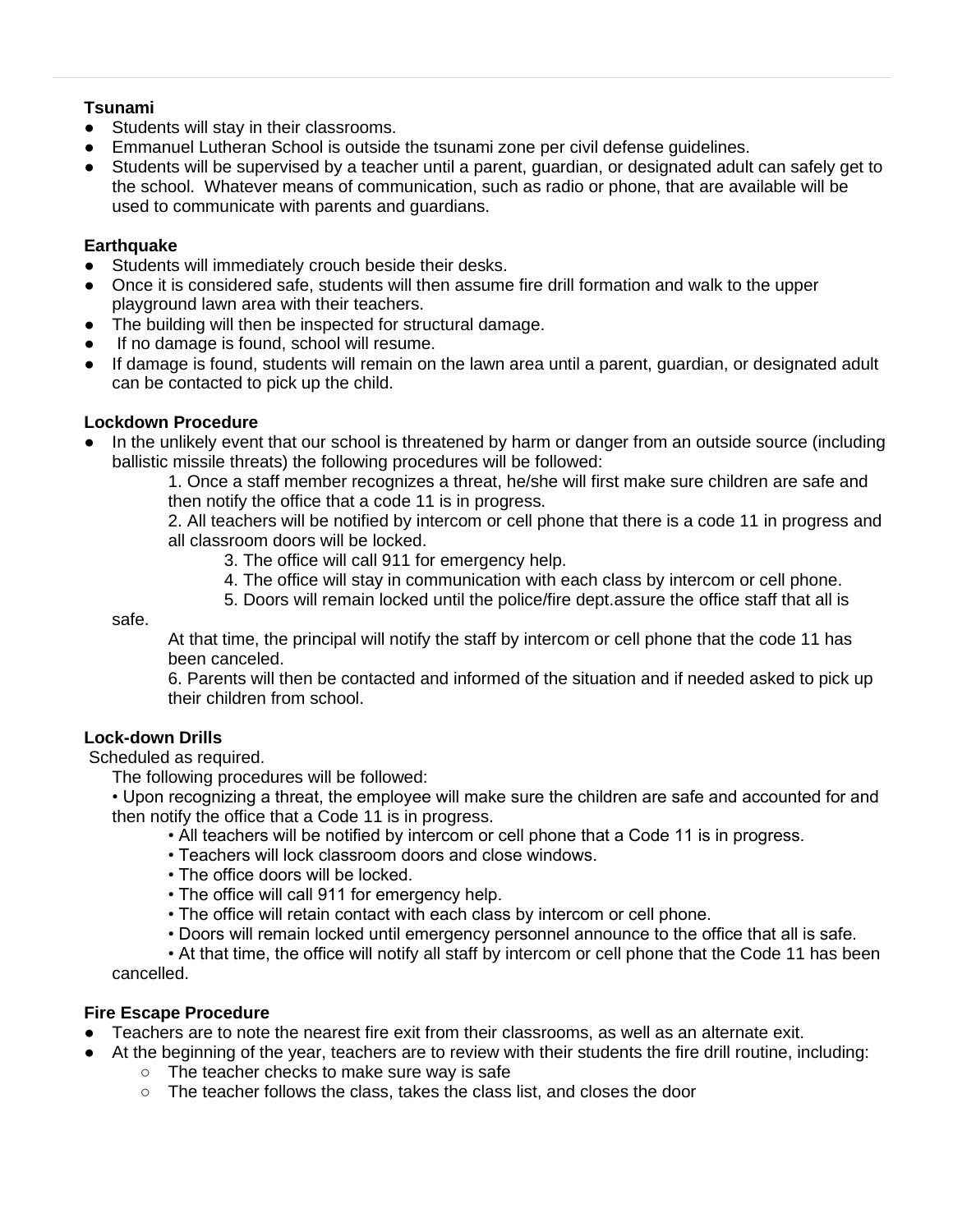- Students line up at the designated "wait space" on the upper playground, in order of grade
- Roll call will be taken to make sure all students are safely accounted for and communicated with the Principal
- Students should wait quietly in a single file line.
- A second signal will indicate when all may return to their classroom
- The teacher instructs students that if they are somewhere else in school that they are to go to the nearest exit and join their class at the designated meeting spot.

#### **Fire Drill**

- A drawing of exit routes is maintained in the office and posted in each classroom.
- All pupils, teachers, and visitors must leave the building during a drill.
- Safety doors are checked and fire extinguishers are recharged each year.
- All doors are to be kept unlocked while the buildings are occupied except in a "Lockdown" situation.
- A lever to activate the fire alarm is located on each floor.
- As soon as a fire is noticed, the alarm should be sounded. Drills are held as required.

#### **Entering or Exiting the School**

- All persons entering ELS must check in at the office.
- All students leaving during the school day must sign out at the school office.

#### **Unknown or Unauthorized Persons**

- The faculty and staff are required to question anyone whom they do not recognize.
- Please do not be offended if you or a relative is approached, or asked to show identification.
- This is for the safety of the children.

#### **Search & Seizure**

- To maintain order and protect our safety and welfare, Emmanuel Lutheran School reserves the right to, at any time, search a student's bags, electronic devices, student lockers/storage areas or student property and seize illegal, dangerous, and unauthorized contraband items.
- All searches will take place with at least two staff members present.

# **SCHOOL HOURS**

- <span id="page-44-0"></span>● School begins at 8:00 am, dismisses at 2:45pm M, T, Th, F. Wednesdays dismiss at 1:30 pm.
- Refer to the school year calendar on the website for school vacations and early dismissals.
- If a student arrives prior to 7:40 am they are to go to the Drop-Off Room.

Students will be assessed a usage fee.

Students who arrive at school after 7:40 am are to go directly to their classrooms.

- Students are tardy after who arrive after the school start time. They must check in at the office before going to their classroom.
- Students must be picked up within 15 minutes of school dismissal. All students remaining on site after that will be placed in our E-plus program and will be assessed a usage fee.
- Parents must complete the E-plus registration papers even if they do not plan to use the program. The State of Hawaii requires that this paperwork be on site in case of an emergency or late pick-up that requires placement in the E-plus program.
- It is school policy, for safety and liability reasons, that children are not allowed to remain on campus or outside of our gates unsupervised.

# **SCHOOL OFFICE & STUDENT PHONE USE**

<span id="page-44-1"></span>The Administrative Assistant will be on duty from 7:30 a.m.- 3:30 pm during the school term.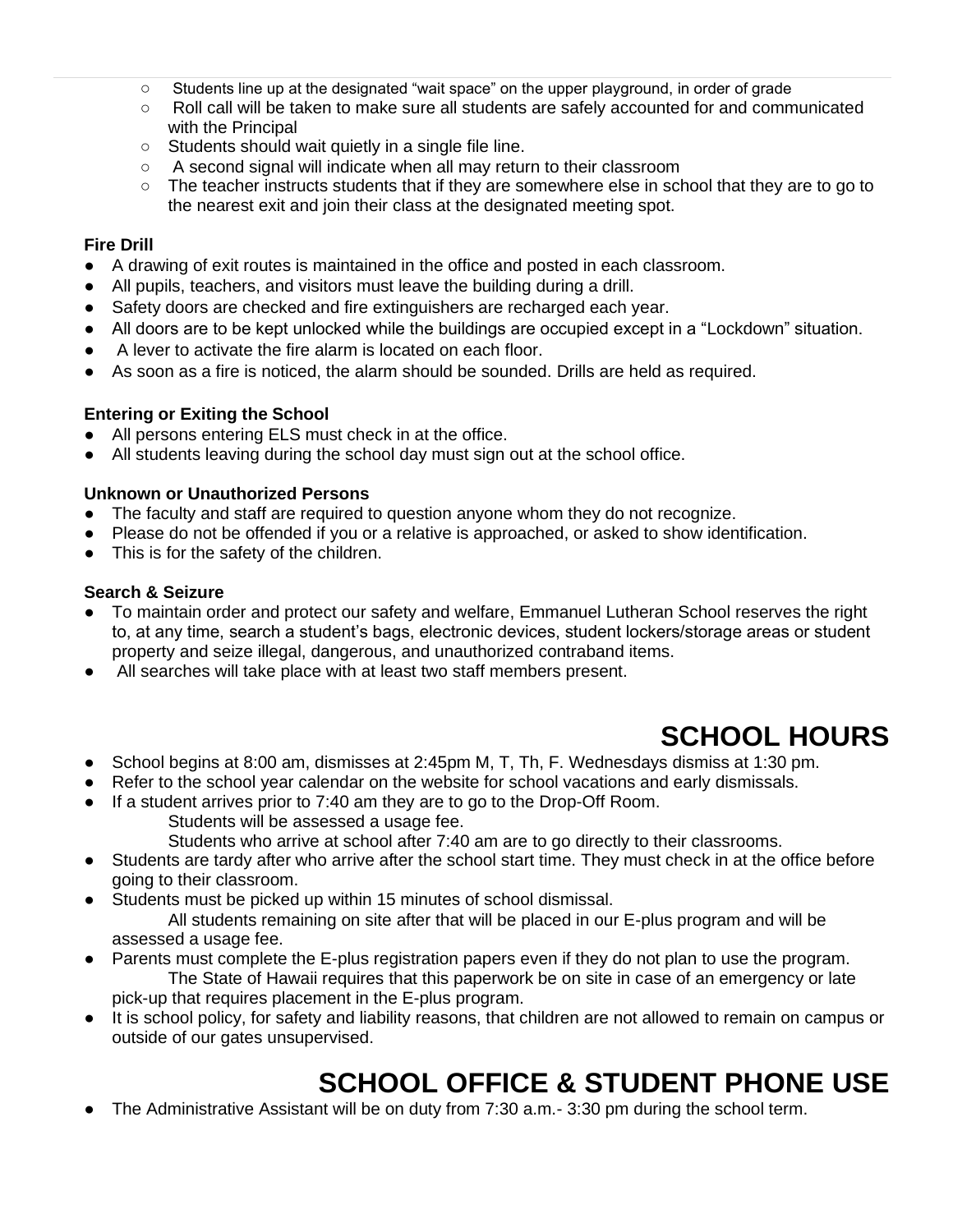- If you need to get a message to a teacher or student, please direct your calls to the office after 8:00 a.m.
- Messages given to the administrative assistant will be conveyed to the student or staff person as soon as possible.
- *To keep phone lines open for school business and for parents, please be aware that student use of the phone is limited to emergencies only.*

# **SCHOOL SUPPLIES**

- <span id="page-45-0"></span>• Please do not purchase any supplies until the new lists are posted on the school website.
- A list of required items for students to bring to class will be placed on our school website.
- The teachers and the principal will be ordering supplies for each student for classroom use.
- The Classroom Supply Fee per student is on our website under the Enrollment tab.

# **SPECIAL EVENTS**

- <span id="page-45-1"></span>● ELS family participation is imperative for the success of many of these events. Many hands make light work!!!
- Please remember to assist with the setting up, and taking down as well as assisting during ELS Special Events.
- *See the academic calendar and our school website, for specific dates, times and locations of events.*

#### **New Family Orientation Evening**

- This is an important step in your introduction to the Emmanuel Lutheran School family.
- New families are strongly encouraged to attend this event.
- This will be scheduled the week prior to the start of school on a Thursday evening usually from 6-7:00pm.

### **Parent's Night**

- Parent's Night (children do not attend) is held early in the school year to give parents the opportunity to visit the classrooms and to acquaint themselves with their child's teacher.
- This also allows parents to learn more about the goals, procedures and expectations for the year, and to ask questions they may have regarding their child's education.
- This is not a time to discuss individual student concerns.

### **Open House**

- This is held in the middle of February. Please join us as we share our school!!
- The date and time of our Open House will be posted on our website as well as on our Facebook page.

### **Children's Sunday and Middle School Sunday at Emmanuel Lutheran Church**

- Held in the Fall and Spring.
- These events are great opportunities for you to experience your child's love for Christ.
- It is an opportunity for fellowship with school and church members.
- Student participation is mandatory and part of their quarterly grade.

### *Here is why it is important for your child to attend:*

First, it honors your commitment to our school that you made when you enrolled your child. This handbook clearly states that attendance at these two services a school year are part of the commitment you made to us.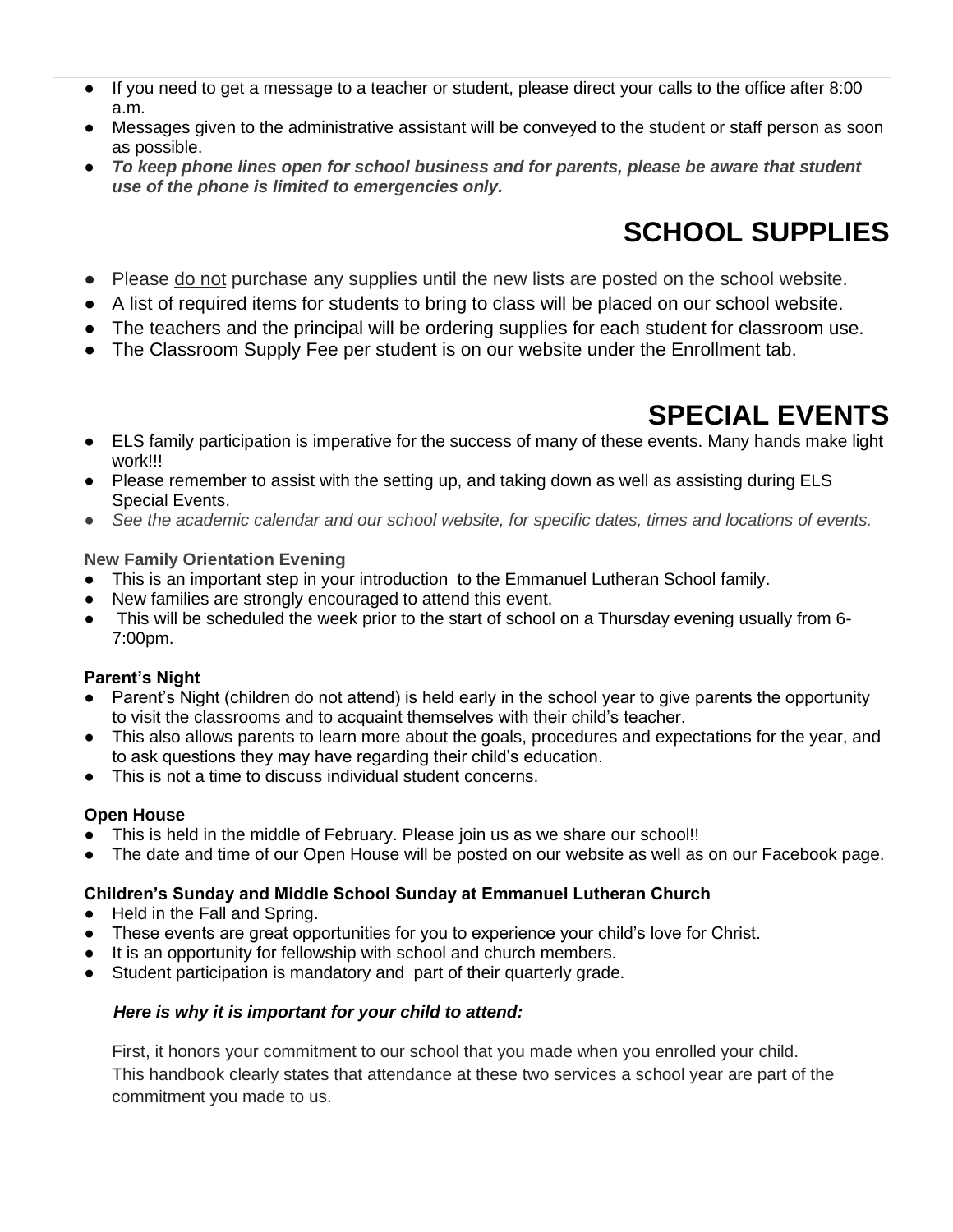Because it is so important, we make sure to include the dates on our online Year Calendar. Many people think, "Well, it is just one child. What will that matter?" But it does matter.

Your child's attendance not only honors your commitment, but is an encouragement to the other children in the classroom, and to our teachers as well.

Think of how discouraging it is for teachers to prepare something with their students only to find that a number of their student's families did not think it was important enough to attend?

Imagine also a family who rearranges their commitments and perhaps re-prioritizes them and is present on Children's Sunday only to look around and see that a number of families did not make the same effort. It does matter. Your presence does matter.

Secondly, it is our school's opportunity to give something back to Emmanuel's congregation.

This is a great opportunity to teach this concept and to discuss with your children that Emmanuel Lutheran Church, through God's blessings, provides our school facilities rent free to us!

They built and maintain these facilities because they love the children of our community and believe in the value of Christian Education.

Members of the congregation are here on our campus every Saturday to mow, trim bushes, paint, fix leaks, etc., etc --- EVERY SATURDAY!

When you think of this kind of commitment, does one hour, two Sundays a year, seem like a lot to ask to show appreciation to the congregation by our students and families?

We believe Emmanuel's congregation deserves to see what their work and devotion all these years produces**!** 

### **Pumpkin Festival**

- This is our major fundraiser of the year.
- It will be held on a Friday in October. We will not have school or E-plus on this day.
- Families enrolled in our school are required to participate in this event.
- Parent volunteers are needed to donate items for the festival and help during as well as with setup/cleanup. .

### **Band Events**

- Macy's Shop-For-A-Cause, Recycle Drive, Flatbread Pizza, Car Wash & Rummage Sale (offsets the Band students' cost to go to Hawaii Lutheran Schools Music Festival in Oahu)
- **Hawaii Lutheran Schools Music Festival**
- **Maui Intermediate School Select Band Concert**
- For band students who pass the audition process.
- **Annual Maui Intermediate Music Festival**
- **Beginning Band Concert at ELC**
- **Tsunami Band Concert**

### **Field Day**

- All school event usually held on the last day of Lutheran Schools Week.
- All students at Emmanuel Lutheran School (K-8) take part in the annual Field Day on campus.
- Students are divided into teams for a day of friendly competition at various stations on campus.
- Field Day enables students to connect and build friendships across grade levels.
- Parent volunteers are needed to donate items, help during as well as with setup/cleanup.

### **National Lutheran Schools Week**

Usually held in late January. Special school fun days for each day of the week.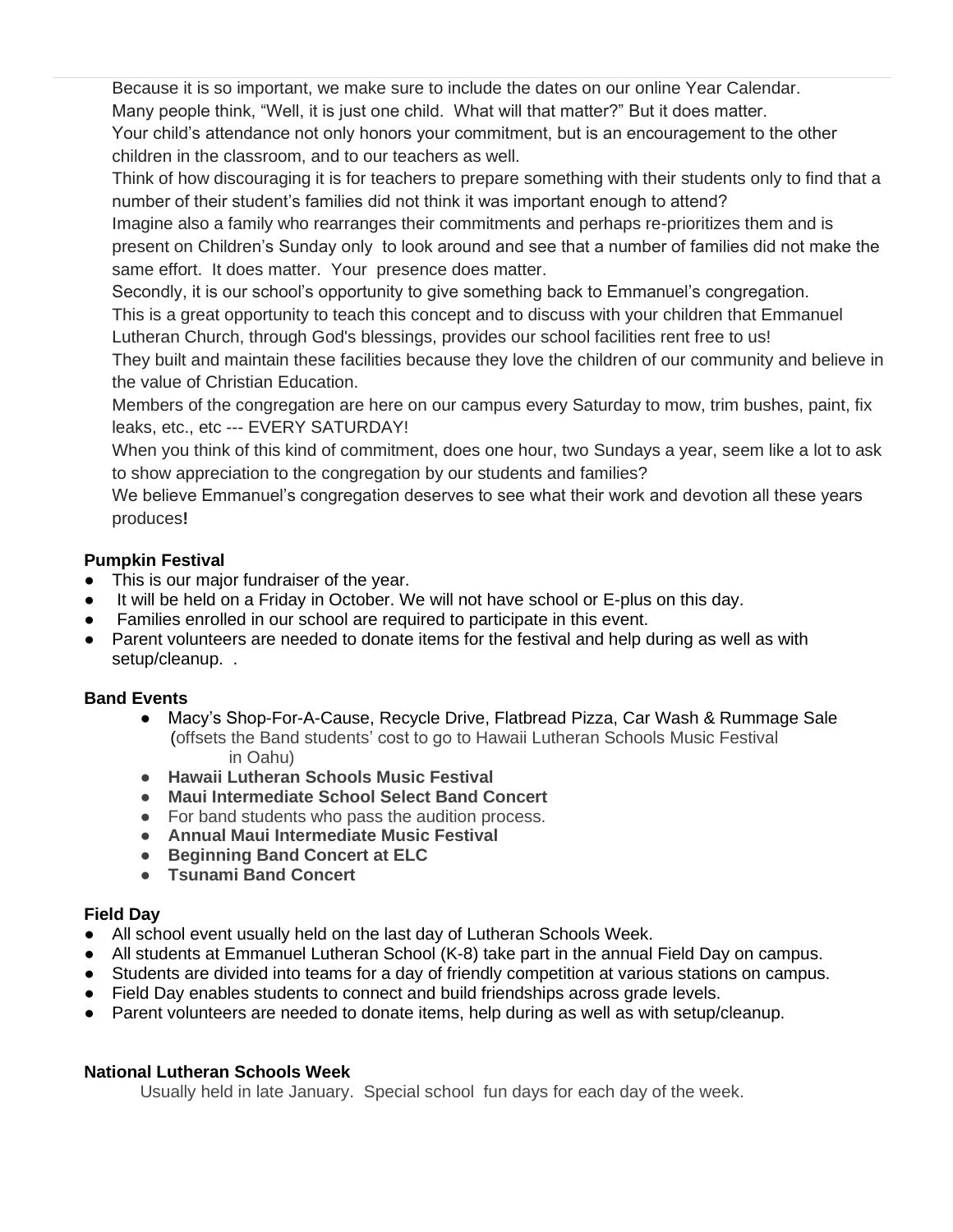#### **May Day Festival**

A Hawaiian tradition at our school, students in preschool-8th grade learn hula and share it with parents. Promotes Hawaiian culture, hula, language, and music*.*

#### **Christmas & Spring Musicals**

- All students at Emmanuel Lutheran School (K-8) take part in the annual Christmas and Spring musicals.
- Student participation in these programs has traditionally been an integral part of the music program. Student participation is mandatory and part of the quarterly grade.

# **ASSESSMENT TESTING**

#### <span id="page-47-0"></span>**Standardized Tests**

- Standardized tests of various kinds are available to help in assessing readiness for learning, achievement, educational ability and learning disabilities.
- The kindergarten teacher also does readiness testing with children prior to entry into this class.
- Achievement tests will be given to students in  $4<sup>th</sup>$ ,  $6<sup>th</sup>$ , and 8th grades in the spring of the school year. We use SAT (Scholastic Assessment Test.
- Results are shared with parents.
- These tests help us draw comparisons of our pupils with the national average.
- It likewise enables us to pinpoint weaknesses in our program and materials, and to locate areas requiring more attention for individuals or groups.
- These tests are graded and scored, and the results are entered into the child's permanent records and profile.
- These results will serve as a convenient guide and aid in meeting specific needs and understanding certain problems.

#### **Special Needs**

- Occasionally, ELS may recommend that a student be evaluated for the possibility of a learning disability or other special need.
- This process may involve a referral with the local public-school district in which the student resides.
- It may also involve a private consultation with a psychologist, learning specialist or the family doctor.

# **STUDENT RECORDS**

#### <span id="page-47-1"></span>**Access to school files**

- Any pupil in Emmanuel Lutheran school, his/her parents, guardians, teachers, and counselors, or school administrators shall have access to the school's files or records maintained concerning him/her.
- No other person shall have access thereto nor shall the contents be divulged in any manner to any unauthorized person.
- All such files or records shall be so maintained as to separate academic and disciplinary matters and all disciplinary material shall be removed and destroyed upon the pupil's graduation or after his/her continuous absence from the school for a period of three years.
- Our school will not be sending quarterly records for students leaving our school before 8th grade for the purpose of seeking entrance before 8th grade to another school.

#### **Release of Student Records** –

In accordance with the Family Educational Rights Privacy Act (FERPA) ELS has established the following **policy concerning the release of information from student records:** 

a. Procedure to request access to student records – All requests to access student records by any individual other than educators employed by Emmanuel Lutheran School shall be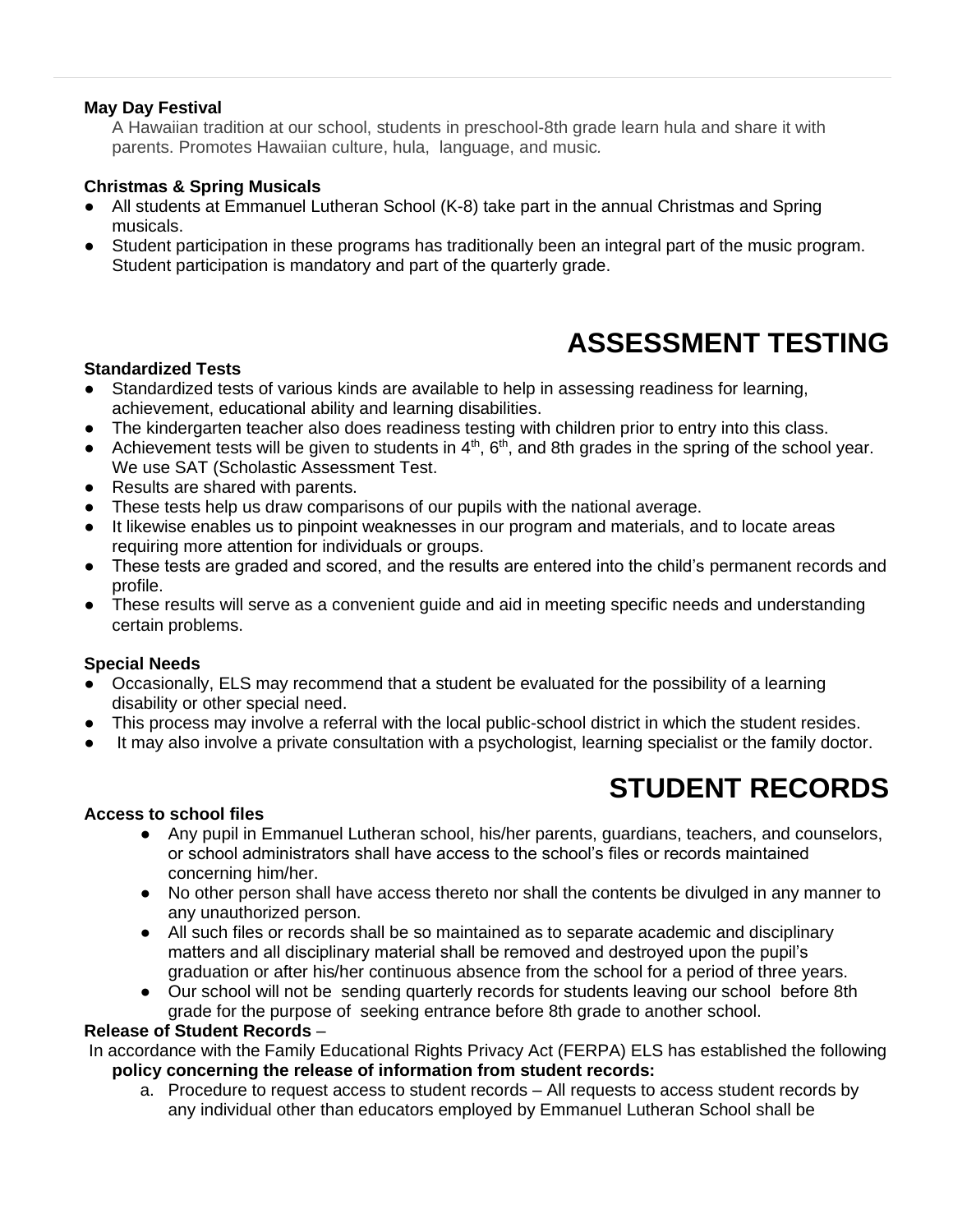submitted through the administrative assistant's office and approved by the Principal or his/her authorized representative.

- b. Forms for making such requests are available through the Principal's office.
- c. All individuals requesting access must present "proof of identity" in form of a photo ID or other verifiable ID.
- d. A notarized statement of identity may be required by the school before a request to access student records is honored.
- e. Information available for release Parents, guardians, and educators who are employed by Emmanuel Lutheran School may access any information contained in the student's file.
- f. Other "directory information" (student's name, age, address, dates of enrollment) will be shared only with the written permission of the student's parents or guardians.
- g. A student's file may be transferred to another educational agency only after the parents or guardians of the student have given written permission granting such transfer.
- h. **Record of requests** Each student file shall contain a form for recording any access given to student records.
- i. In addition, all forms requesting access to student records shall be kept on file in the principal's office. Each form shall state whether access was granted or denied and the reason for denial if this is the case.
- j. **Copies and copy fees**  Copies of student records may be provided to those individuals who qualify to receive such information based on this policy.
- k. The individuals requesting such copies will be asked to reimburse the school(fee on website).

# **VALUABLES & PETS FROM HOME**

- <span id="page-48-0"></span>● ELS requests that students not bring animals to school unless permission has been given.
- Animals must be on a leash and in control of the owner.
- Valuables should not be brought to school. This includes large sums of money, skateboards, jewelry, expensive pieces of clothing, and electronic devices.
- Distracting items are subject to confiscation.
- Purses and other valuable items should not be left unattended at any time.
- All personal items should be clearly marked with the owner's name.
- <span id="page-48-1"></span>ELS is not responsible for lost or stolen valuables.

# **VISITING CLASSROOMS**

- Emmanuel Lutheran School encourages parent involvement and participation.
- Classroom Volunteers are important to the educational process at ELS.
- Those wishing to volunteer should contact the classroom teacher.
- Other parent visits to classrooms must be arranged through the Principal.
- Except for drop-off and pick-up times, *all parents and visitors are required to come to the school office before proceeding to the classroom.*
- *Pick up a visitor badge if you are staying*.
- Please park outside the gates.
- <span id="page-48-2"></span>Further guidelines for meeting with teachers are explained in this handbook under "Communication."

# **VOLUNTEERS (also refer to Field Trip and Field Trip Drivers)**

- We are grateful for all the help our volunteers provide. Thank You!
- All parents are required to participate in our school fundraising projects and events.
- Volunteers are a vital part of the program of our school, and help to control costs and keep tuition down.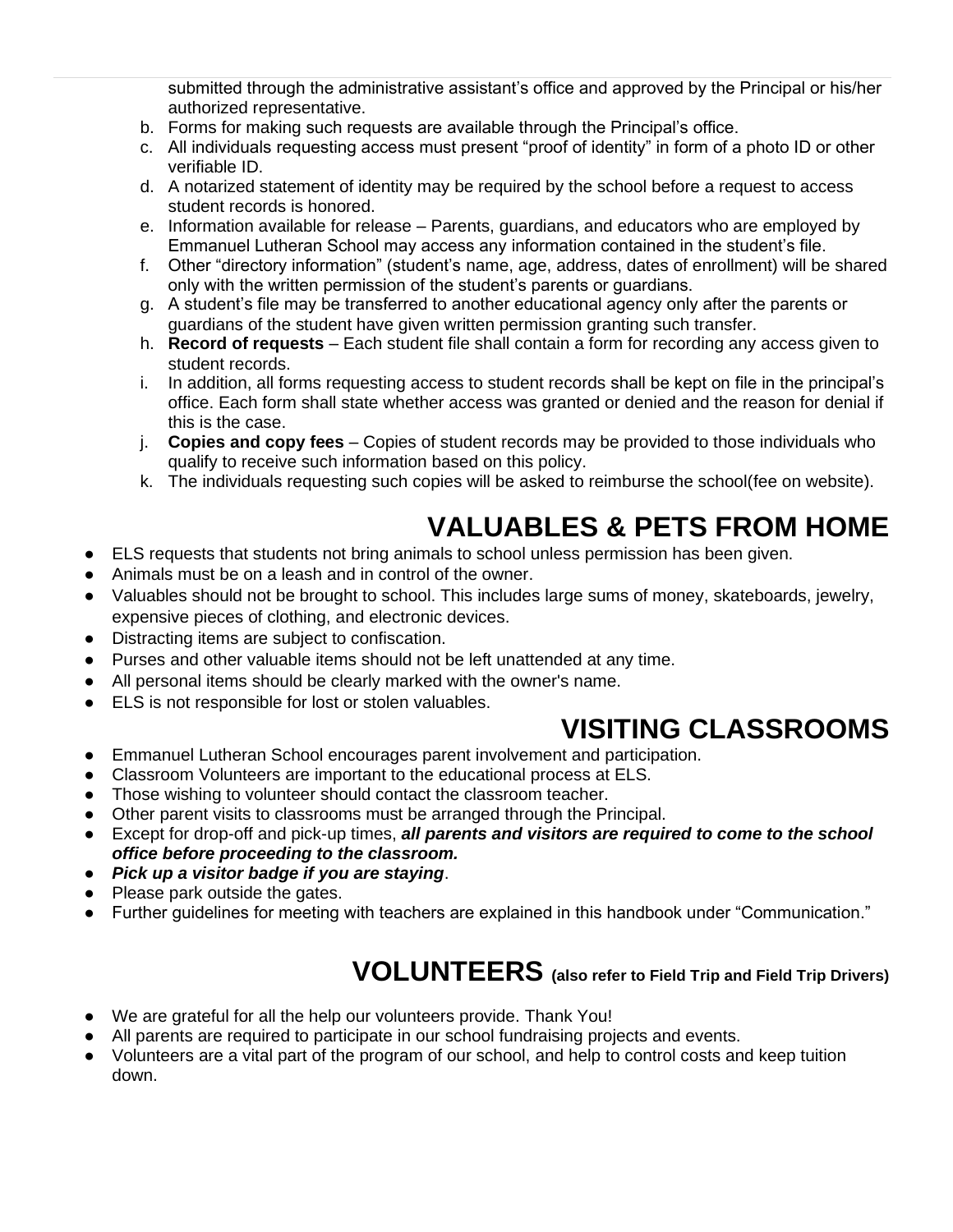- Our ELS volunteers enhance the entire program of Emmanuel and expands the normal classroom activities of the students.
- **When chaperoning on school field trips,** *the driving chaperone must submit to the school office in advance of the trip:*
	- *- a copy of the valid driver's license and*

*- current insurance information to the school office in advance of the trip.*  **Chaperones will NOT be permitted to drive if these items are not on file.**

- All volunteers shall check with the classroom teacher regarding appropriate times and activities.
- Upon arrival in the building volunteers are *required to check-in at the school office and pick up a visitor badge.*
- Please park outside the gates.
- Disciplining of students shall be the responsibility of the classroom teacher.
- Volunteers shall model Christian behavior for the students always.
- SMOKING IS PROHIBITED ON CAMPUS AND AT ALL SCHOOL RELATED FUNCTIONS.
- Confidentiality for student conduct shall be maintained.
- The classroom teacher will be responsible for reporting any necessary situations to parents.
- Volunteers shall dress in an appropriate manner.
- Cell phones should be kept off when in the classrooms or accompanying classes on trips. They are to be used only for emergencies.

### <span id="page-49-0"></span>**MEDICATION TO BE TAKEN DURING SCHOOL HOURS**

(For all prescription medication this form must be completed by a licensed physician and parent/guardian)

| <b>Student Name</b> |               |
|---------------------|---------------|
| Grade               | Date of Birth |

*All medication must be in its original pharmacy labeled container and, it must note student's name, name of medication, dosage, dose form, frequency, and length of time to be administered.*

| <b>Purpose of Medication</b>                                        |  |
|---------------------------------------------------------------------|--|
| Diagnosis                                                           |  |
| Name of Medication                                                  |  |
| Dosage Prescribed, Time Schedule, Dose Form (Tablet, Liquid), Route |  |

\_\_\_\_\_\_\_\_\_\_\_\_\_\_\_\_\_\_\_\_\_\_\_\_\_\_\_\_\_\_\_\_\_\_\_\_\_\_\_\_\_\_\_\_\_\_\_\_\_\_\_\_\_\_\_\_-\_\_\_